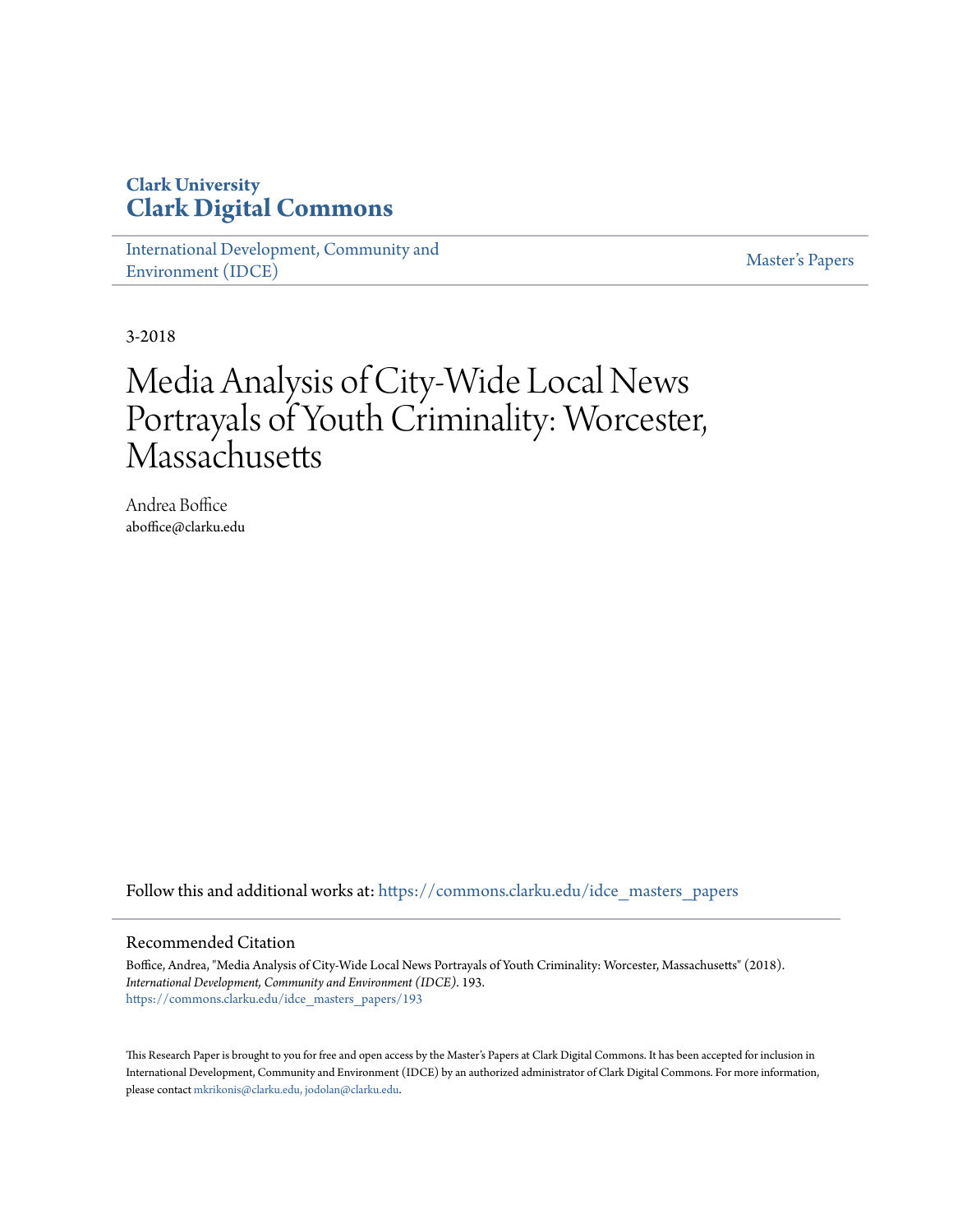# **MEDIA ANALYSIS OF CITY-WIDE LOCAL NEWS PORTRAYALS OF YOUTH CRIMINALITY: WORCESTER, MASSACHUSETTS**

**ANDREA BOFFICE**

**MAY 2018**

**A Master's Paper**

**Submitted to the faculty of Clark University, Worcester, Massachusetts, in partial fulfillment of the requirements for the degree of Master of Arts in the department of International Development and Social Change**

**And accepted on the recommendation of**

**Jennifer M. Safford-Farquharson, Chief Instructor**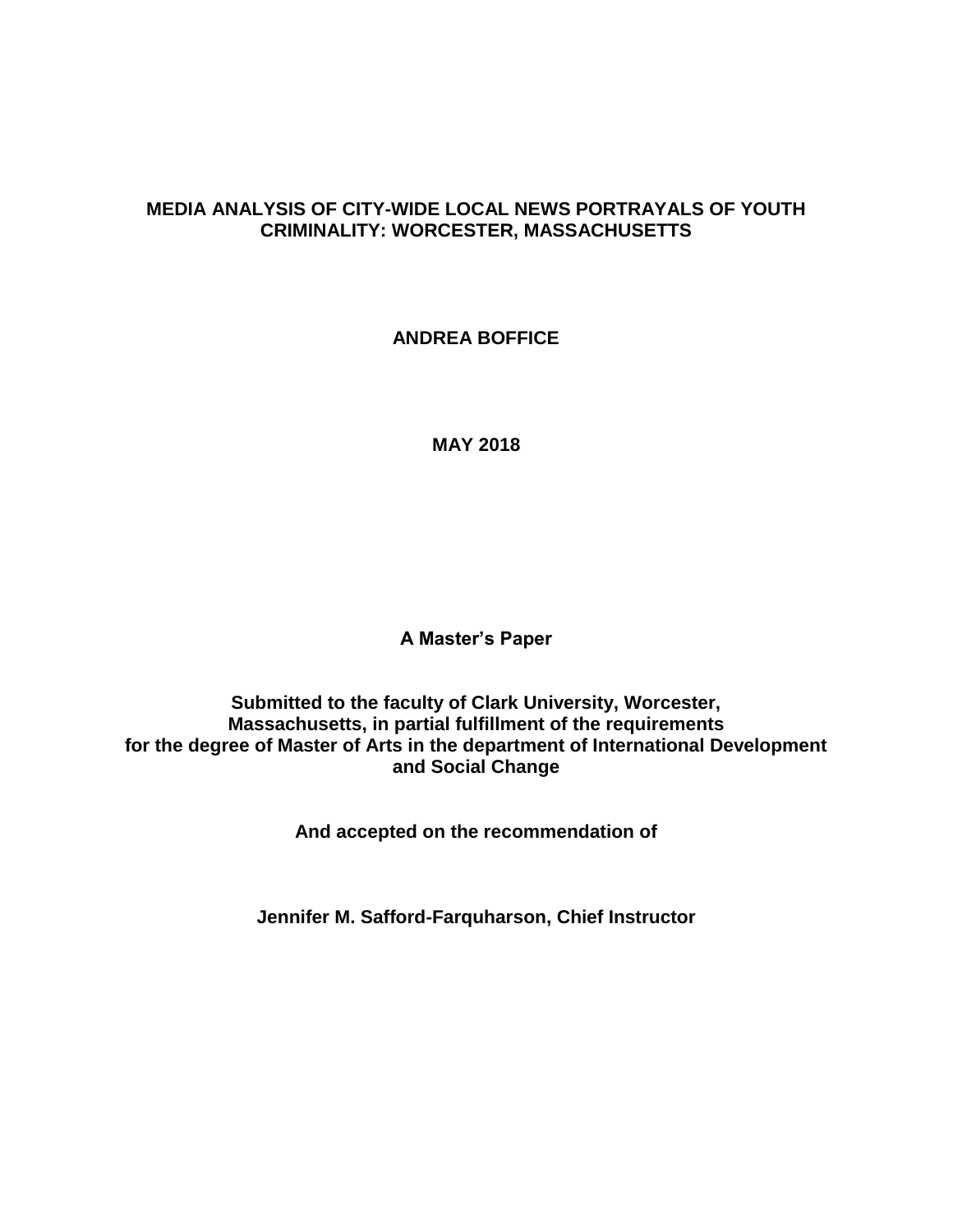### **ABSTRACT**

# **MEDIA ANALYSIS OF CITY-WIDE LOCAL NEWS PORTRAYALS OF YOUTH CRIMINALITY: WORCESTER, MASSACHUSETTS**

#### **ANDREA BOFFICE**

This study consists of a comprehensive media analysis of local news in Worcester, Massachusetts that explores portrayals of youth criminality of an entire city's local media landscape. It examines how local media portrayal of youth is primarily dominated by coverage of youth crime and youth victimization. As our nation is questioning our trust and reliability in everchanging news, this study asks whether our local news, with the new platforms that are emerging, have been compromised in providing a fair portrayal of youth. Particularly, whether it fairly portrays Black and Latinx youth in representations of criminality proportional to crime occurring. During the period of analysis, the term "swerving" was established and used by the media to describe youth and bike-related crimes. This example shows how local media can fuel moral panics and perpetuate stereotypes of the "likely criminal".

**Jennifer M. Safford-Farquharson, Ph. D. Chief Instructor**

**Dorothy Swope, Ph. D. Assistant Professor**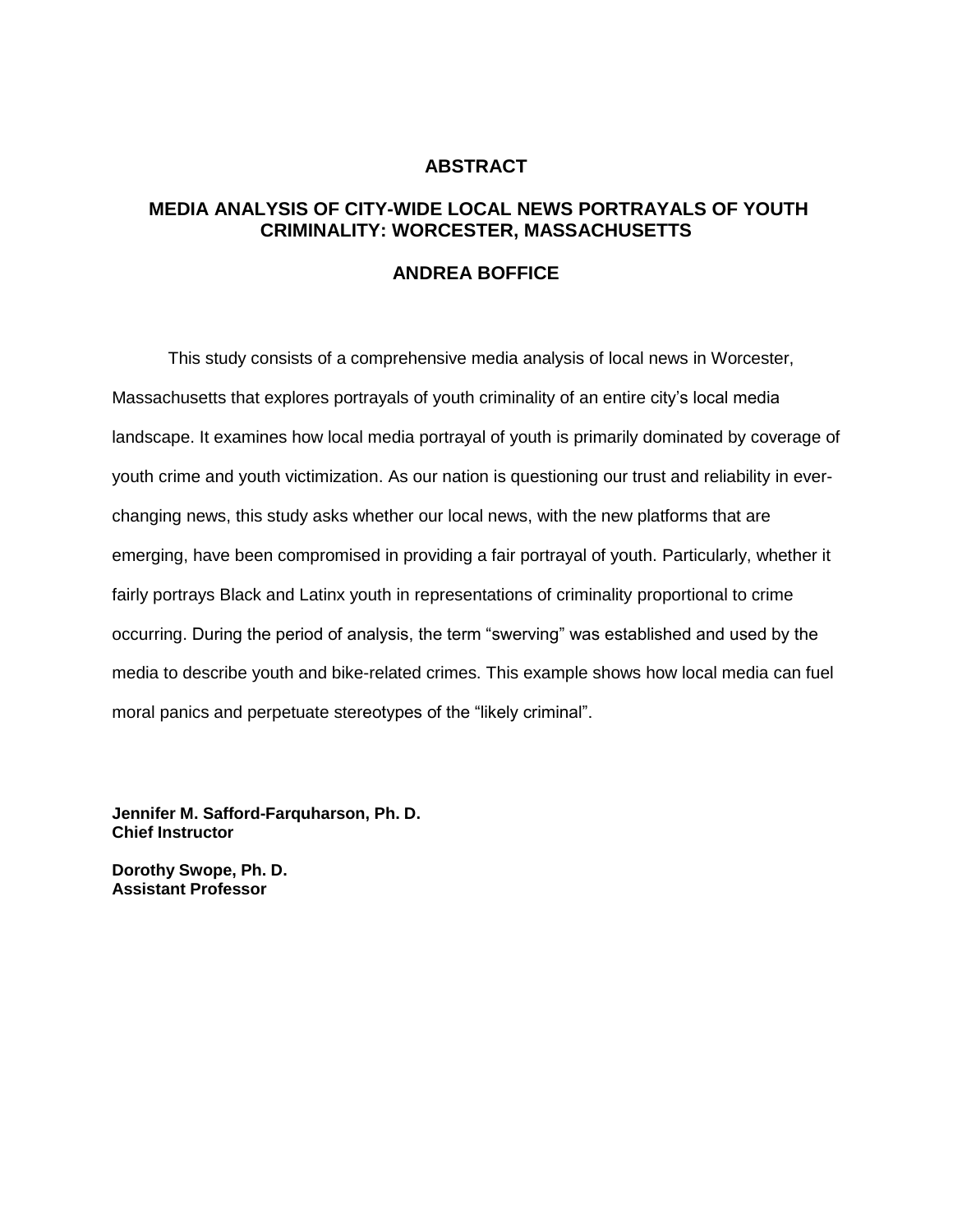# **ACADEMIC HISTORY**

**Name: Andrea Boffice May 2018** 

**Baccalaureate in Human Geography & Urban Development and Social Change**

**Clark University, Worcester, Massachusetts May 2017** 

**Master's Community Development and Planning Candidate** 

**Clark University, Worcester, Massachusetts May 2018**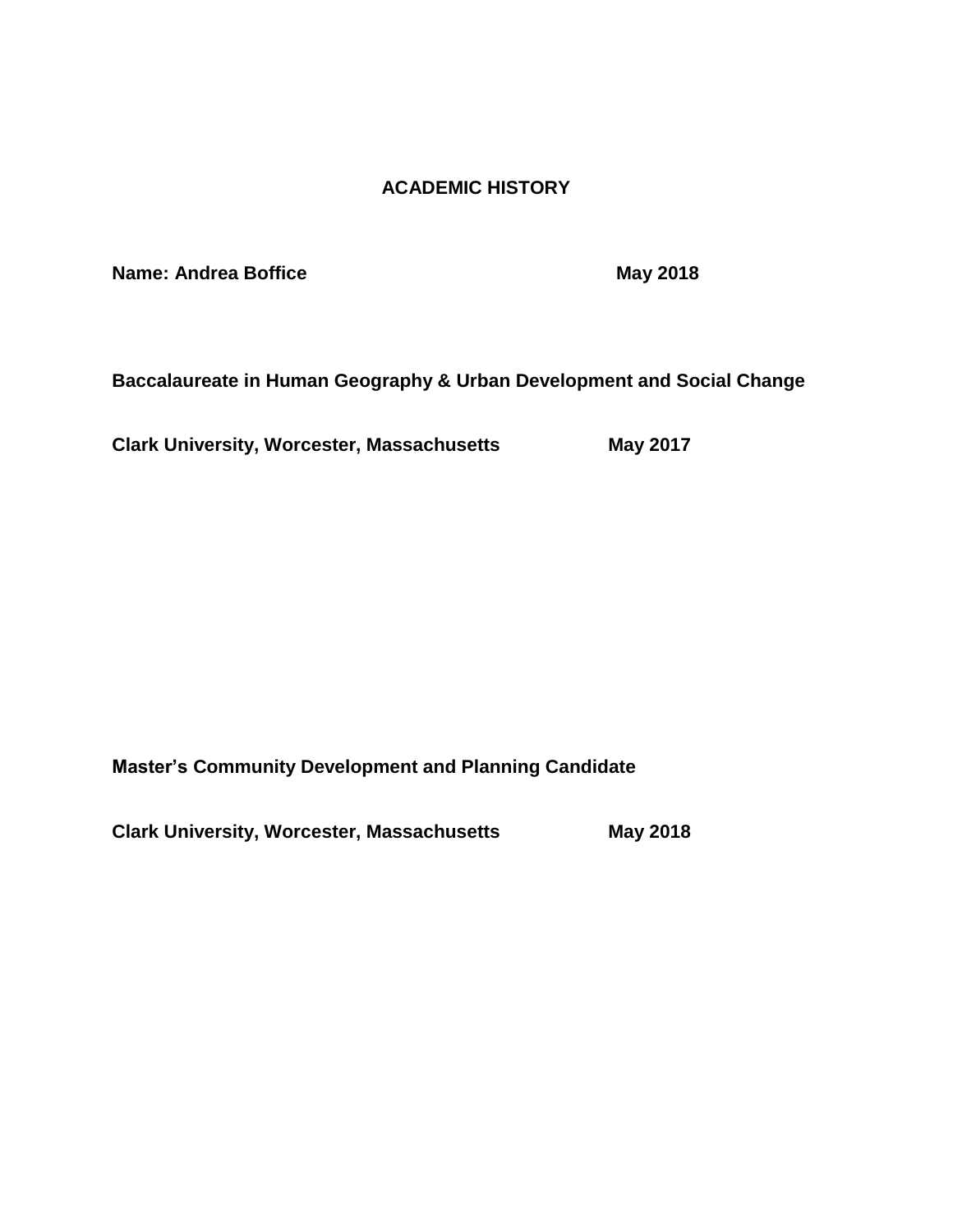# TABLE OF CONTENTS

| Introduction                | 1  |
|-----------------------------|----|
| <b>Conceptual Framework</b> | 1  |
| Methodology                 | 12 |
| Data Analysis               | 16 |
| Analysis                    | 26 |
| Discussion: "Swerving"      | 30 |
| Conclusion                  | 36 |
| Bibliography                | 39 |
| Glossary                    | 41 |
| Appendix                    | 42 |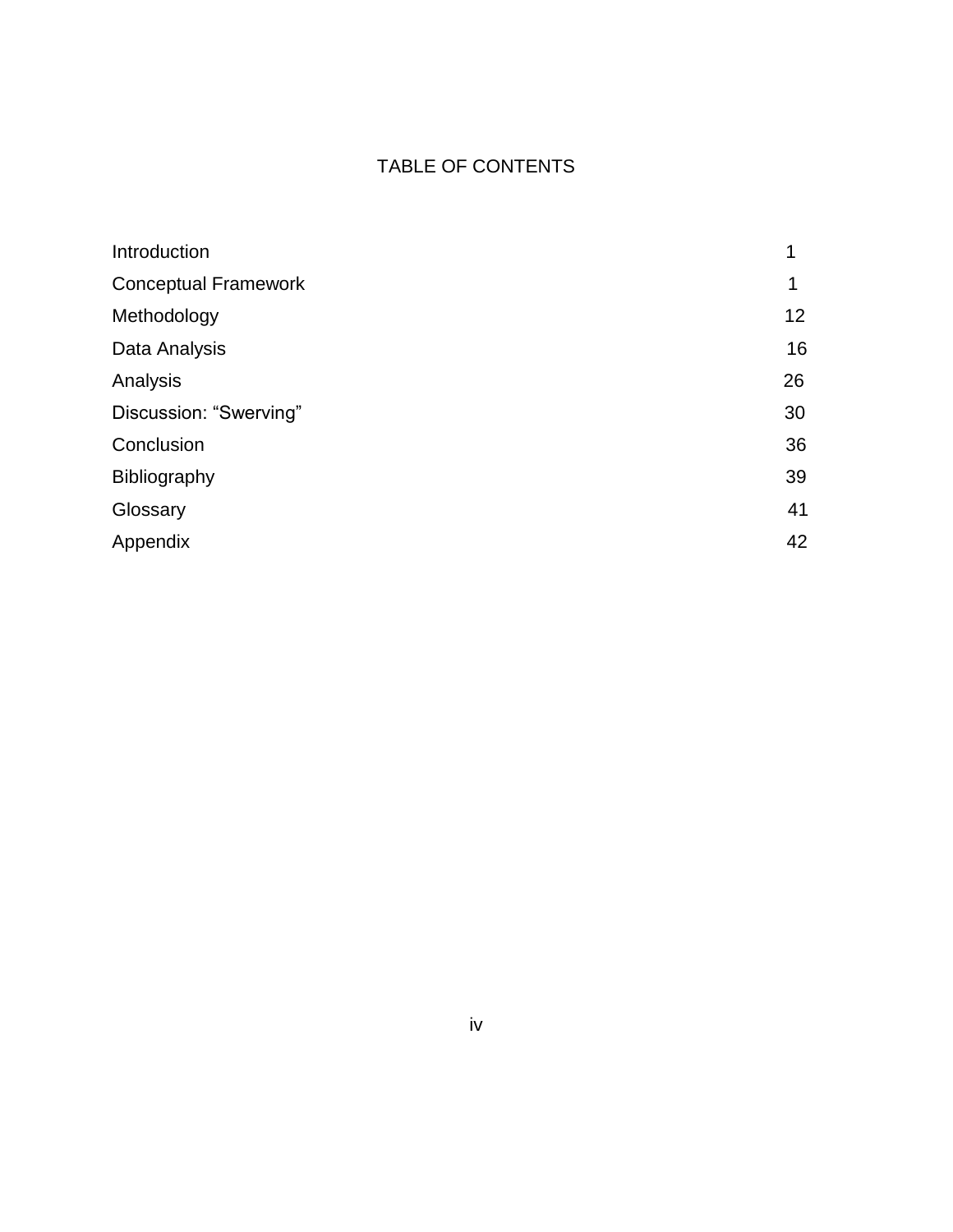#### **Introduction**

The recent national election has brought to conversation our relationship and trust with the ever-changing media. In the United States, our trust in media is declining, but we still trust local news more than national news (Pew, 2016). Local news matters, it informs people about the issues deemed too small for national news. While local news is vital to a community, crime news in local media consistently stigmatizes youth of color by perpetuating stereotypes of criminality, creating moral panics, and leading to real world implications for youth-adult relationships. This study will explain the results of a media analysis concerning the city of Worcester's local media outlets to understand a city-wide portrayal of youth criminality.

In local news media, crimes committed by youth and Black and Latinx are over reported, while their victimhood and White criminality are underreported (Dorfman et al. 2001). These portrayals perpetuate harmful stereotypes; all while failing to allow the groups they portray to use their own voice to speak their own narrative. These stereotypes lead to real-world policy implications, and effects on youth-adult relationships. This media analysis assesses Worcester's local news for mentions of youth, and codes their portrayal. It also examines one particular issue of "swerving", and how a term was picked up by local media in Worcester, became a charged buzzword, and used to create moral panic concerning youth on bikes.

#### **Conceptual Framework**

To make any significance of the findings in the media analysis, it is important to establish a framework for how we interact with crime news. To do this, we need to understand the role that media and local news plays in our lives, our susceptibility to media images, and our country's history of categorizing who or what makes a "criminal" or a "danger". Our media is changing, and we need to ask if this change has impacted the quality of local news' portrayal of youth.

#### Media Consumption in the U.S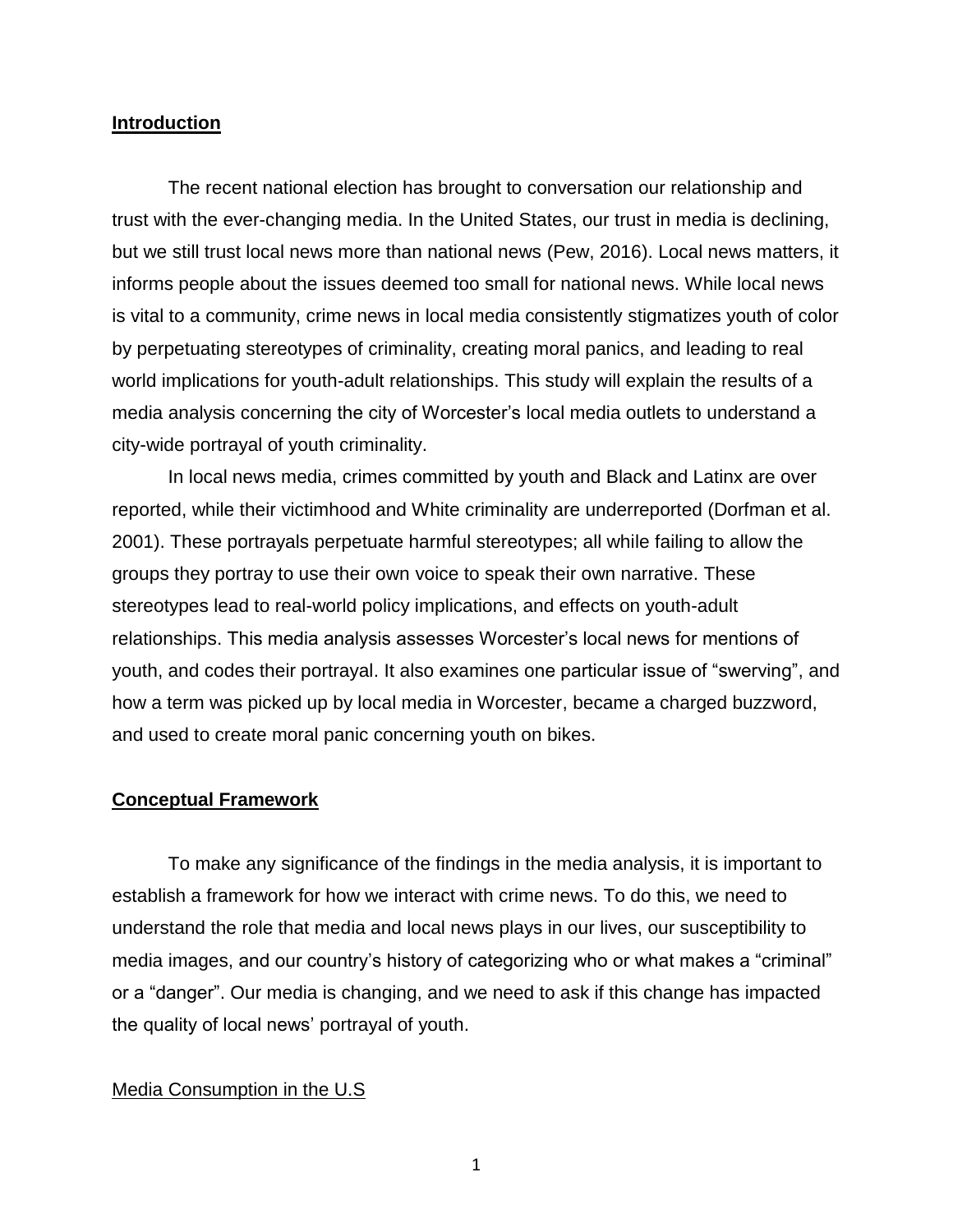Knowing how our country's media is changing will help us understand if media's influence on its consumers is changing as well. Overall, interest in traditional news outlets are declining, especially in younger audiences where there is greater reliance on social media to get information. U.S interest in news is at all time low, with news outlets struggling to stay open and relevant. Yet 7 out of 10 U.S adults follow national or local news either somewhat or very closely, and 65% follow news regularly (Pew, 2016). In 2016 The Pew Research did a comprehensive study of the United States media consumption habits. It illustrates that our assumptions about changing media consumption are mostly correct. Generally, readership preference is changing to screens of some sort. 57% of adults said that they "often" get their news from television, 38% get it from online, 25% radio, and 20% print newspapers (Pew, 2016). For perspective, in 2013 27% of adults "often" got their news from newspapers, meaning a decrease in 7% in three years.

This decrease in print readership makes sense when looking at the age breakdown of media platform choice:

| % of each age group who often get news on each platform |           |           |           |     |
|---------------------------------------------------------|-----------|-----------|-----------|-----|
|                                                         | $18 - 29$ | $30 - 49$ | $50 - 64$ | 65+ |
| т٧                                                      | 27%       | 45%       | 72%       | 85% |
| Online                                                  | 50        |           |           | 20  |
| 24<br>Radio<br>27<br>29<br>14                           |           |           |           |     |
| <b>Print newspapers</b>                                 | 5         | 10        | 23        | 48  |
|                                                         |           |           |           |     |

(Pew, 2016)

There is a clear indication that older Americans are the ones primarily consuming print media. There is a reverse trend in regards to online media; although not as drastic. People who consume news can mainly be classified as those who either prefer to read or watch their news. Those who prefer to watch the news are sticking to television, but it is those who prefer to read the news that are switching from print to online sources (Pew, 2016).

There are different kinds of "online" news. Some news outlets essentially post their print content on the internet without changing much. However, many online platforms are changing their content when they move online, and more users are going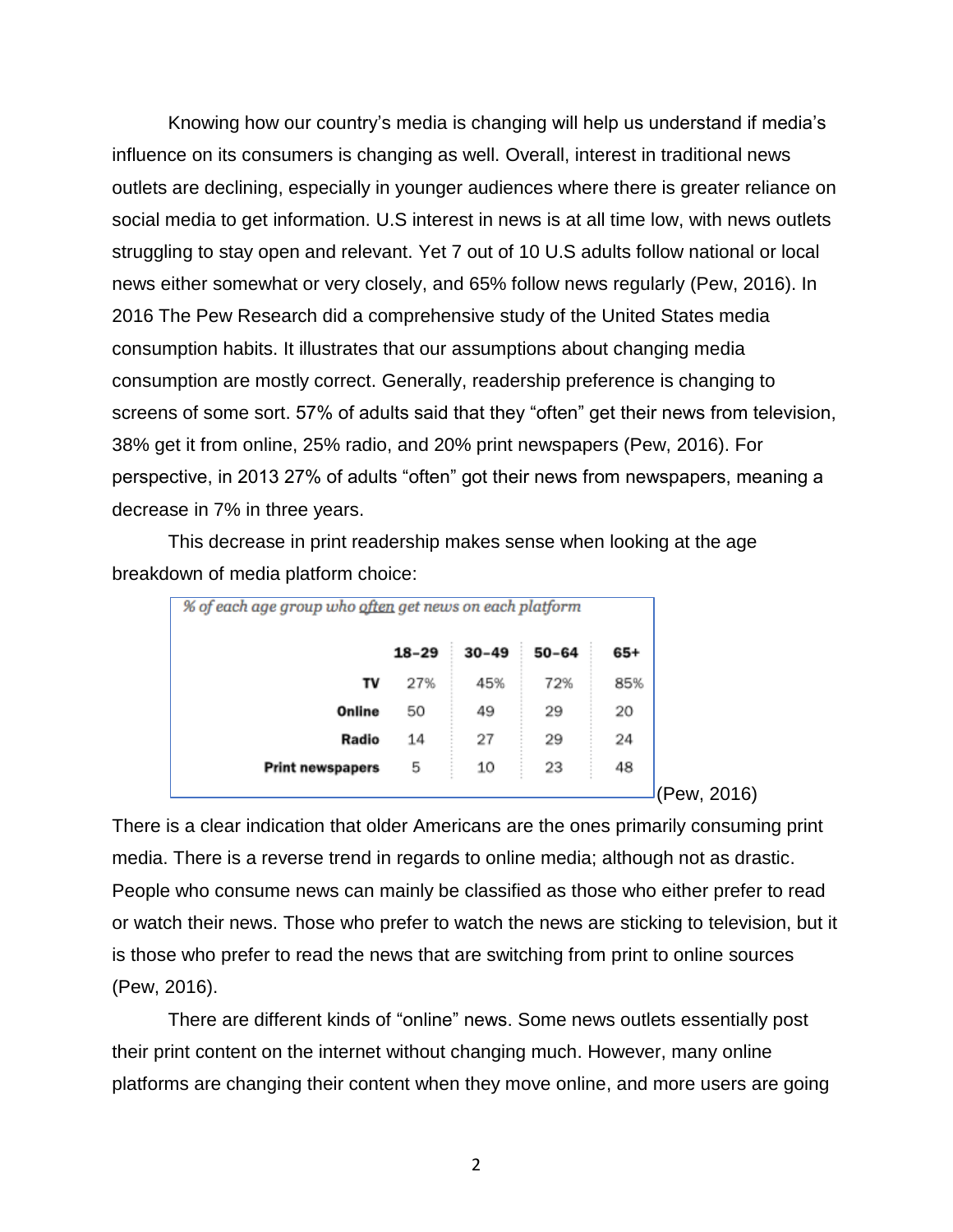to social networking sites for their news. In total, 81% of Americans get *some* of their news from websites, social networking sites, or apps (Pew, 2016).



Websites, apps, and social networking sites are preferred by younger viewers, while television, radio, and print are preferred by older generations. Overall, the largest single source preferred is local TV. It is believed that one of the results in changing media platforms is a loss of local news as online content pivots to the national to get more "clicks". Yet this shows that particularly in television, people are still consuming local news (Pew, 2016).

It is also understood that young people are more interested in social media than older people. Yet, when it comes to news on social media, young people *are no more likely* than older people to "interact" with news on social media- meaning share, comment, or repost news stories on social media (Pew, 2016).

### Trust and Accuracy of Media

Media has always been an influential part of our lives, and people have varying levels of skepticism in media content. Our trust in media and news has never been absolute, and recent changes in our national and political landscape have put our ability to trust news under further scrutiny.

As of 2016, the amount of Americans that trust the information they get from news was 22% for local news, 18% for national news organizations, 14% for the news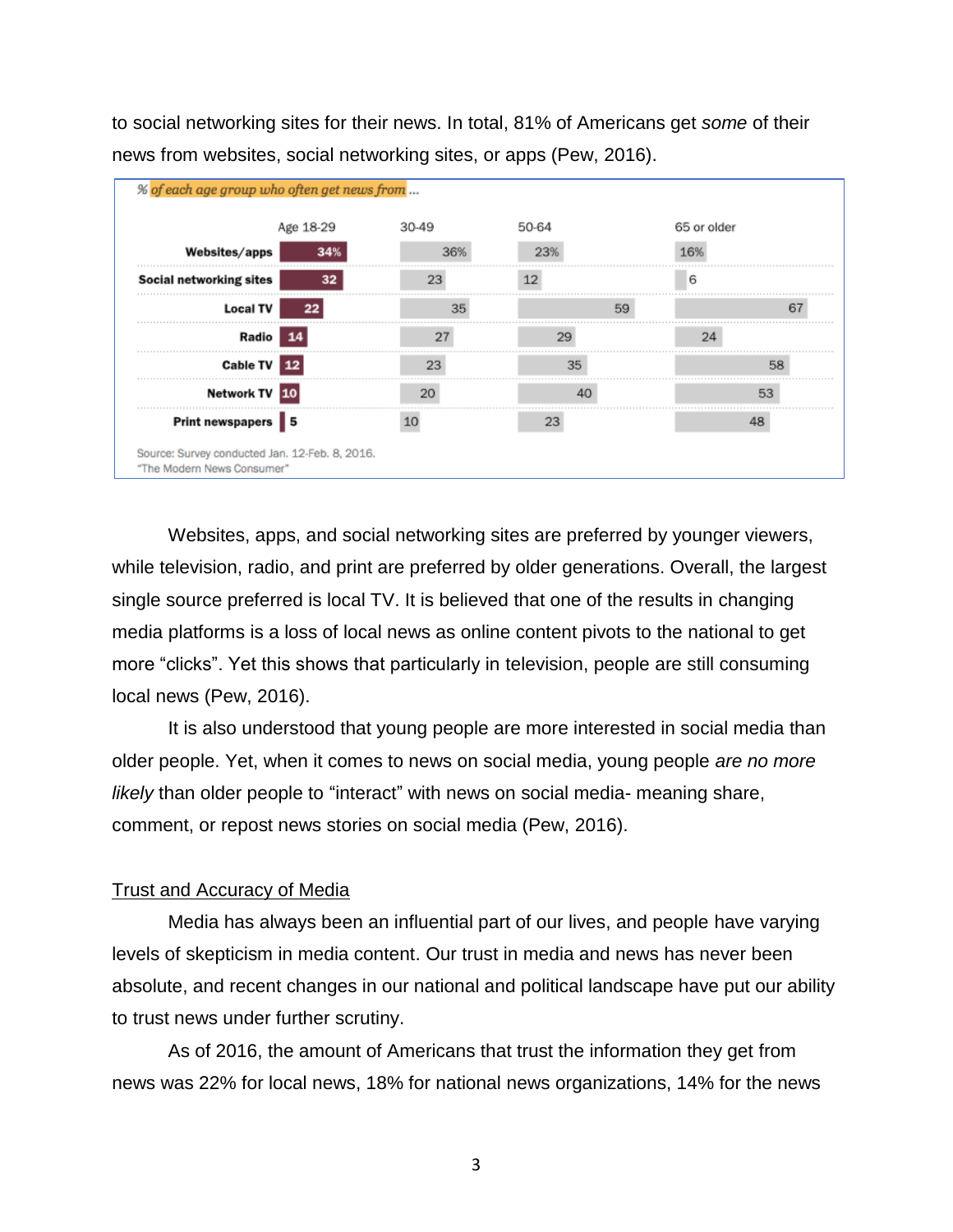they receive from friends and family, and 4% for news acquired on social media (Pew, 2016). Most people report having at least *some trust* in all news sources (Pew, 2016). Political changes have brought to light the partisan difference in trusting news; but trust in media has been partisan for a long time. Three-fourths of Americans believe that media performs play an important watchdog function and keeps political leaders in line, yet the same amount say that news media is biased (Pew, 2016). Moderates are less likely to say this than those whose political spectrum are far left or right, but conservatives are overall more likely to believe the media is biased than liberals (Pew, 2016). Trust in news is also higher amongst older Americans (Pew, 2016)

With news moving increasingly online, it makes it easier for like-minded individuals to form "echo-chambers" without hearing opposing viewpoints. Social media has enabled a person's media diet to be increasingly shaped by their social circle of family and friends without a third party fact-checking or providing editorial judgment (Allcott, 2017). The amount of a person's Facebook "friends" that has an opposite ideology to them is 20% for liberals and 18% for conservatives (Allcott, 2017). Since 77% of consumers get at least "some" of their news from family and friends, it is important to note that 35% of consumers admit that the news they get from their friends and family is one-sided, yet 30% of them are OK with the one-sidedness (Pew, 2016).

It is impossible to know whether the increase of fake news stories in the past political election is a cause or result of our lowering trust in news. During the election, the most popular fake news stories were more widely shared on Facebook than the most popular mainstream news stories, and it was calculated that there were 760 million instances of a user clicking and reading a fake news story (Allcott, 2017). This averages to three stories per American adult, with many believing the content they consume (Allcott, 2017). When it comes to general online news, men and White non-Hispanics are the most likely to seek news online (Pew, 2016). Those who prefer online news also tend to have a more negative view of news media overall (Pew, 2016).

The presence of fake news influences our trust in media in general. Like national news, local news is competing with fake news stories and accusations of bias. News outlets are changing their online content with the aim of generating more views- and we should question whether this practice is changing the quality of information in our local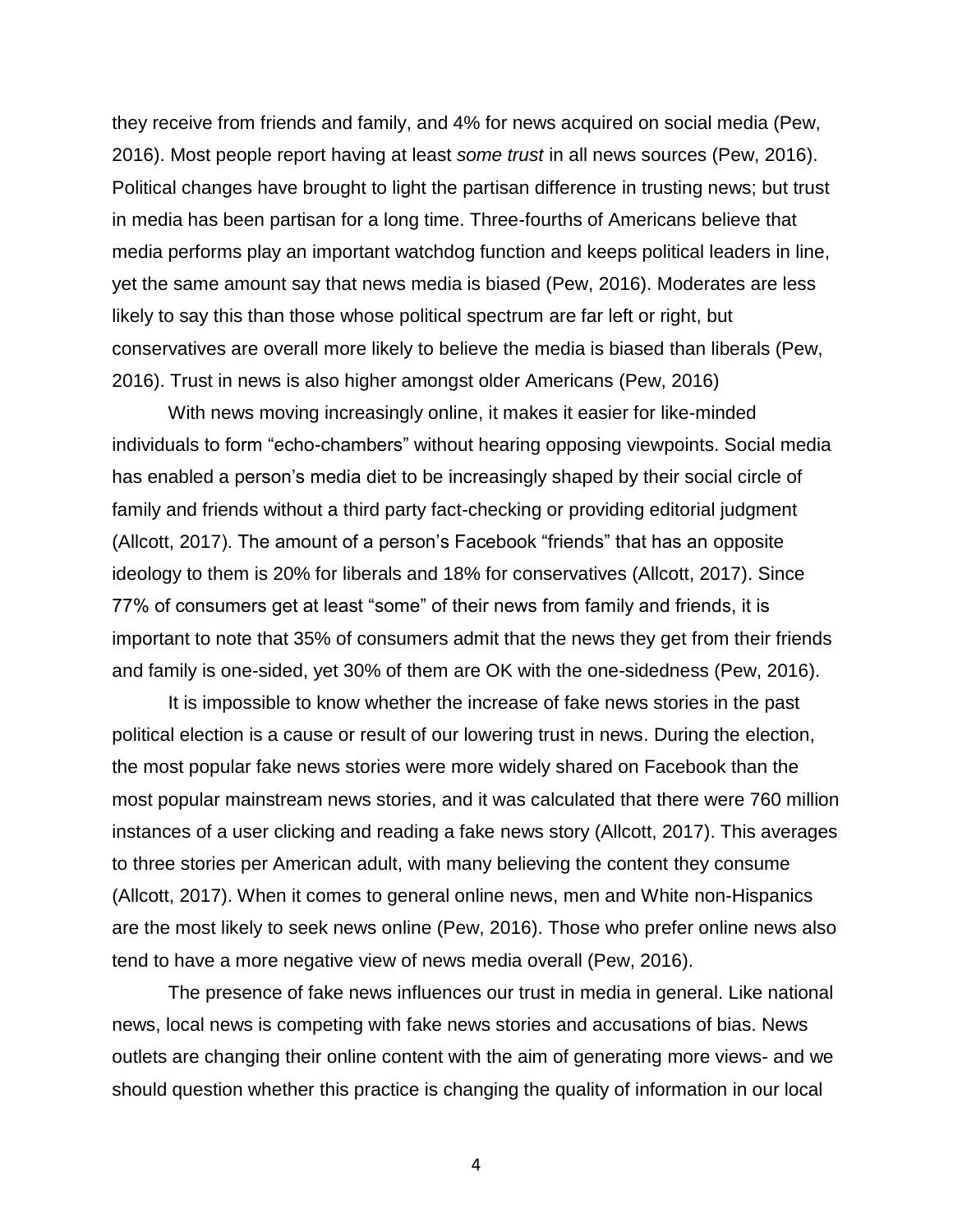news. Fake news stories have the aim of either earning revenue by being inflammatory and widely shared- or to promote an ideology, often by "exposing" the "hidden truth" that the "mainstream media" won't share with the public (Allcott, 2017). The result is that people's knowledge is less accurate. What is relevant to this study is that the increased presence of fake news is causing consumers to become more skeptical of legitimate news, and reduces the demand for high-quality reporting and journalistic standards for legitimate news outlets (Allcot, 2017). Plus, the changing resources of media outlets means that journalists have to produce news cheaper and more popular. With all these forces acting on media creators, an analysis is needed to understand if there is a decreased desire for quality and unbiased reporting at local news outlets.

#### Crime News

A key aspect of both local and national news is crime news. In 2001, 76% of the public say that they form their opinions about crime from what they see or read in the news (Dorfman et al. 2001). During that time, a media analysis found that crime, and violent crime were over-reported in context to the numbers of crime that was happening (Dorfman et al. 2001). In fact, when crime rates drop, rate of crime coverage increases (Dorfman et al. 2001). Even though all news over-reports violent crime, newspapers do it less than network television, and neither do as much as local TV news.

The most common crimes are non-violent and property-related crimes; yet the crime of murder is reported most often in news even though it happens the least (Dorfman et al. 2001). Murder and homicide are the more interesting and news-worthy than car theft. The more complex or unusual murders are even more likely to be reported (Dorfman et al. 2001). Certain factors that are not "normal" in most murders increase the likelihood of a homicide being reported in the news, such as: multiple victims, multiple offenders, an unusual murder method, a child, elderly, or female victim, interracial murder, or a murder occurring in an affluent neighborhood (Dorfman et al. 2001). Interracial homicides, or homicides committed by strangers, are much *less* likely to occur than someone is to be killed by someone they knew and of their own race (Dorfman et al. 2001).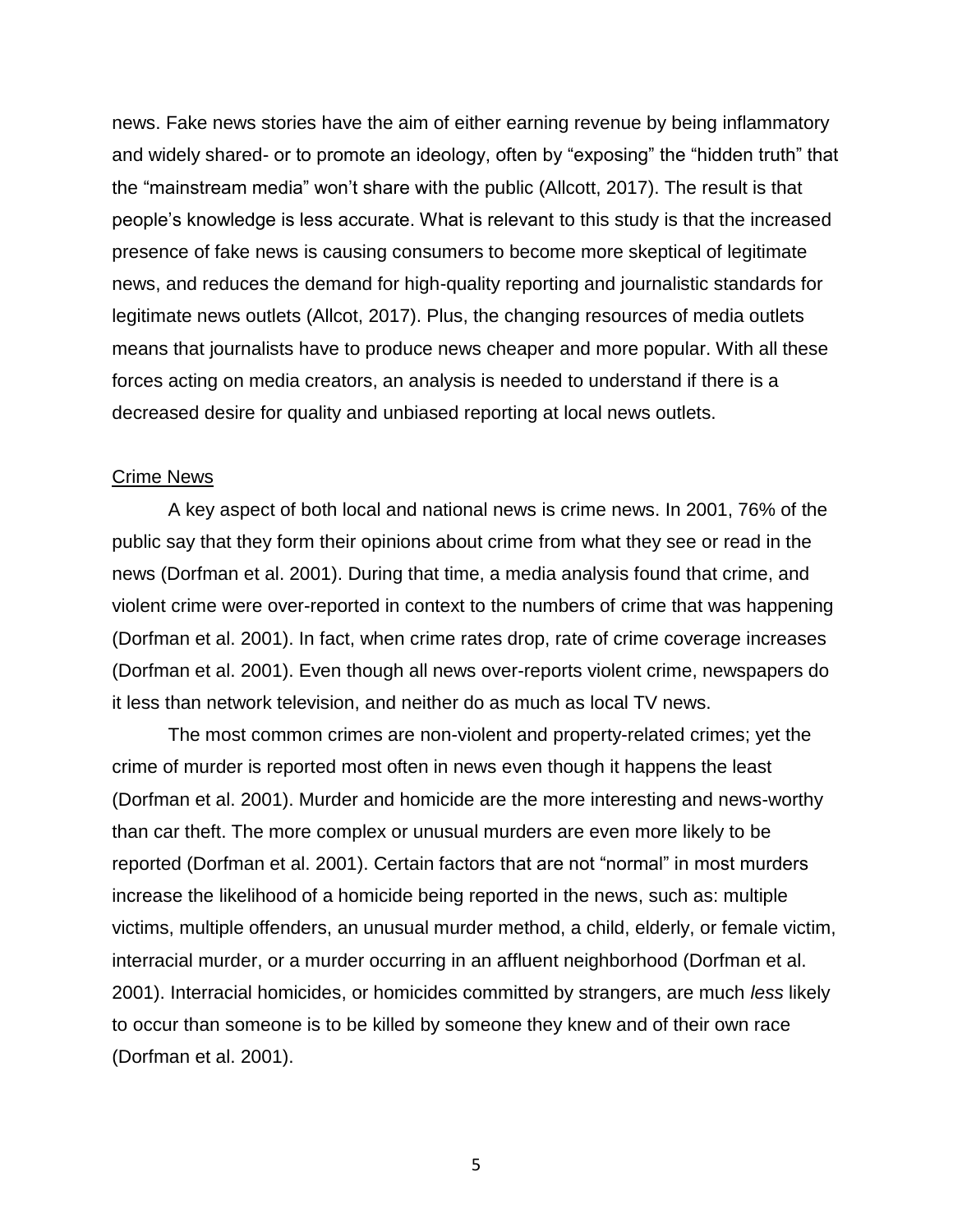Homicide is one of the most serious crimes, and it may deserve more attention than petty crime. Yet if a large portion of a consumer's media diet consists of emphasized murders, it may create a perception of higher violent crime rates than the reality. Additionally, if it is the most unusual homicides that are reported, people may think that these *are* the most typical kinds of homicides. The national trends of crime news will be compared to the local news in Worcester to see if they are also making the "unusual" crime seem normal, and whether they follow these tropes of "worthy victim" and "likely criminal".

#### Understanding Stereotypes of Black and Latinx Youth; Themes of Criminality

This study researches the portrayal of youth criminality in Worcester with the framework that in the national news media, youth criminality and Black and Latinx criminality is disproportionately reported in comparison to White and adult crime. To understand this discrepancy, it is important to establish the context of racial disparities in our culture and justice systems; topics that have been covered extensively and in more depth than is possible here. Here, we will be focusing on assumptions and stereotypes regarding youth criminality, particularly Black and Latinx youth. It is a fact that minority youth are disproportionately arrested. When explaining discrepancies of racial portrayal in crime news in the "Crime News" section it is important to note that the news still reports Black perpetrators disproportionately to *arrests* made*,* which in themselves are disproportionate to crime occurring*.* Black youth make up of 15% of the nation's 10-17 population but constitute 23% of juvenile arrestees and 33% of youths in public detention facilities (Bishop, 1998). This discrepancy can either be due to higher incidence of offending among minority youth, a disproportionate arrests of minority youth, or both (Bishop, 1998). A study that followed almost 500 Black and White boys from childhood to adulthood found that Black youth were more exposed to risk-factors that are more likely to lead to general arrests and theft-related arrests (Fite, 2009). There is sometimes an assumption that poverty leads to crime, and the racial discrepancy in arrests is due to the fact that Black people are more likely to be in poverty. Yet the study found that; "Minimal support was found for the hypothesis that a differential sensitivity to risk factors accounts for disproportionate rate of minority male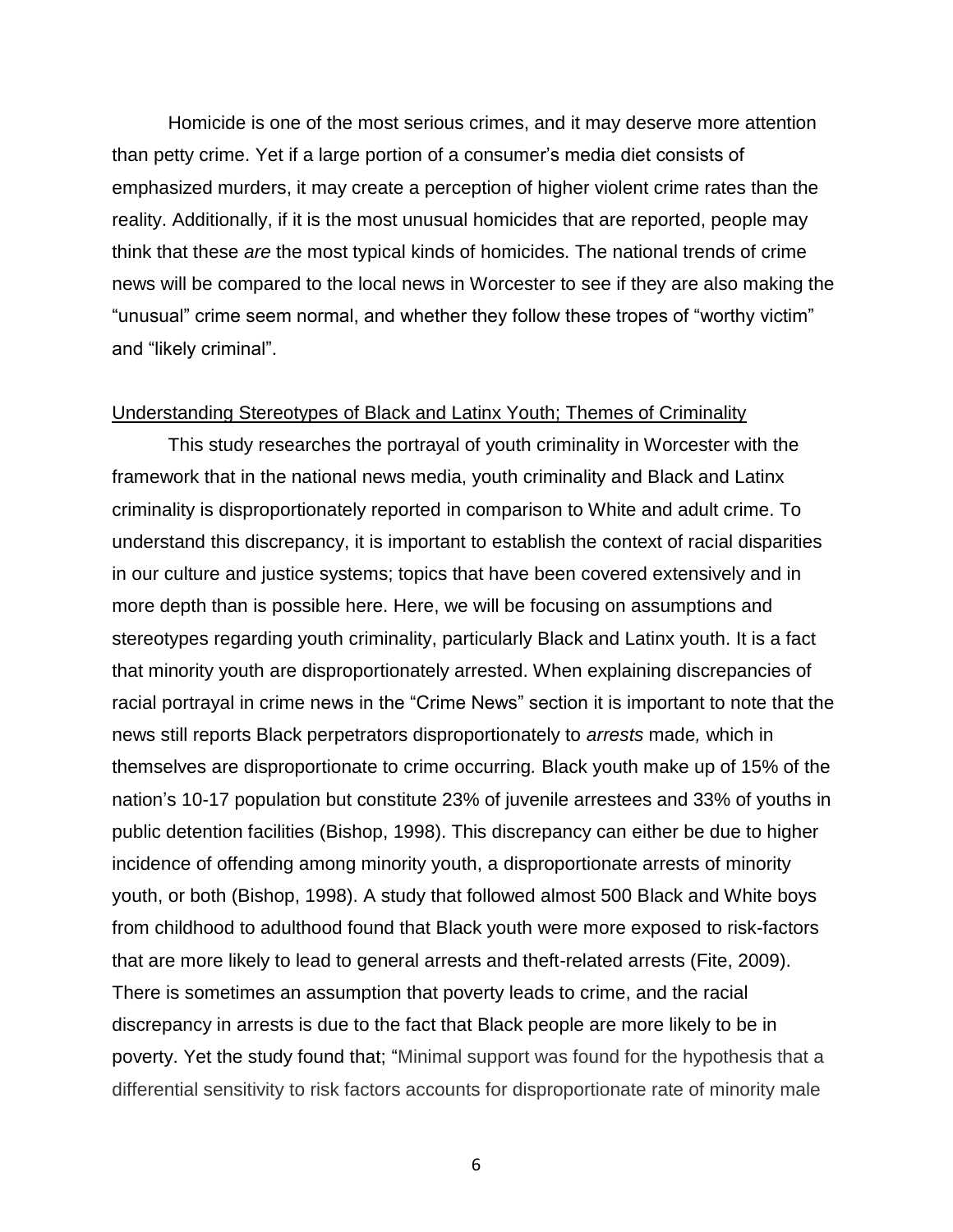arrests." (Fite, 2009) This study showed that childhood risk factors, such as poverty, alone do not explain why Black youth were arrested more than White youth. In fact, Black boys who grow up in families of the top 1% of income earners have the same incarceration rate as White boys whose families make earnings of \$36,000 (Badger et al. 2018).

The study also found that early exposure to risk-factors did not explain a discrepancy in drug-related arrests (Fite, 2009). There is evidence to prove a discrepancy in the way crimes are processed when all factors are equal aside from race. In 1985 it was found that race did not directly impact case disposition; but that Blacks were more likely to be detained than Whites, which does lead to more severe dispositions (Bishop, 1998). The Black adult population make up 13% of drug users and 12% of total population, yet consist of 38% of those arrested for drug offenses and 59% of those convicted of drug offenses (Weich, 2002). The term "driving while Black" was coined to explain how discrepancies all throughout a person's interaction with the criminal justice system to general belief of a person's predisposition to criminal activity:

Because police will look for drug crime among black drivers, they will find it disproportionately among black drivers. More blacks will be arrested, prosecuted, convicted, and jailed, thereby reinforcing the idea that blacks constitute the majority of drug offenders. This will provide a continuing motive and justification for stopping more black drivers as a rational way of using resources to catch the most criminals. 17

Despite the fact that most crime and violent crime are committed by adults, youth crime holds a special attention in news media. Black and Latinx youth are particularly overrepresented as perpetrators, and *significantly* underreported as victims compared to crime statistics (Dorfman et al. 2001). This is only beginning to scratch the surface of the differences between how White, Black, and Latinx people interact differently with our criminal justice system. But it is important to ask if the general population consuming local news understands even this basic framework. When community members read local crime news; is this broader context understood by the consumer, or explained in the articles themselves? Or, do these articles mirror or amplify racial disparities of criminality? Knowing that people's perception of crime in their community is largely shaped by news, we must ask whether Worcester's local crime news reinforces these stereotypes or if they provide these contexts.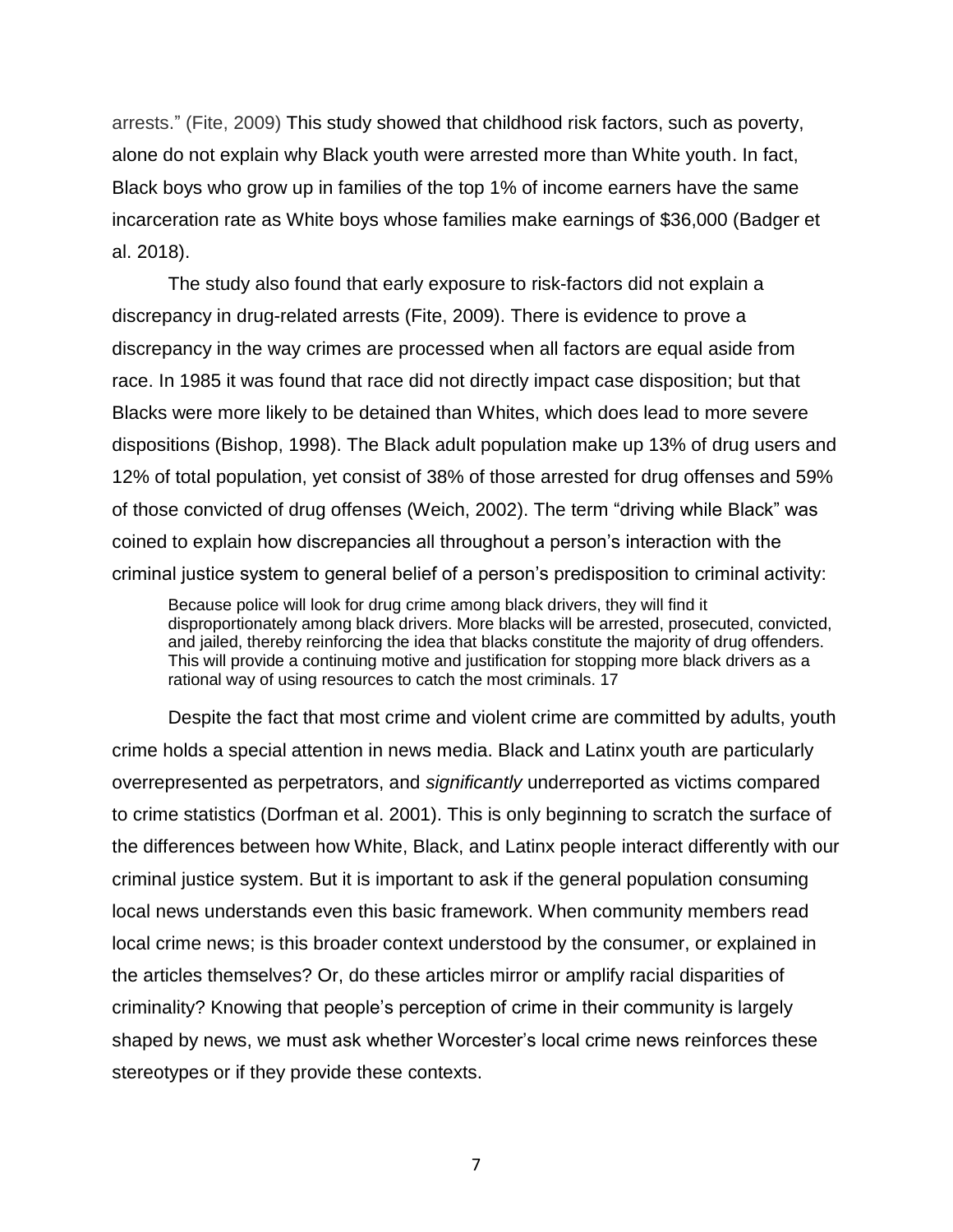#### Real World Implications of Media on the Personal

Media portrayal affects the personal opinions of those who consume them. In figuring out the impact of local crime news we have to consider the media literacy of the viewers. I will use Aufderheide's definition of media literacy, "The ability to access, analyze, evaluate and communicate messages in a variety of forms" (Scharrer and Ramasubramanian, 2015). The message interpretation process (MIP) model that states that

"...individuals process media messages and internalizes or rejects them based on comparisons of the media message to an individual's sense of generalized others as well as to the individual's personal experience." (Scharrer, 2015).

Once media images are internalized, they can be difficult to disrupt. Many studies of media literacy intervention have to do with the topics of ethnic and racial stereotypes in media. Many studies have found (mostly when studying children) that those who are exposed to a diverse media that counter racist stereotypical images are more likely to think favorably of that racial group (Scharrer, 2015,). However, there was an adverse effect when the counter-stereotypical image was presented as atypical (for example, showing surprise that a Black person was CEO of a company) (Scharrer, 2015). In the context of analyzing Worcester articles; if the accomplishment of a youth is presented as an unlikely anomaly it will actually be counterproductive to disrupting stereotypical images of youth.

There are some positive finds in media literacy studies that show how viewers may be gaining a more critical lens when viewing media. Studies involving youth have some promising evidence that they are starting to critically examine gender stereotypes; however, they are less likely to discuss racial stereotypes (Scharrer, 2015). This may speak to our country's shift of what topics are more accepted to talk about in the mainstream, and which are still taboo.

#### Societal Moral Panic

There is one case study of media sensationalizing youth violence that is extremely relevant to Worcester. It describes an example of moral panic caused after local media gave high visibility to a crime involving a group of youths attacking a woman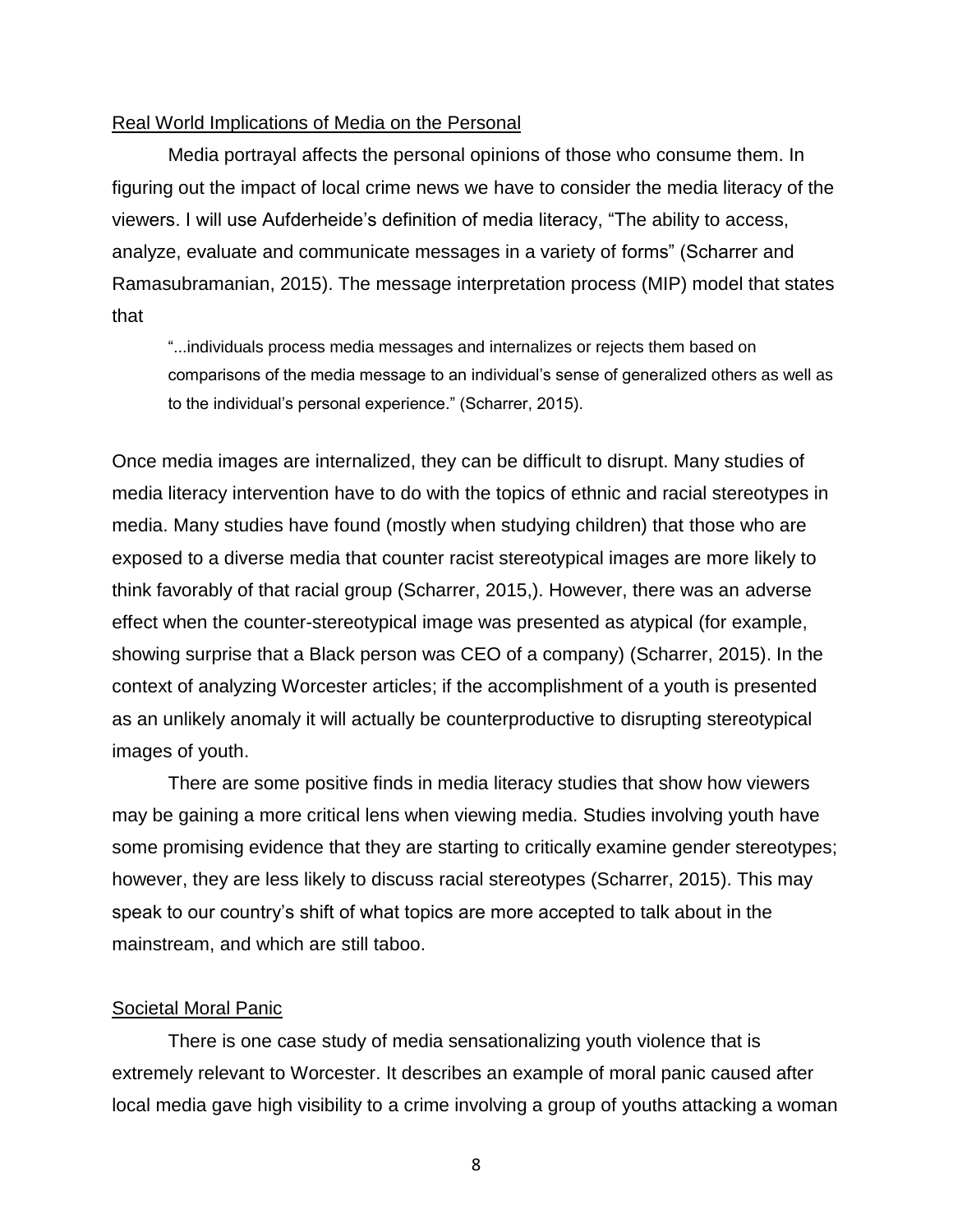in Central Park in 1989. In the media aftermath, the term "wilding" was coined. (Welch, 2002). Moral panic can be defined as:

"a condition, episode, person or group of persons emerges to become defined as a threat to societal values and interest; its nature is presented in a stylized and stereotypical fashion by the mass media; the moral barricades are manned by editors, bishops, politicians, and other right-thinking people." (Cohen, 1972)

There are multiple examples of media, politicians, and criminal justice figures fueling anxiety over public safety- particularly in cases of youth violence (Welch, 2002). In 1964 England, youth "Mods and Rockers" were considered new threats to public safety; politicians and media exaggerated the dangers of youth as justification enhanced police powers and expansion of criminal justice apparatus (Welch, 2002). This pattern has continued to this day. After the 1989 Central Park attack, the tragic event became coined by local media as "wilding" to describe sexual violence committed by a group of teenagers. As explained in the "Crime News" section, some of the variables that make a crime more "newsworthy" are present here: multiple offenders, a white victim, a female victim, occurring in an affluent neighborhood, youth crime, and interracial crime (Dorfman et al. 2001). The story, and the term "wilding" exploded in New York local media. These moral panics seem trendy; that these "phenomenon's" burst into mainstream discussions and then dissipate. Yet these moral panics continue to reinforce stereotypes of Black and Latinx criminality (Welch, 2002). Politicians and the media pander to people's fear of Black and Latinx criminality often to create support for "law and order" campaigns resulting in renewed hostility towards those identified as the ones causing the decline in social order (Welch, 2002).

The concepts of "likely criminal" and "worthy victim" need to be established. The media reaction to the Central Park story is emblematic of overall trends in media. A analysis of the *Los Angeles Times* found that in the city, 80% of the homicide victims were Black or Hispanic yet Blacks were half as likely to be to be depicted as homicide victims than Whites, and Hispanics were two-thirds as likely (Dorfman et al. 2001). Or, when a White person is murdered in L.A, it is two-thirds as likely to be reported on than if the victim is Black. Countless media studies confirm the trend of the "worthy victim" to be reported; "the white, youngest and oldest, women, high socioeconomic status, who were killed by strangers". Another trend has emerged to compliment the "worthy victim",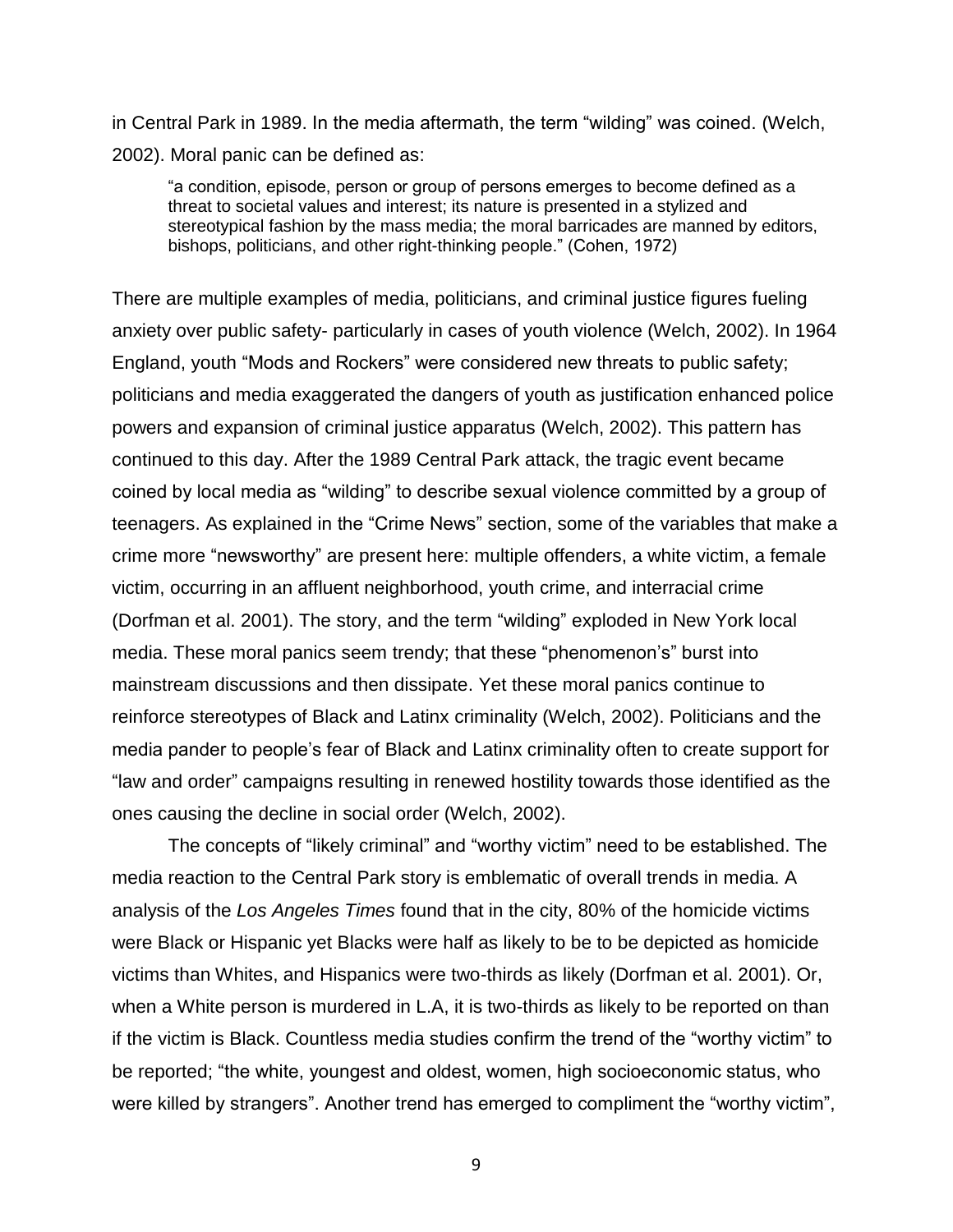I call the "likely criminal". Coverage of perpetrators is similarly disproportionate, through not as drastic as the disparity in coverage of victims. White perpetrators are underrepresented in news media, which in itself prevents a racially skewed image of the "likely criminal". This image is also determined by *how* articles portray Black and Latinx criminals in comparison to White ones. Black suspects are less likely to be identified by name as White suspects on the news, to be quoted in their stories, and are more likely to be shown physically restrained than Whites (Dorfman et al. 2001). In general, Black suspects are consistency depicted as poor, dangerous, and *indistinct* from other noncriminal blacks (Dorfman et al. 2001).

Three days after the attack, the New York Times coverage replaced legal terminology of the attack with the term "wilding" as "the product of a past time" (Welch, 2002). Law enforcement department officials were also quoted using the term- and admitted they had never heard the term before this case (Welch, 2002). Establishing "wilding" as a new and not fully understood phenomenon contributed to anxiety surrounding the attack (Welch, 2002) Coverage of the new "wilding" trend was embedded with racial implications. The appearance and race of the victim and perpetrators were described in most media accounts of the attack (Welch, 2002). Some media outlets suspected that the term came from a rap song of the time, although it was never confirmed (Welch, 2002). This small detail in itself is telling. Studies have found that both Black and Whites, when exposed to rap music, associate it with violent stereotypes of male Black behavior (Johnson and Trawalter, 2000). Therefore, connecting the racialized term "wilding" with an unconfirmed rap song further reveals the racial assumptions of those using the term.

Not to say that that this wasn't a horrific crime that deserved attention; but news' coverage of the more "unusual" crimes may distort the viewer's understanding of what is a "usual" crime and stoke fears not based in reality. Sexual assault is a very real threat. Yet, the media's emphasis on covering crimes that happen between strangers has contributed to women particularly having a deep sense of fear in public places (in particular- parks and garages) and strange men when statistically; the greatest threat to women is at home from men they know (Valentine, 1992). This would be the "usual" factors of a crime of this type. The Central Park attack was horrifying, but some of the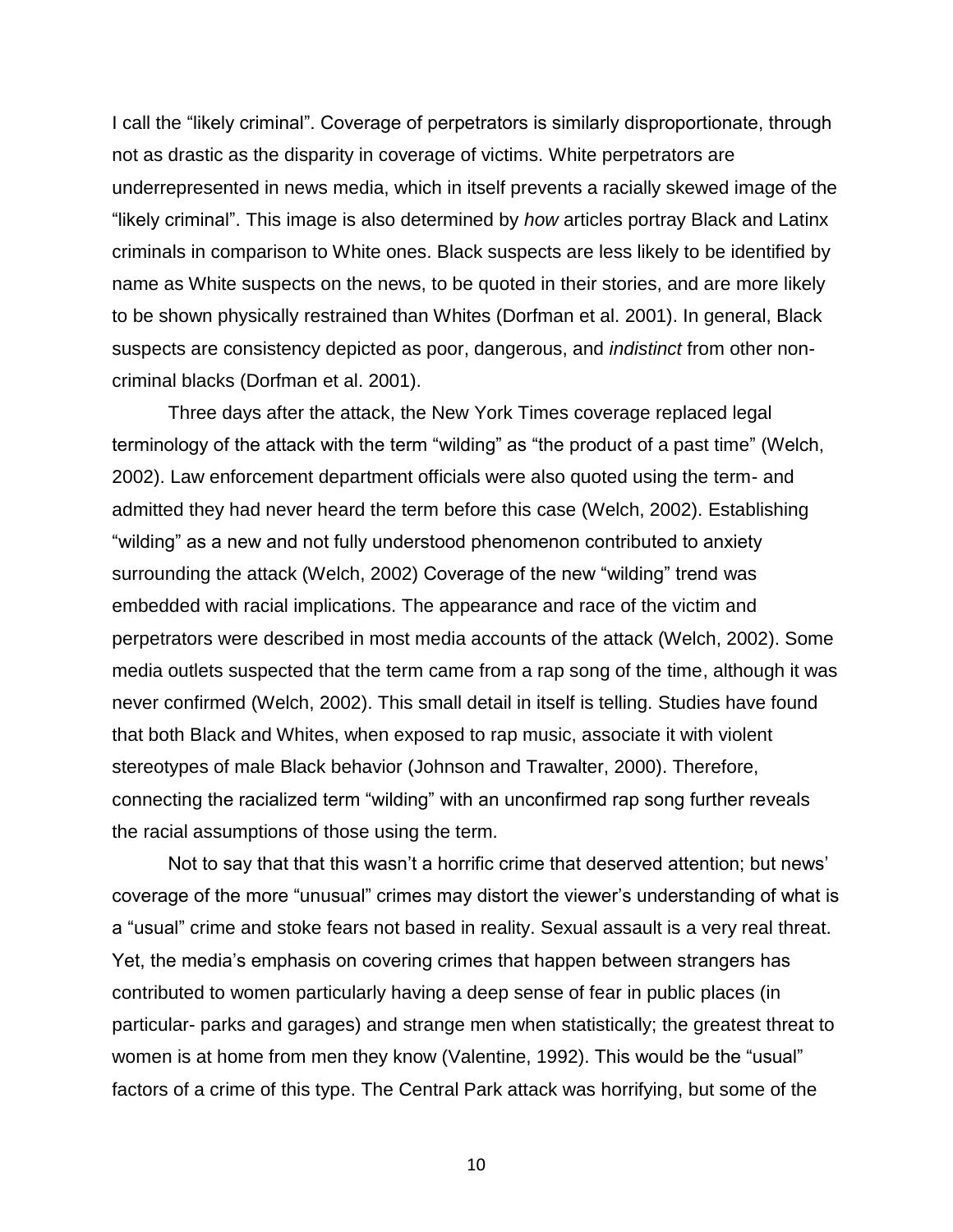factors of that crime were "unusual" (Dorfman et al. 2001). Yet it had a drastic amount of coverage. If news crime reporting reflected reality, coverage of sexual violence would lean heavily towards understanding the often unreported sexual assault in the home and workplace. During the period of analysis for Worcester's media, I found 11 articles reporting sex crimes between a male perpetrator and female victim who were strangers, and one where the perpetrator and victim knew each other. And because sexism and racism intersect, it is also important to know that interracial crime is rare; and that coverage of Black female victims of sexual violence in are severely underreported (Welch, 2002). After the Central Park attack, Reverend Al Sharpton is quoted "Black women are attacked by 'wilders' and mugged every day, and it's not even newsworthy. The fact that she is white is the only reason the city is concerned." (Clifford et al. 1989). Nationally, multiple media studies find that news consistently and severely underreports minority victims of all types of crime (Dorfman et al. 2001). In fact, on the very same day as the attack in Central Park, another woman in New York City, a Black woman, was raped by three men and thrown from a roof (Associated Press, 1989). Yet this story barely made a ripple in news media. It reinforces that Whites, and White women in particular are the only "worthy victims" of outrage and sympathy. This case study shows how stereotypes of the "worthy victim" and "likely criminal" can be amplified by a single case of societal outrage.

Much media coverage, political attention, and outrage was given to the youth who were accused of this attack, and given the catchy name of the "central park five". Yet when these youth were exonerated, after serving jail time, there was hardly any media coverage from the news outlets that were quick to vilify them (Beardsly & Teresa, 2017). While the city worked to provide settlements to the men (which in itself is woefully inadequate to make up for the harm done) local media made no efforts to apologize or rectify for perpetuating anger towards the men. Moreover, the term "wilding" was meant to describe group youth violence, yet the man who confessed to the crime was an adult, and acted alone (Beardsly & Teresa, 2017). Meaning that the event that the moral panic of "wilding" was based on, was false. Yet there was no acknowledgement from media outlets that they perpetuated racist stereotypes and caused a moral panic based on a false version of an event. This shows how media can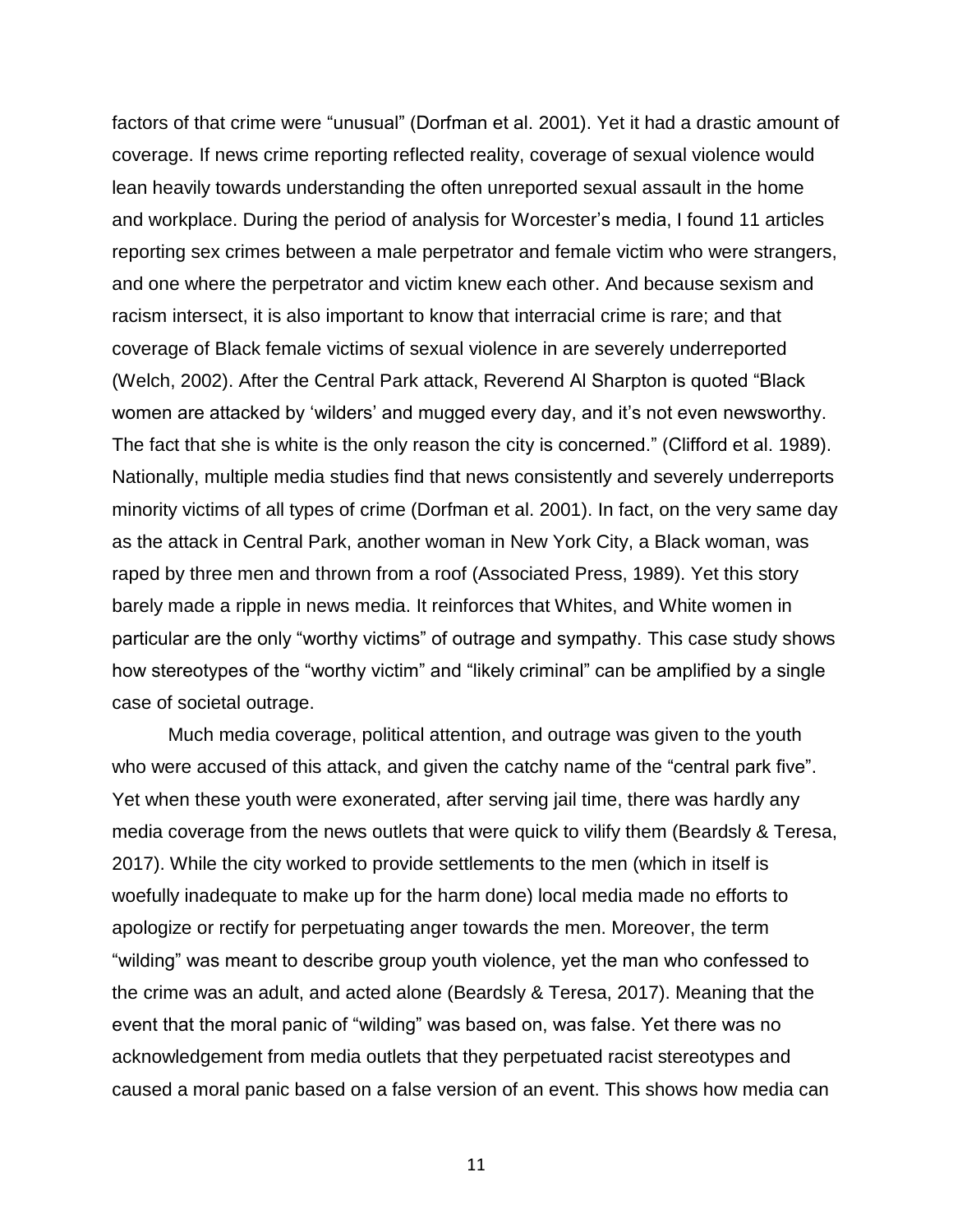show an extreme lack of caution when vilifying a group for the sake of a news story. We will see in the Worcester example of "swerving" that similar racial stereotypes are being perpetuated under the term of a supposed "trend" of youth crime without properly examining accuracy or impact. Crime news moves so fast that the attention and research that is deserved can be set aside for the sake of creating an impact in readers. When corrections or wrongdoing is discovered, there is no real desire to hold news organizations accountable; and media attention quickly moves on to the next story.

#### Policy Implications

One result of moral panic is proposed policy or community changes. In reaction to the attack in Central Park, neighborhoods organized public forums to discuss the issues of "wildling sprees" with political leaders (Welch, 2002). A borough president and mayoral candidate proposed a "antiwilding law" to increase penalties for anyone who commits crime as part of a group plus an increased number of police officers (Welch, 2002). This is by no means the only time politicians manipulate fear of crime for political gain (Welch, 2002). Most clearly and recently the country saw current president Donald Trump use this tactic to win the presidency (Huber, 2016). In response to the Central Park attack, Donald Trump took out full-page advertisements in four New York City newspapers demanding the death penalty for those involved in the attack. Incumbent Mayor Ed Koch also called for the death penalty in cases of "wilding" and future mayor Rudolph Giuliani similarly campaigned on calls for increased harsh measures to deal with the "marauding gangs on 'wilding sprees'" (Welch, 2002) In one example, Denver media reported many sensationalized stories of Denver's "Summer of Violence" by giving high visibility coverage to several youth killings in 1993. This is despite the fact that in 1991, 1992, and 1994 there were *higher* rates of youth homicides than in 1993 (Dorfman et al. 2001). Media perceptions of crime do not actually reflect spikes in criminal activity.

### **Methodology**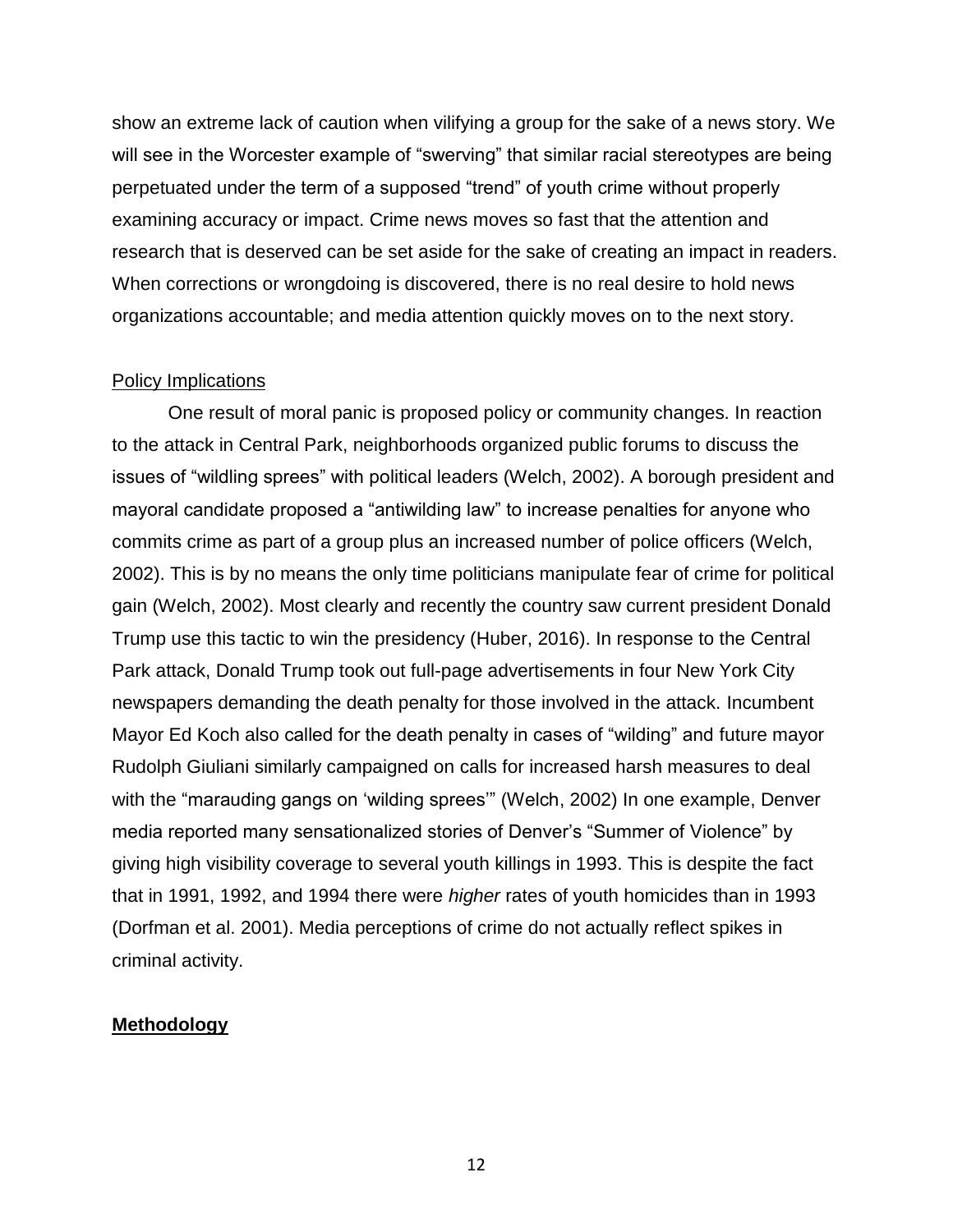This paper discusses how local media represents youth and youth criminality through a case study reviewing city-wide perceptions of youth in local media.

This research conducts a media analysis with geographic parameters, and is a case study of Worcester's local media and its portrayal of youth. It aims to understand not just one publication, but the entire local media landscape of one geographic area. The main data set for this research comes from the media analysis of Worcester local media outlets. There is also information obtained during two youth focus group/community celebration series called Youth Speak Outs.

#### Media Analysis

This study focuses on the main news outlets in Worcester, Massachusetts. These news outlets include the *Telegram and Gazette*, *Worcester Magazine, Go-Local Worcester, Mass Live,* and *Channel 3 Worcester News Tonight*. *Channel 3 Worcester News Tonight* is the only television station, *Telegram and Gazette* and *Worcester Magazine* have print sources, and all the others have online content varying from online newspapers to blog-style pieces. This study did not include print sources, partially for capacity and time, and so it would be easier to compare the different sources. It was conducted in 2017, and contains four months of media analysis; June, July, October, and November. July is the only month where the media analysis did not occur for the entire month- rather, three weeks in July.

The media analysis began originally for a different project about youth mental health. A research team of four graduate students at Clark University developed the methods and template for the media analysis. This team conducted the media analysis for April 2017. This first month of analysis did include the indicators of youth criminality, the results of which inspired this project. After this, the project was taken over by a single researcher, myself, who conducted the remainder of the media analysis.

In conducting the media analysis, I would check each news source once a week, and tally how many articles were published each day. I would then tally how many articles were either about, or mentioned youth. "Youth" is defined as someone aged 13- 23. The age range was chosen as suggested by the city Division of Youth, which uses the same age definition. If no age is listed in the article the researcher used certain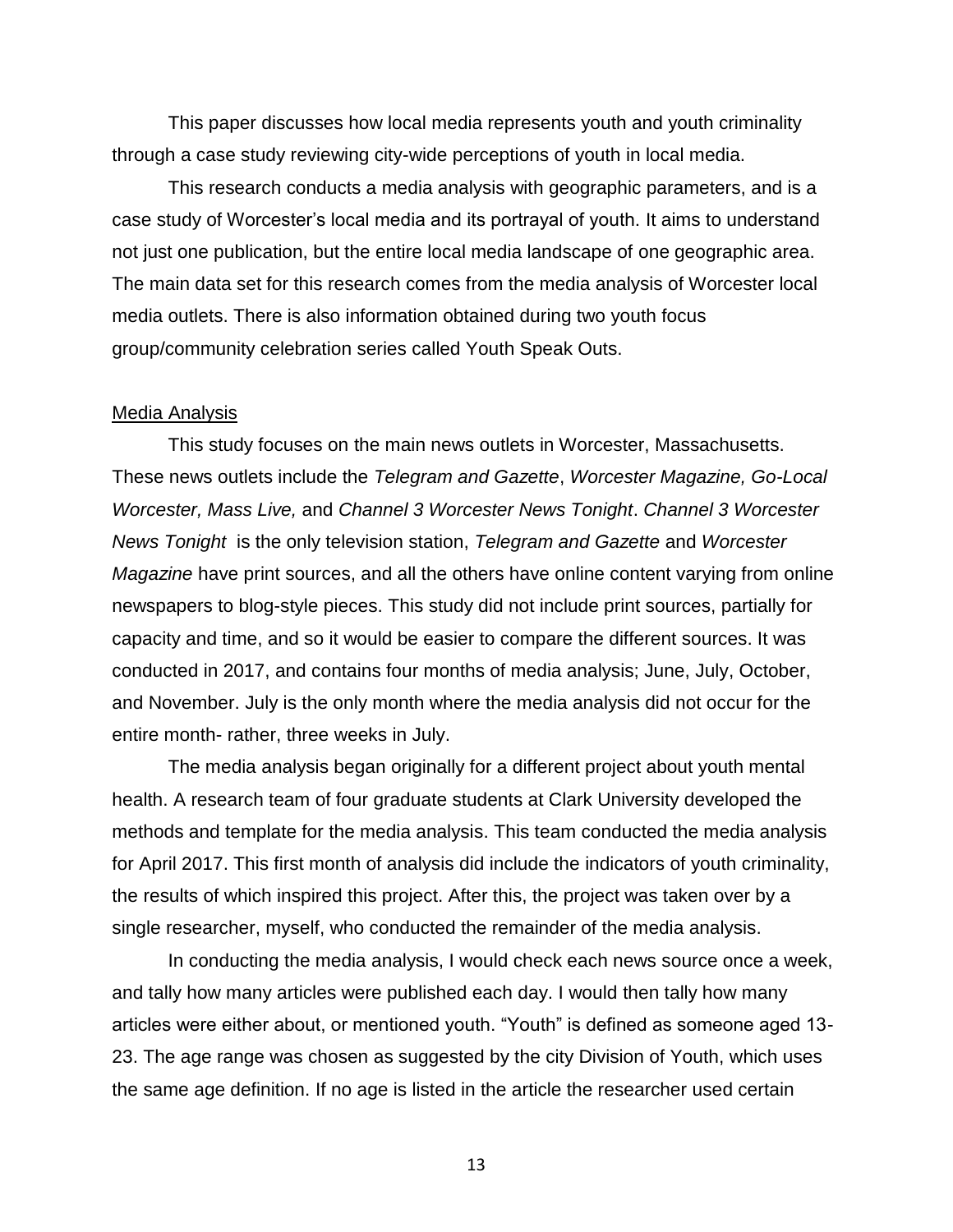context clues. This can include photos of age appropriate youth or words such as "youth" "juvenile" "teens" "high school students" etc. All of the information is kept in a spreadsheet. The date and the names of the news outlets are kept on a spreadsheet on the Y axis. The X axis contains the count of total articles and youth related articles. On another tab, the X axis contains codes for describing youth.

If on a day, an article is published pertaining to youth, I would read and code the entire article. There is a list of pre-established "codes" to note if they appear in an article. Some of these are specific words such as "millennial" or "gang" as well as topics to also code such as "extra-curricular activities" or "drug-use". Whenever an article notes one of these things, it will be marked under the code. I was particularly interested at looking to the theme of criminality, and racial representations of youth. Pictures and comments were also coded. Whenever a youth's race, ethnicity, or nationality is shown or told, it is coded in the context of the article subject. Codes were also chosen to get at the following questions: "In what subjects are Black and Latinx youth most often represented?" "What are the races of people shown in photos?" "Are they portrayed positively or negatively?" "As agents or victims?" "How often are they directly quoted?" What are the racial compositions of stock photo models?"

In addition to these codes, I would read the article and mark whether the overall portrayal of youth was positive, negative, or neutral. "Positive" portrayals of youth were articles that described the accomplishments, efforts, or opinions of youth. This included sports accomplishments, graduations, volunteer work, interview with youth interested in photography, etc. "Negative" articles were those that described youth either as doing something bad (crime, skipping school ect) or if the article described youth in a negative way (addicted to technology, lazy, etc). "Victimization" were articles that described youth as passive victims of violence, poverty, health risks, poor schools, etc. "Neutral" consisted of articles that did not fit any of the above categories or if article failed to give any opinion or portrayal of youth. After the first month of analysis, April (which is not featured in this study) it became apparent that there was a large portrayal of youth as victims- which did not fit into either a positive or negative portrayal of youth. Therefore, for the rest of the study, "victimization" was added as one of the categories.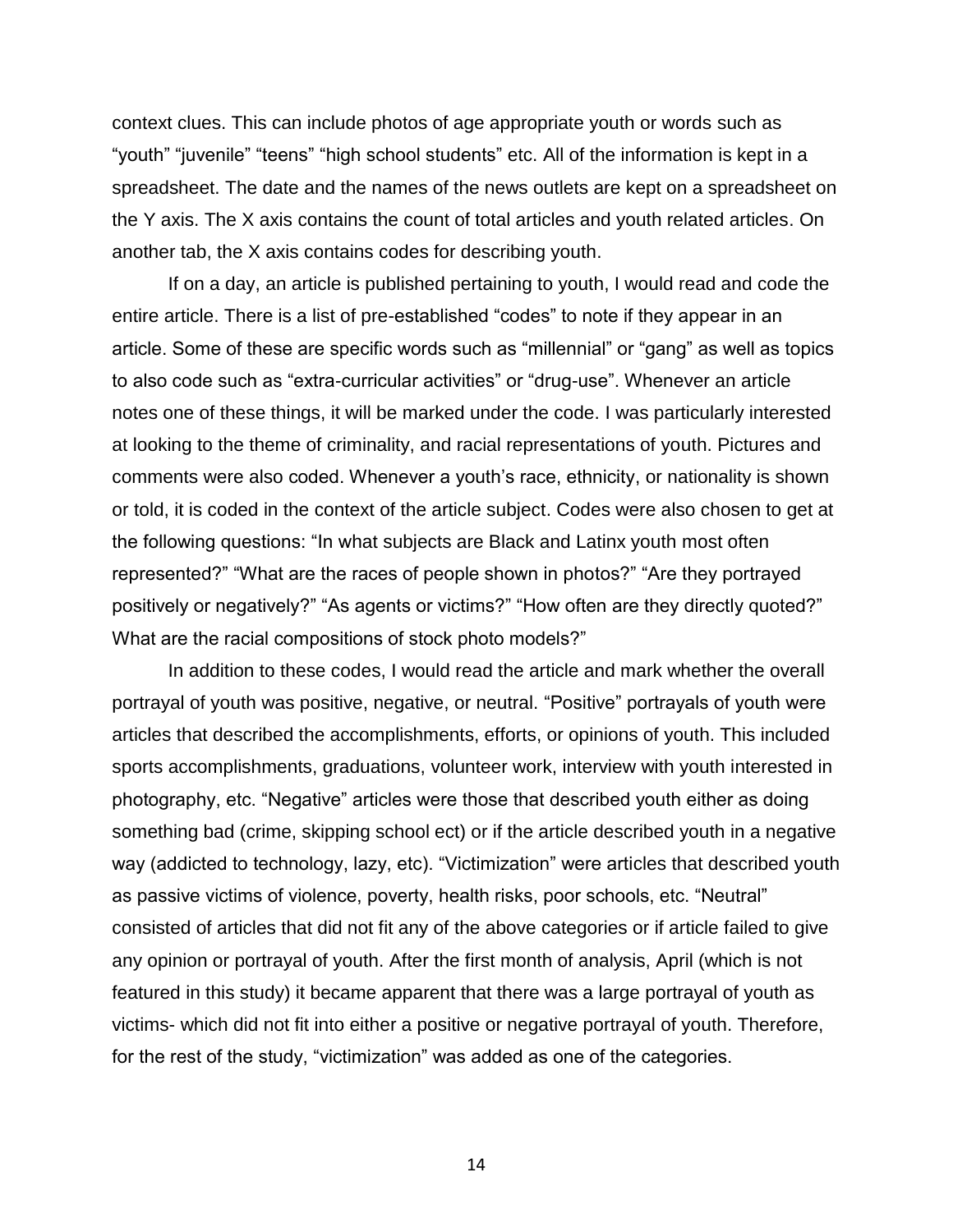There were times where a single article would be re-posted more than once. This would be included and coded as if it were a separate article, as reposting the article exposes the reader to a greater amount of youth-portrayal.

Halfway through the media analysis, I decided to code readership comments. This would be a direct way to gauge public reactions to the article content and see if it affected most outspoken reader's portrayal of youth. Readership comments are coded for October and November.

#### Youth Speak Outs

In June and July of 2017, the City of Worcester Division of Youth hosted a series of events called Youth Speak Out. Worcester youth, primarily in high school, were invited and recruited through flyers, person-person recruitment, and by inviting youth groups. Two sessions were conducted, and in total approximately 120 youth participated. These were in part a community event with food and open mic performances, and part focus groups led by community leaders to ask the youth about their opinions on a range of topics having to do with their experiences in Worcester. Some of these questions had to do with media portrayal in Worcester, and its impact on their lives. These series were open meetings and publically taped, and the facilitators took notes of the responses.

#### **Limitations**

The entirety of the media analysis was done by only one person, myself. I tried to be consistent, but deciding whether an article fits certain codes can sometimes be subjective, and therefore the reader must be aware of the possibility of researcher bias.

Additionally, after the first two months of media analysis, I decided that I wanted to code readership comments. This means that there is analysis of the articles for four months, but analysis of the readership comments for only two of the months.

Race is subjective and personal, and so I have some limitations in my accuracy of determining someone's race from a photo. In some cases, pictures accompany names that help clue someone's race, or based on the article content. In these instances, articles may have given clues to ethnicity, which I could have mistakenly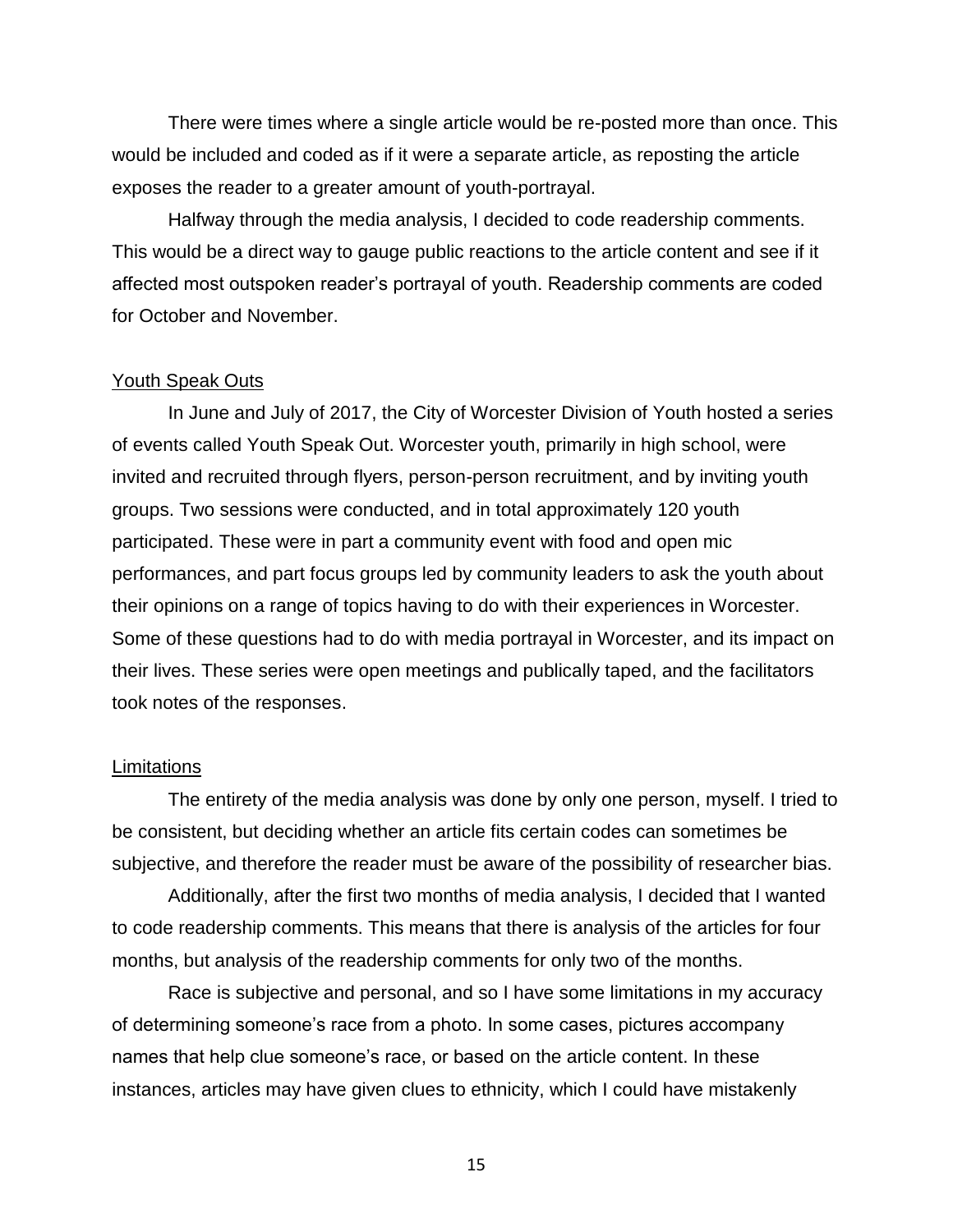inferred as someone's race. The picture analysis was only done by myself, a White woman. In some cases I am only gauging from the photo and it is possible I have made mistakes in categorizing someone's race. It is more than likely that if this photo analysis had been done by a diverse team, there would have been some different interpretations of people's race.

# **Data Analysis:**

# Media Analysis: Publication of Youth-Related Content

This section will show the results of the media analysis for Worcester local news.

Total published articles in "news" sections for the different sources:

\*The July analysis does not consist of the whole month, but three weeks in July.

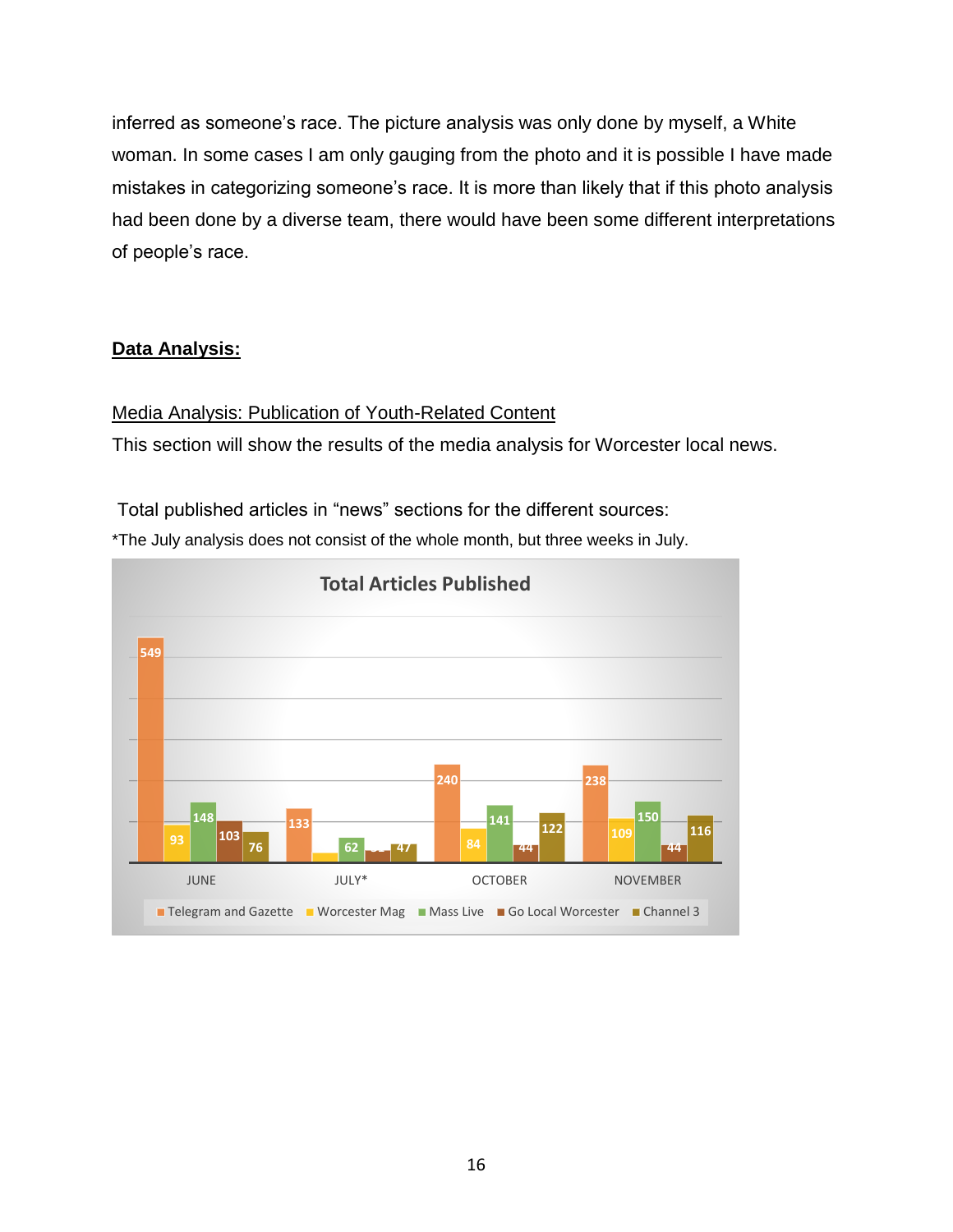

The total articles published during the period of study that pertain to youth:

Ratio between total articles published, and articles that pertain to youth:



Here we can see that *Worcester Magazine* and *Channel 3 Worcester News tonight*  have the highest ratio of articles about youth to total articles, while *Mass Live* has the lowest average ratio at 7.58.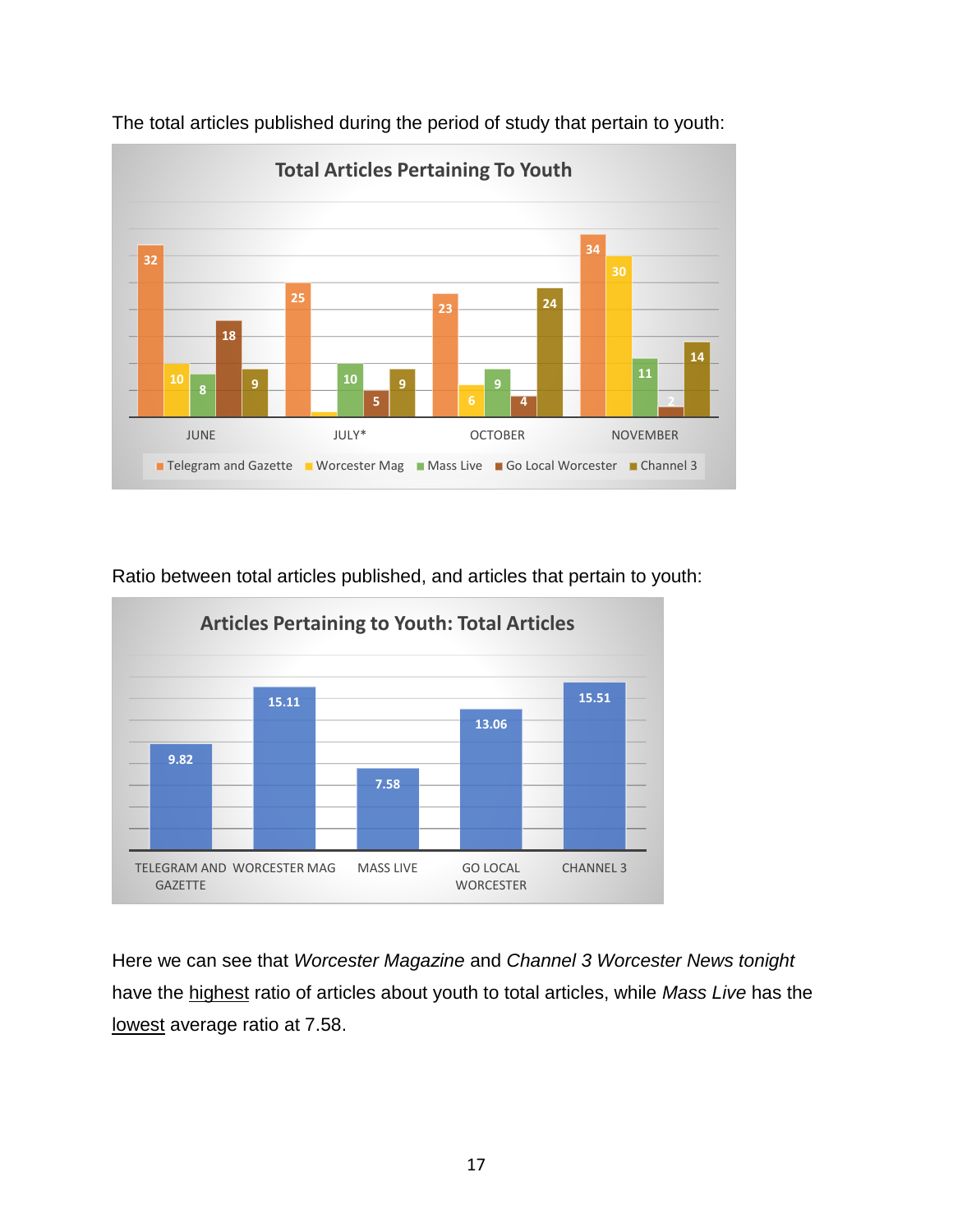The next portion will show the summary of articles in terms of their portrayal of youth across different news sources. An article that pertained to youth was given a rating for its overall portrayal of youth. It could be "positive", "negative" "victimization" or "neutral". The sum of the overall article ratings often do not add up to the sum of articles, because some of the articles had more than one overall rating (some articles had both a negative *and* victimization portrayal of youth- for example).



Portrayal of youth for each source in the entire period of media analysis:

Here we can compare overall portrayal of youth across the different media sources in Worcester. These percentages come from dividing the number of *positive* articles written by the *Telegram and Gazette* towards total youth related articles in the *Telegram and Gazette* and so on. The numbers come from comparing each news source to their own total articles for more accurate comparison between sources (*Telegram and Gazette* writes the most "positive" youth articles, but they also write the most articles in general). Here we see that *Channel 3 Worcester News Tonight* publishes the highest percentage of *positive* stories about youth (with *Worcester Magazine* in a close second), *Go Local Worcester* publishes the highest percentage of *negative* stories, and *Mass Live* publishes the highest stories of youth *victimization*.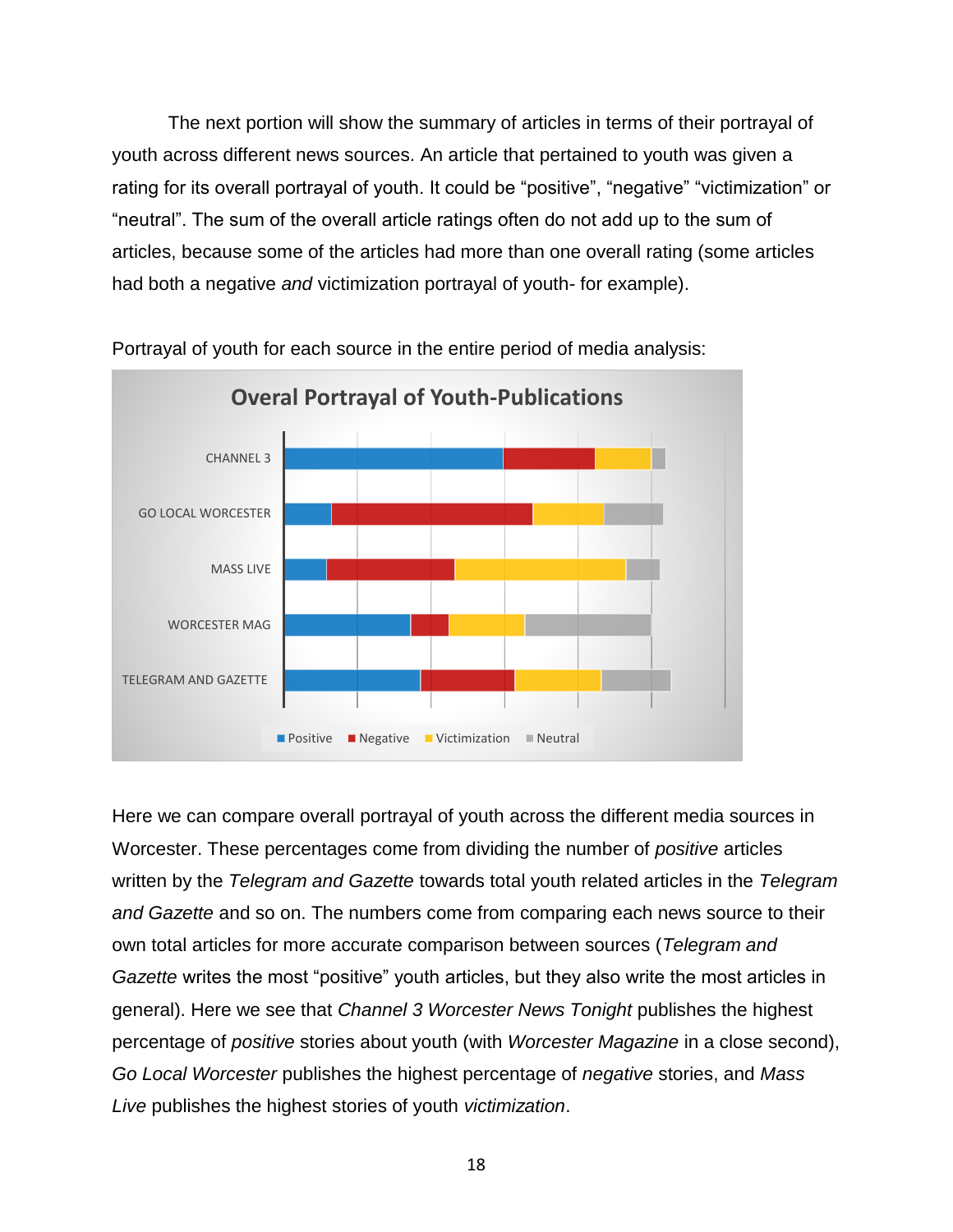Total youth portrayal of all sources:



We have the overall summary of total articles across the period of study and their portrayal of youth. The highest categorization was a "positive" portrayal, but the number of articles with a positive, negative, and victimization portrayal are similar. Of the articles in Worcester local media pertaining to youth during the period of study, 34% had a positive portrayal of youth, 26% negative, 24% victimization, and 16% neutral.

# Media Analysis: Codes

I read and coded each article pertaining to youth, and tallied when the codes were present in the article. Here is the sum of the codes in Worcester's local media in order of greatest to fewest during the four months of analysis without a differentiation between media sources.

| Codes:                 |    |
|------------------------|----|
| At Risk: Health/Safety | 76 |
| "Students"             | 57 |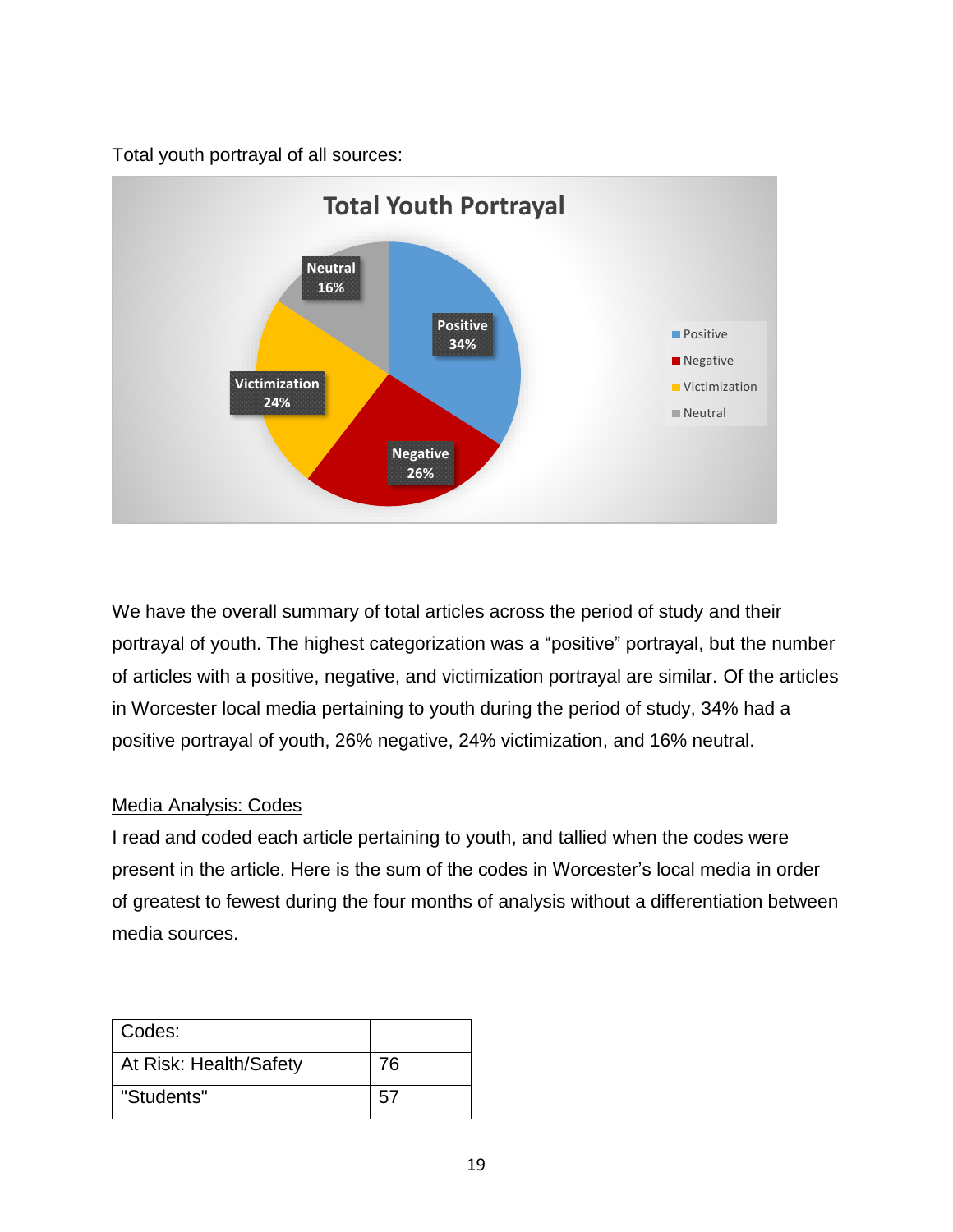| Weapons                     | 45              |
|-----------------------------|-----------------|
| <b>Victims of Violence</b>  | 43              |
| Violence                    | 36              |
| Events for kids             | 34              |
| Youth in Extra Curricular   | 32              |
| Accomplishments             | 31              |
| <b>Sports</b>               | 27              |
| At Risk: Socio-Economic     | 25              |
| "Teen"                      | 23              |
| "Kids"                      | 23              |
| "Boy/Girl"                  | 20              |
| Drug use                    | 16              |
| <b>Academic Achievement</b> | 16              |
| "Youth"                     | 16              |
| Volunteering                | 15              |
| "Neglected"                 | $\overline{14}$ |
| Absenteeism                 | 12              |
| Drug Dealing                | $\overline{11}$ |
| "Juvenile"                  | $\overline{7}$  |
| Gang                        | 3               |
| <b>Disabilities</b>         | 3               |
| <b>Refugee Youth</b>        | $\overline{2}$  |
| "Millennial"                | $\overline{2}$  |
| LGBTQ youth                 | $\overline{2}$  |

Here we can see the most common code is "Health and safety risk", and the fourth most common is "victims of violence". This compliments the earlier finding that 24% of total articles about youth characterize them as victims in some sort. The second most common code is classifying youth as "students". In reading the articles, it is easy to notice a theme that youth are most likely to be talked about in terms of their connection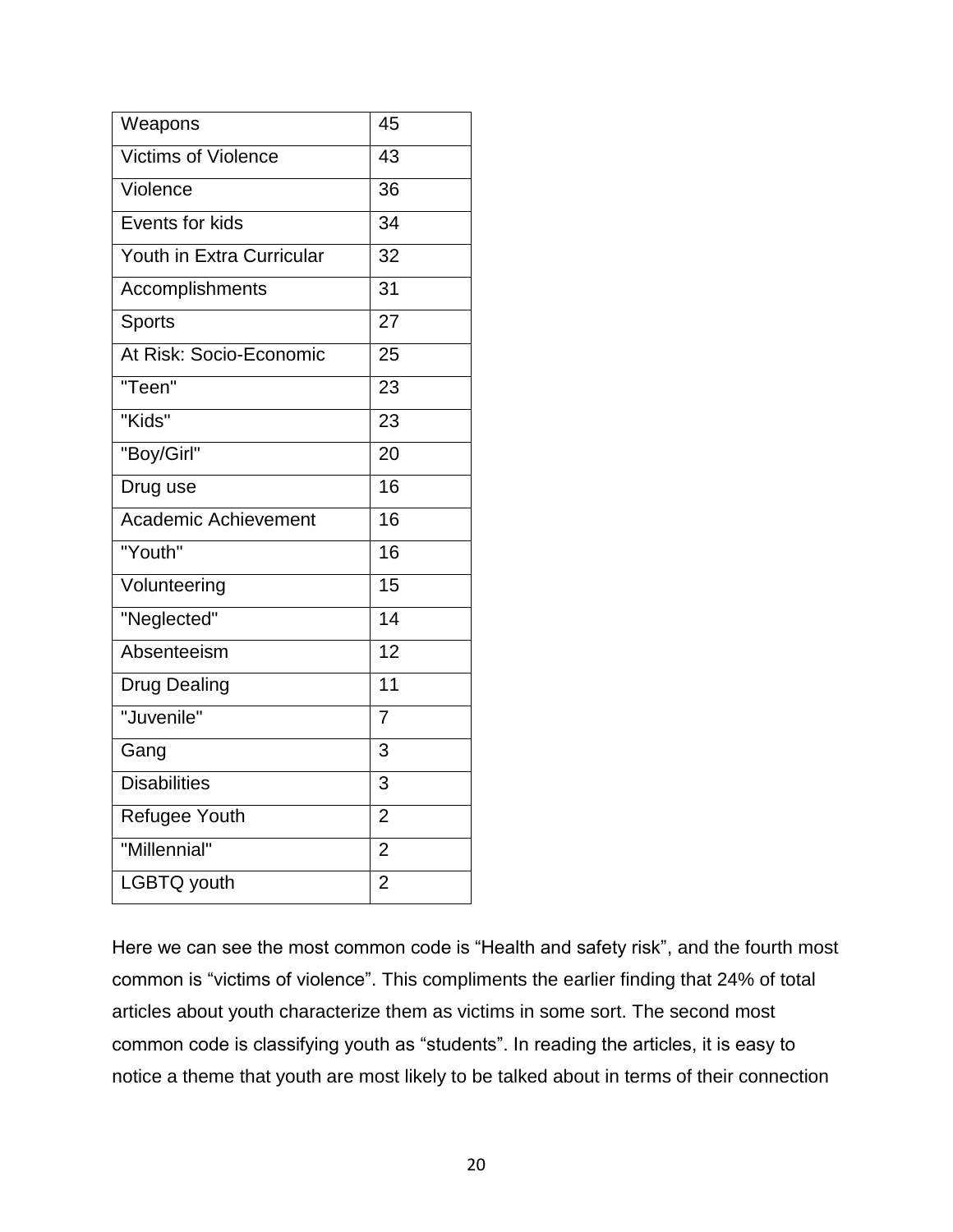to school, and segment this part of their identity. More holistic words to describe youth, such as "teens", "kids", "boys/girls" and "youth" are used less often.

Since this study is particularly focused on representations of youth criminality, I would like to draw attention to the third most common code, "weapons" and fifth most common code, "violence". Additionally, if we cluster "drug dealing" and "drug use" we could find that overall there were 27 mentions of drugs in articles about youth.

# Media Analysis: Coding Pictures

I was interested in tracking racial representations in the photos in the youthrelated Worcester media content. Many of the articles did not contain photos, or contained photos that were of objects or buildings rather than people. Many of the photos are stock photos (particularly in *Go Local Worcester*), meaning that in these cases the news outlets have complete control over who to portray. In Table 12, I have outlined the photo representation for different topics.

*Channel 3 Worcester News Tonight* was not included in this variable, as coding all of the images in a video would have been beyond the scope of available time for the analysis.



Racial representation in photos across all news outlets: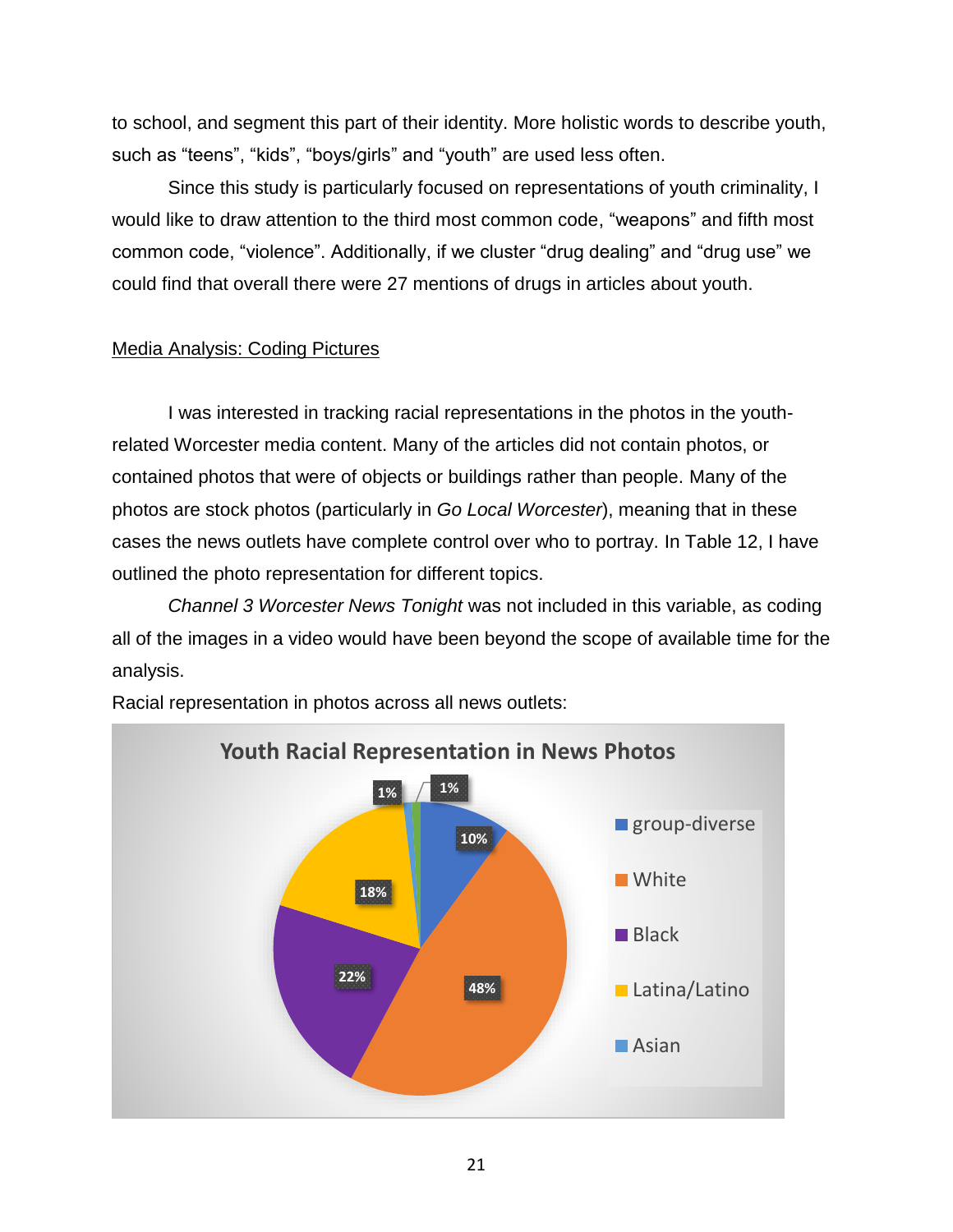

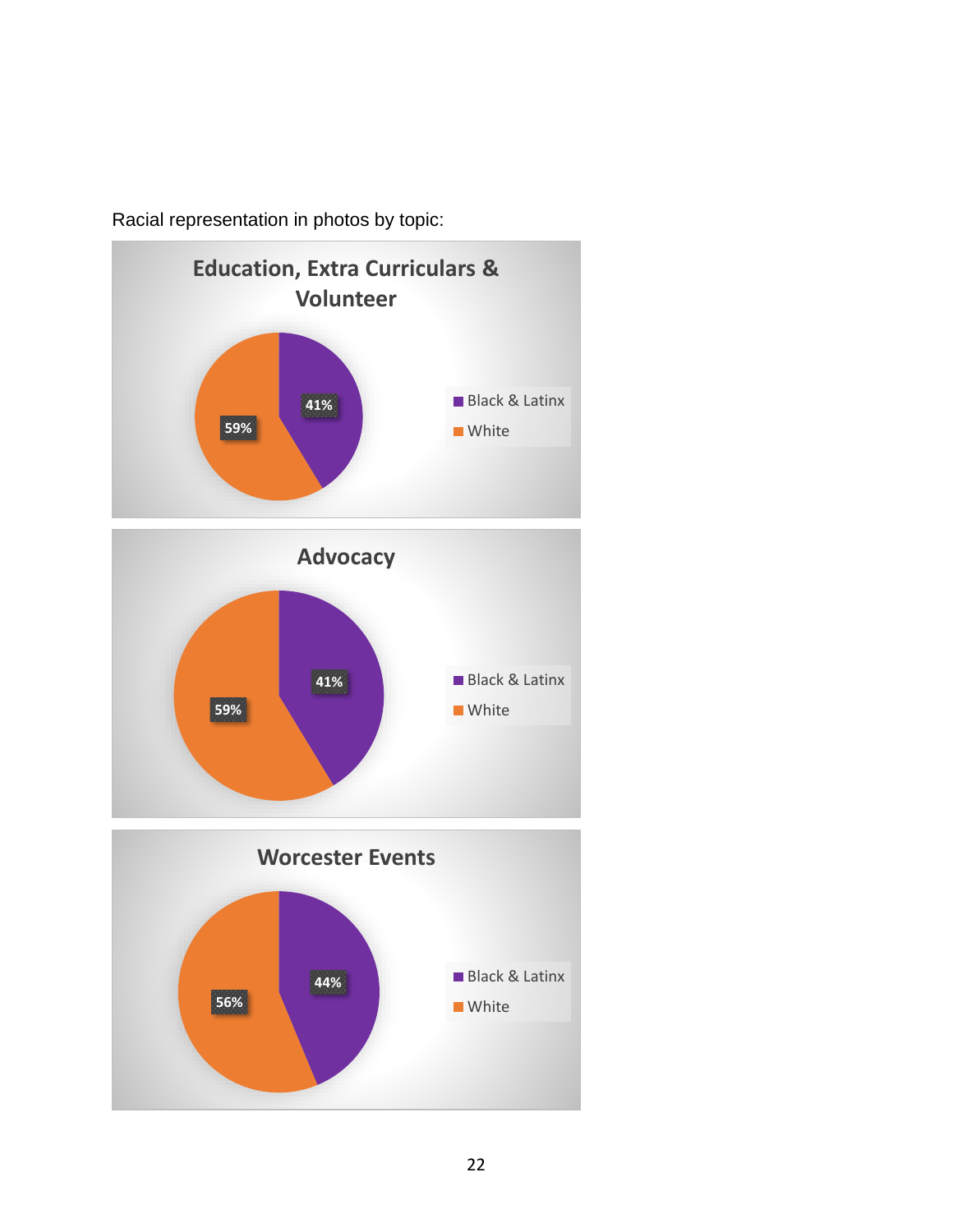

# Media Analysis: Quoting Youth

Out of the 2555 articles in this study, only 22 directly quote youth. This is 0.008% of all youth-related content. 10 of those 22 articles directly quoting youth come from *Channel 3 Worcester News Tonight*. Many of the articles did have direct quotes for their articles, but nearly all the quotes came from adults. Interestingly, these adults that were quoted were rarely parents. Rather, the majority of comments on youth content were some kind of professional such as a board of education member, superintendent, a social worker, etc.

# Media Analysis: Coding Comments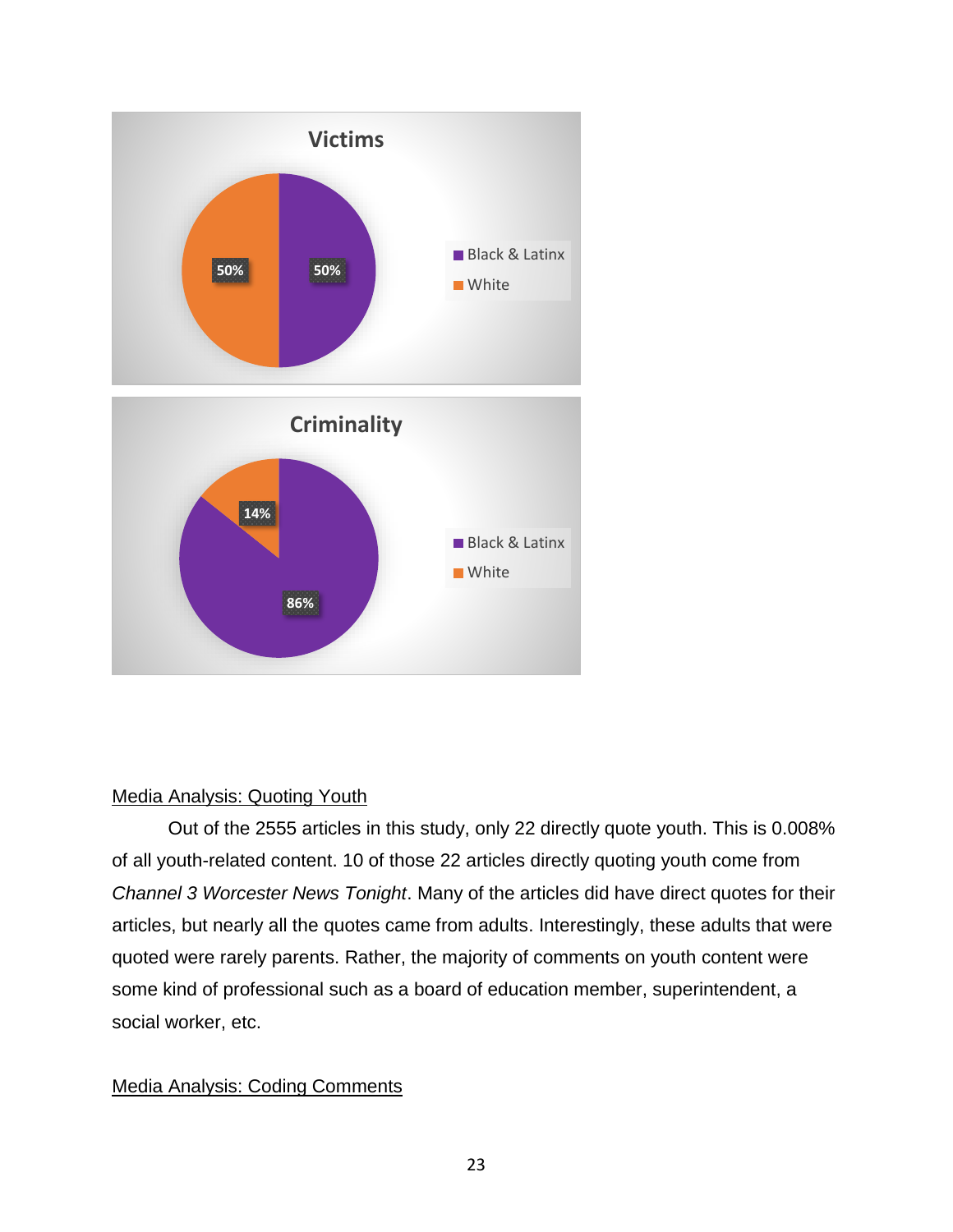Over the period of study, there were a total of 310 comments, which were recorded and coded. These comments were made below the youth-related articles in Worcester's local News publications. Generally, *Go Local Worcester* and *Channel 3 Worcester News Tonight* hardly had few comments. Most of these comments come from *Telegram and Gazette, Mass Live, and Worcester Magazine*. This is likely due to the fact that *Go Local Worcester* and *Channel 3 Worcester News Tonight*'s comments are connected to one's Facebook account. Overall, the most common types of stories to have large amounts of comments were ones having to do with crime (either a criminal or victim of crime), and to give opinions on the education system. Additionally, it is important to keep in mind that many comments come from a few people who comment often and don't necessarily reflect the entire reader population.

The 310 comments in this pool are overwhelmingly negative, and often offensive. People do not need to hide their identity to say something kind, yet the anonymity of online comments are a place for people to say controversial and provocative comments without personal repercussions or being judged. Therefore, studying these comments aren't meant to be reflective of the entire population of people who read these stories. It does, however, show that a certain amount of readers are having very strong reactions to these stories about youth and forming strong opinions about the youth in these articles. From what we know about readership habits, we can assume that the readers of these stories, and commenters, are likely older adults. Particularly, men and White non-Hispanics are more likely to seek news online than women and non-White people (Pew, 2016, 18).

#### Coded Comments

| Tough on Crime                   | 74 |
|----------------------------------|----|
| Complaints: Youth                | 44 |
| <b>Victim Blame</b>              | 27 |
| <b>Berating Other Commenters</b> | 19 |
| <b>Parent Blame</b>              | 19 |
| Condolences                      | 18 |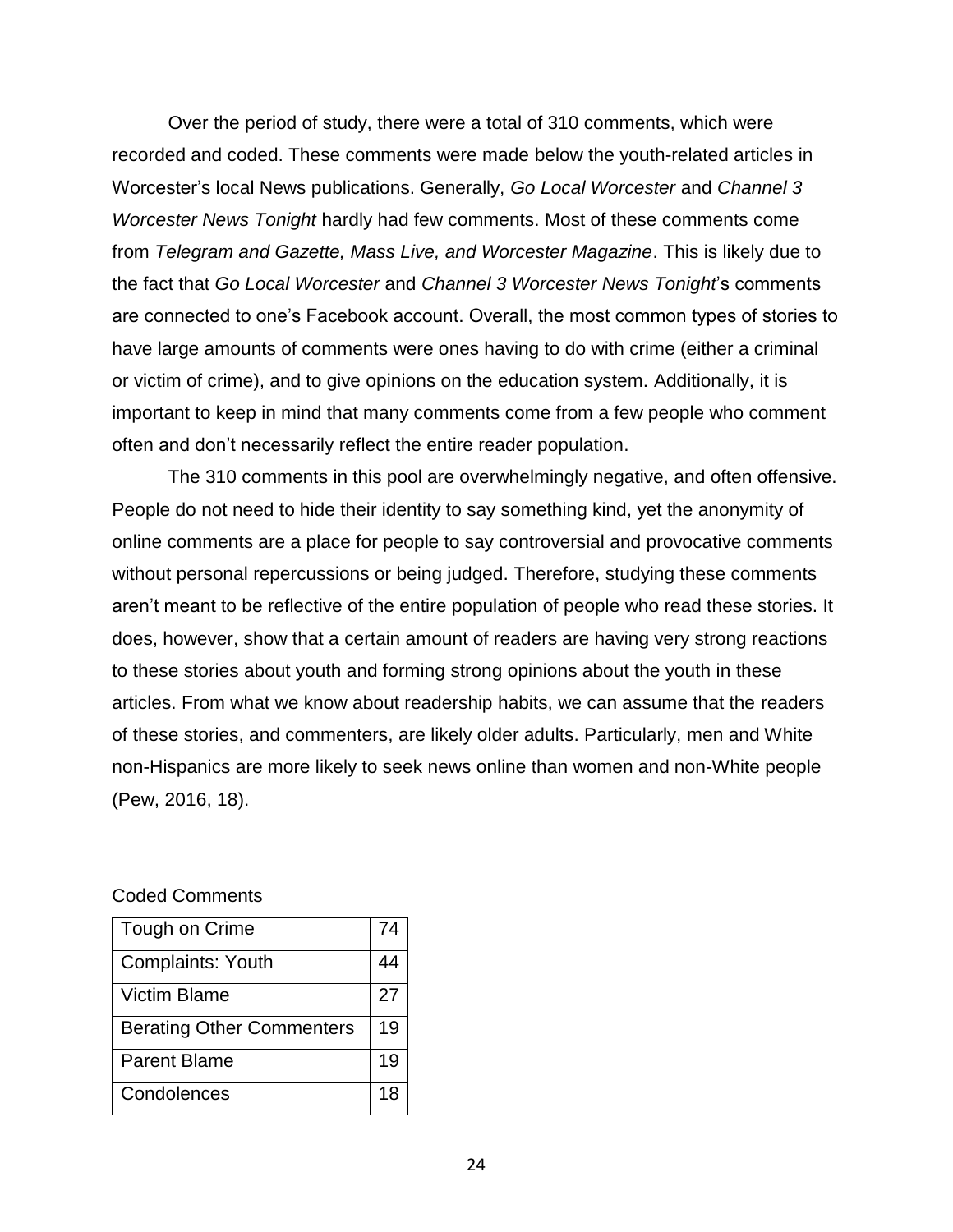| "Bad" Part of Worcester:       | 13                       |
|--------------------------------|--------------------------|
| "Welfare State"                | $\overline{13}$          |
| <b>Complaints About</b>        | 10                       |
| Journalism Quality             |                          |
| Correction                     | 9                        |
| Other                          | 9                        |
| <b>Complaints: Educational</b> | 8                        |
| <b>Systems</b>                 |                          |
| Compliment                     | 6                        |
| <b>Complaints: Government</b>  | 6                        |
| Opinion on Guilt/Innocence     | 6                        |
| <b>Anti-Gun Control</b>        | 5                        |
| Calling Out: Racism            | 5                        |
| <b>Complaints: Immigrants</b>  | 5                        |
| Pro-Police                     | 5                        |
| "Darwinism"                    | 4                        |
| Anti-Democrat/Liberals         | $\overline{\mathcal{L}}$ |
| "PC" Culture Anger             | 4                        |
| Chastising others              | 4                        |
| <b>Explicit Racism</b>         | 3                        |
| Against a Law                  | 3                        |
| <b>Anti-Police/Military</b>    | 3                        |
| <b>Need for Resources</b>      | 3                        |
| Youth: "Coddled"               | 3                        |
| Conspiracy                     | $\overline{2}$           |
| Pro-Gun Control                | $\overline{2}$           |
| <b>Blaming Parents</b>         | 1                        |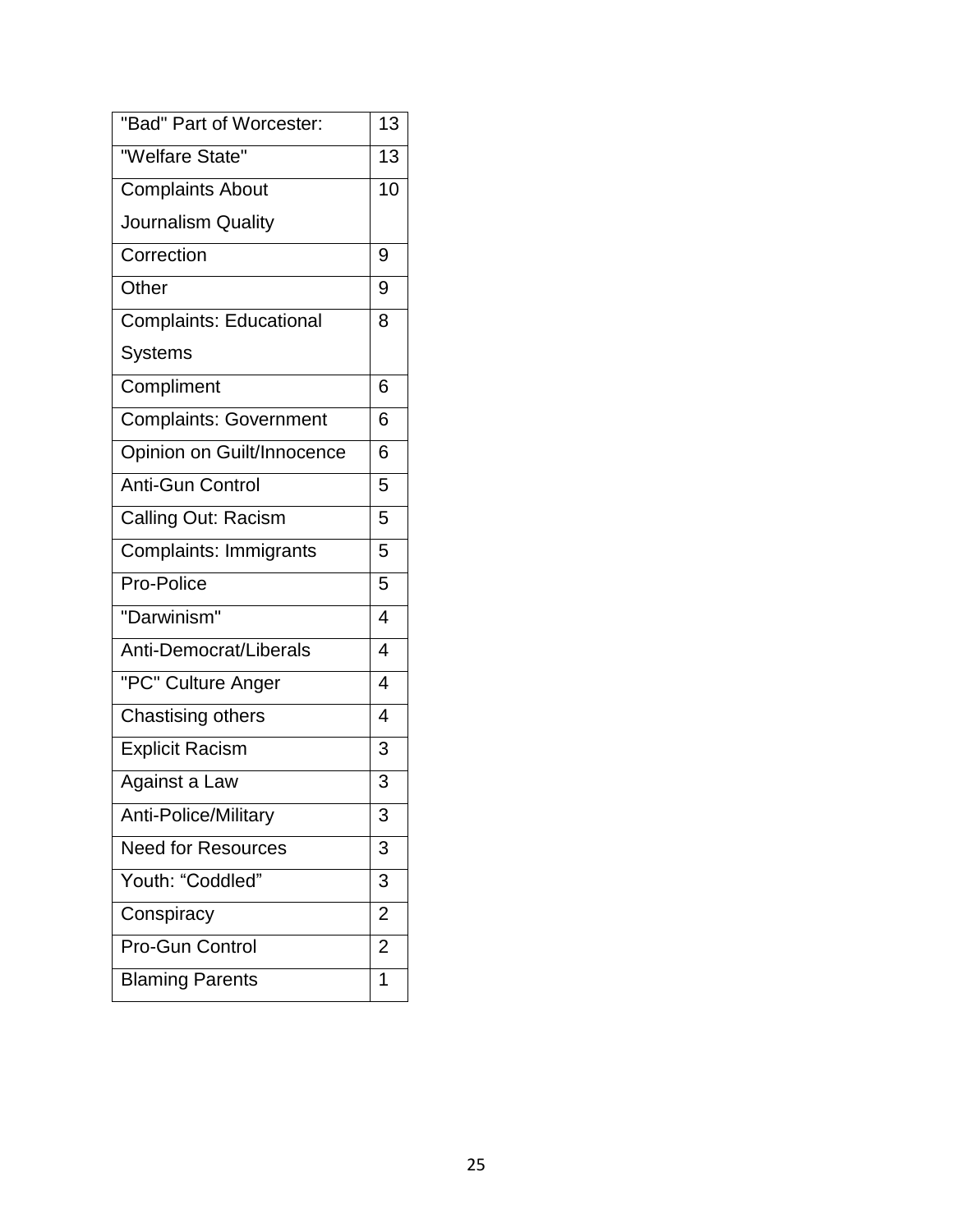#### **Analysis**

#### Political Divide:

Part of the reason for doing an analysis that includes multiple media outlets within one city was to understand if the wide variations of political ideology translate to a diversity of youth portrayal within the different news sources. There is often an assumption that more "liberal" cities or news outlets have a more sympathetic or kinder view of both youth and people of color, and that more "conservative" news outlets or cities have a more negative view of youth and people of color.

It would be assumed that the different media outlets in Worcester would have a range of political leanings, but with a majority being more liberal. *The Telegram and Gazette, Worcester Magazine*, and *Channel 3 Worcester News Tonight* were had a more positive portrayal of youth. *Worcester Magazine* and *Telegram and Gazette*, observationally, are generally less overtly conservative. *Worcester Magazine* in particular, was overtly liberal, with authors often giving their personal opinion on the stories they were reporting on. However, the assumption that more "liberal" news outlets had more positive articles about youth was not proven to be strong enough of a trend. Overall, the Worcester news outlets in this study have similar positive and negative portrayals of youth.

#### Layout and Youth Portrayal

The news outlets that have more positive portrayals of youth are the ones that are more "traditional" and "legitimate" news outlets. *Turtle Boy Sports*, which will be discusses later, is extremely, and explicitly, conservative with support from a conservative former city counselor- and also has extremely negative stories about Worcester's youth. It is important to make the distinctions that some news outlets have a *greater* amount of positive portrayal of youth in comparison, and not necessarily that they have are overall very positive towards youth. We cannot let comparisons of better/worse make us think that the "better" is good enough.

*Channel 3 Worcester News Tonight* plays on local TV, and both *Worcester Magazine* and *Telegram and Gazette* publish in print in addition to online. *Go Local*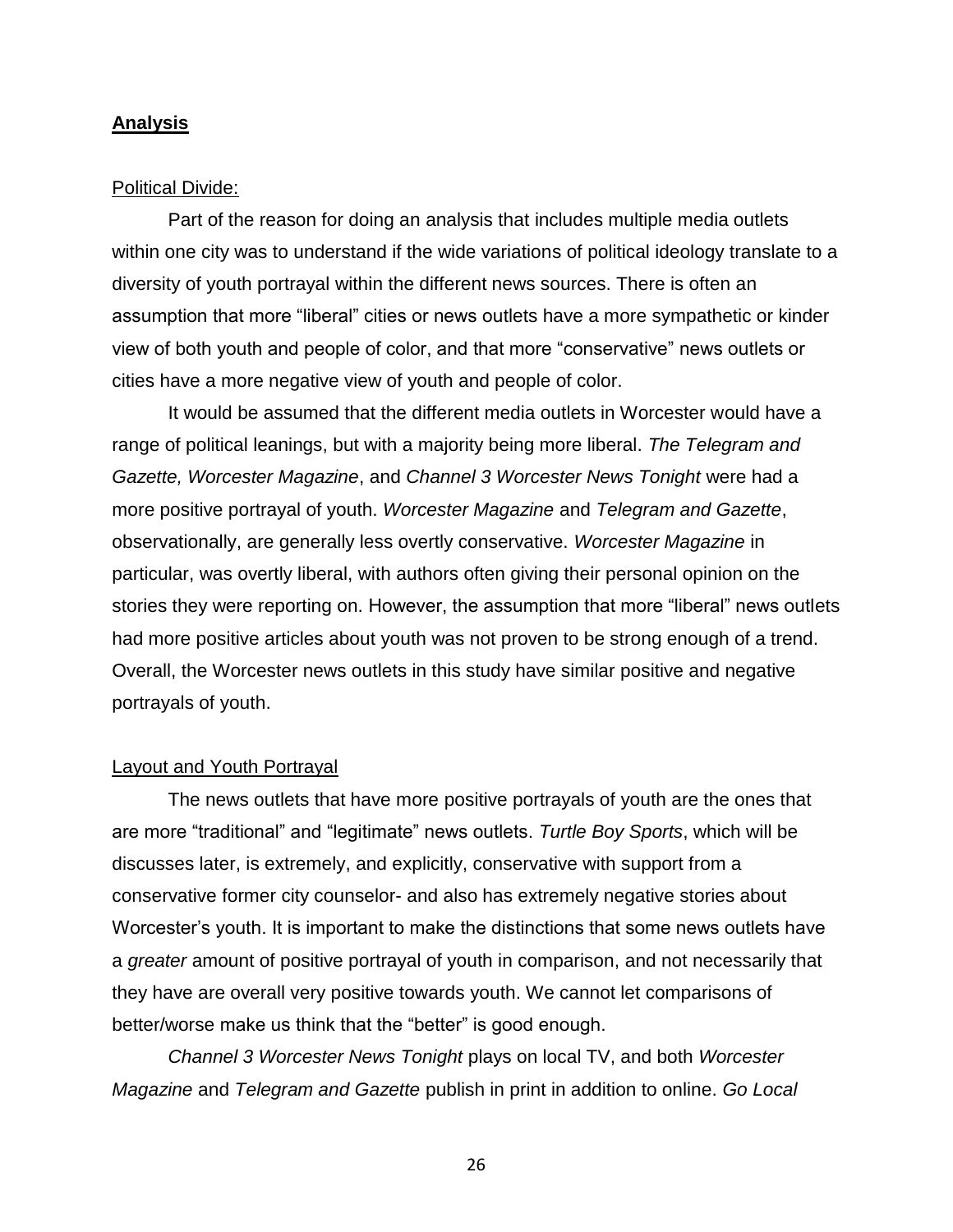*Worcester* and *Mass Live* are exclusively online, with a more blog-style layout than the other online news publications. Even *Worcester Magazine* and *Telegram and Gazette*'s online layout is situated similar to a newspaper, whereas the other online sources are more listicle. We can see in the Worcester media context, the news outlets with more "traditional" layouts tend to have a higher positive portrayal and a lower negative portrayal of youth than the "blog-style" counterparts (see table 6).

#### Comments:

The articles about crime are the ones that tended to have the longer comment threads. The most common type of comment were responding to a type of crime or perceived misbehavior that was reported on, either by calling for harsher punishment of the criminal, calling for corporate punishment, calling the criminals stupid, complain that our current justice system is too "soft" on crime, encouraging vigilante justice/violence (particularly on the articles about kids "swerving"), encouraging youth crime to be treated as adults, speculating that certain individuals were in gangs or on drugs without an article mentioning so, and just general anger at a criminal. These are "Tough on crime" codes. This is also connected to what I have called "'Bad' Part of Worcester'. Many comments had a theme that there was a "bad" part of Worcester that was causing all the crime, lack of economic opportunities, and in general were "ruining" the city. These comments often alluded to or explicitly named who or what is this "bad" part of Worcester: foreigners, certain geographical areas, Black and/or Latinx, and the poor. There was a lot of explicit anger towards poor of Worcester and in a lot of the comments under "Parent Blame" and "Welfare State" there is a theme of the poor being responsible for their condition, lazy, entitled, a drain to the taxpayers, stupid, "ruining" Worcester, and being "bailed" out by the government and taxpayers. They often blamed the government for "enabling" these people to not take "personal responsibility" (to get a job or to parent well). These types of comments typically came under articles about youth crime, or articles about new programs for youth (an article about a summer lunch program, for example). After an article about crime, there were many people to call for more incarceration, arrests, and punishments- but only a few calling for greater resources or intervention (see "Need for Resources" such as education, job training,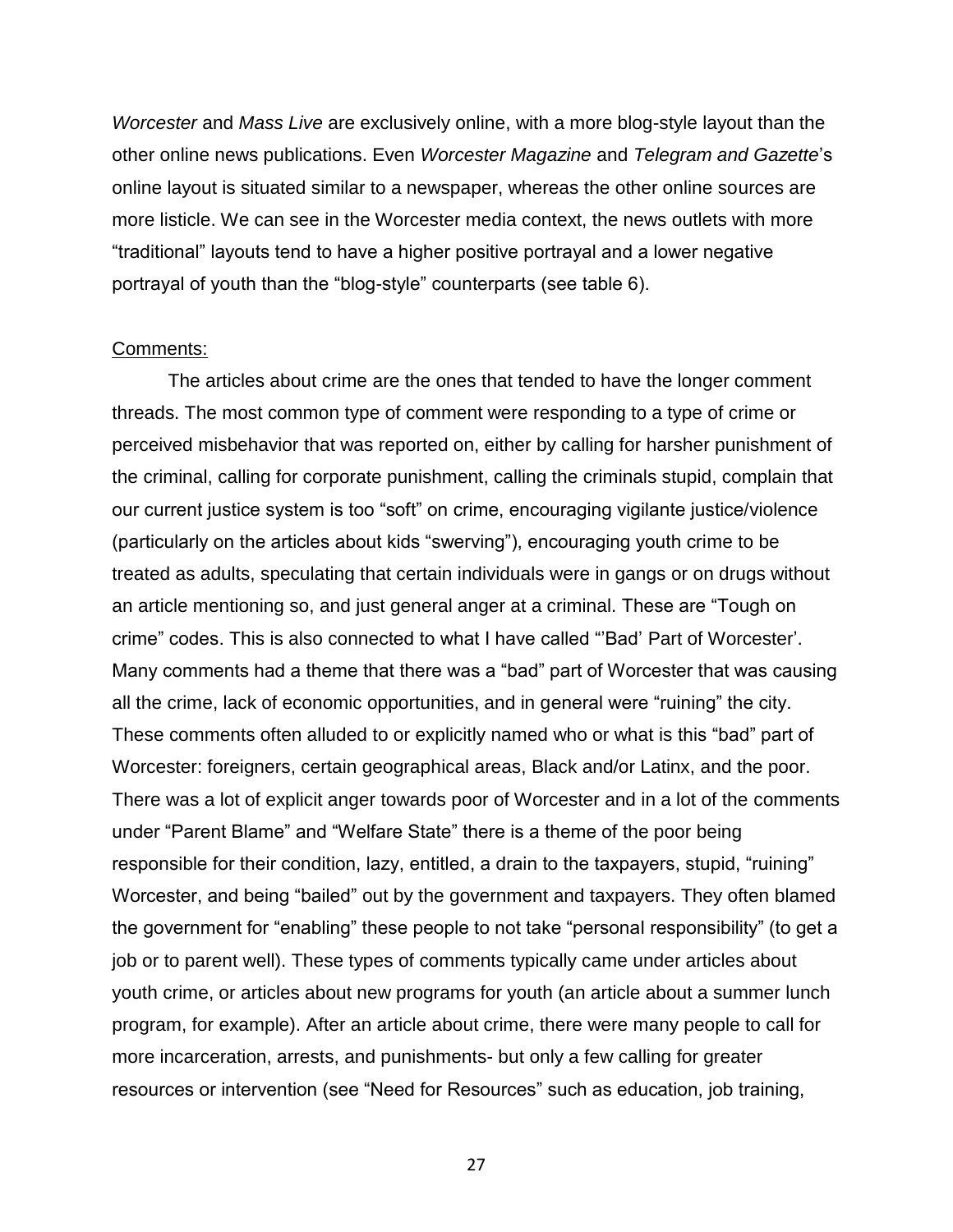etc.). Some called specifically for corporal punishments or physical violence not by the state but by individuals under the supposed lens of "vigilante justice".

While there were many comments stating explicit class discrimination, the comments expressing racism were less explicit, but no less present. Observationally, there were more "Tough on Crime" comments under articles with clear indication that the criminal (either in writing or in photos) was Black or Latinx than if the criminal was White (with the exception of two articles featuring White men accused of sex crimes against minors). For example, there was one article where a Black male youth was shot during a hit-and run; in another article, a White man was injured when his nephew shot him. The first featured comments on how the youth was probably connected to gangs, the second article had comments calling the pair "stupid" but did not allude to criminality. The category of "Explicit Racism" may seem to be a small number, but those were only in examples where the racism was explicit within the comment itself, and not alluded to. That category could also include the "Complaints: Immigrants" category as most were not shy at stating which types of immigrants they were against, and accusing a criminal of being an "illegal" immigrant without any mention of citizenship in the article.

This example may seem like cherry picking, but there were many examples where young victims of color were not as sympathized and were even accused of criminal activity themselves, as compared to their White counterparts. There were two examples of separate murders of a White female youth and a White female woman. Both of these murders happened more than five years ago. One was relevant as the accused murderer (a young man of color) was up for trial, and in the second the killer is unknown, but the families were interviewed. Both cases had multiple articles across the different news sites. These articles contained the majority of "Condolences" comments, with the rest were under articles about social programs, and about a youth who drowned. On the other hand, there were also multiple stories reporting two young Black male rappers from Worcester who were shot in Atlanta, with the murderer being unknown. In this case, whether the article was sympathetic or not- the comments did not have nearly the same amount of sympathy as did the two murders of white women. Additionally, many comments speculated that the men were somehow connected to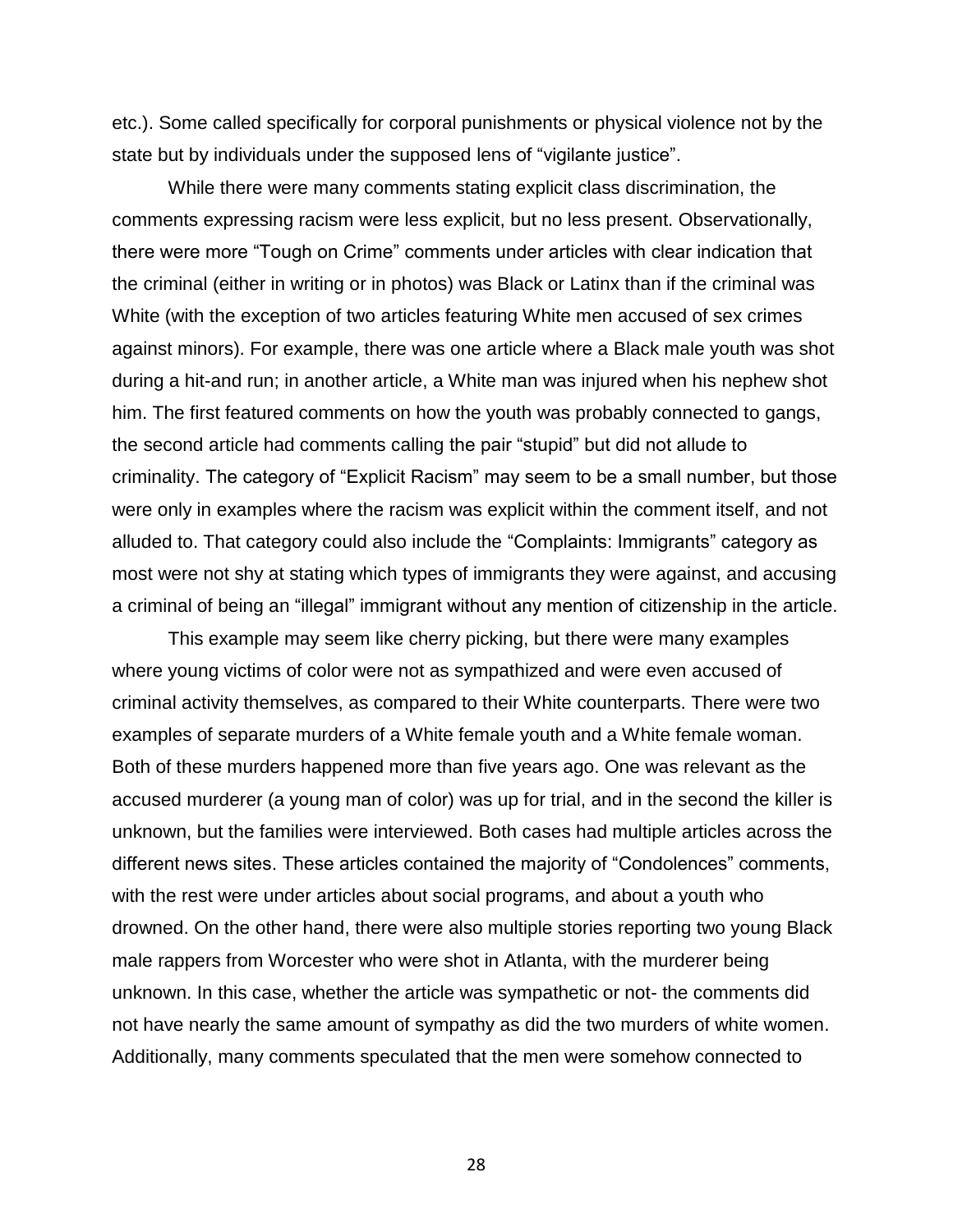crime themselves. This follows the patterns of the "worthy victim" in national news as explained in the literature review.

There was a significant amount of "Victim Blame" mostly related to youth that died or were injured in accidents. There were some crimes involving female victims of sexual abuse, and nearly all had some level of comments blaming the female victim. Particularly, if it was a case of domestic assault (if she knew the perpetrator). Many accused women (and underage girls) of lying about an assault, lying about an assault to cover up supposed cheating, "luring" men, for being "stupid", or for not "leaving"/ calling the cops sooner. The exceptions came at a case of a man who was a stranger to his victims, and a man who attempted to kidnap nine year old girls. These cases speak to our understanding of who is a "worthy" victim of sexual assault.

#### Youth Speak Out

There is a theme of hostility and fear towards Worcester's youth in these comments, as well as undeniable racism towards youth of color in terms of what the comment say and on which articles have more comments. These comments confirm a strong racism and ageism amongst a segment of the adults in Worcester: some who have power over these youth whether it be institutional or in person-person interactions.

Within the categories of "Complaints: Youth", "Complaints: Educational System", "Youth: Coddled", "PC Culture", "Welfare State" and "Tough on Crime" there is a theme that Worcester's youth are more reckless, crime prone, lazy, and disrespectful than other youth or in the past. It is an old cliché: "When I was young, I had jobs/never talked back/were respectful/walked to school in snow". Yet, there were many comments that followed this formula, with the commenter hinting that the current youth are somehow worse than youth in the past and that the failure is their fault-not due to society failing youth. It also gives away at a commenter's age- young people themselves rarely talk about "the youth".

This particular theme of the comments gets at the question: If adults read these news stories, does it have any impact on youth? In theory, if adults read these articles, and form negative perceptions of youth (evident by the news outlet's portrayal of youth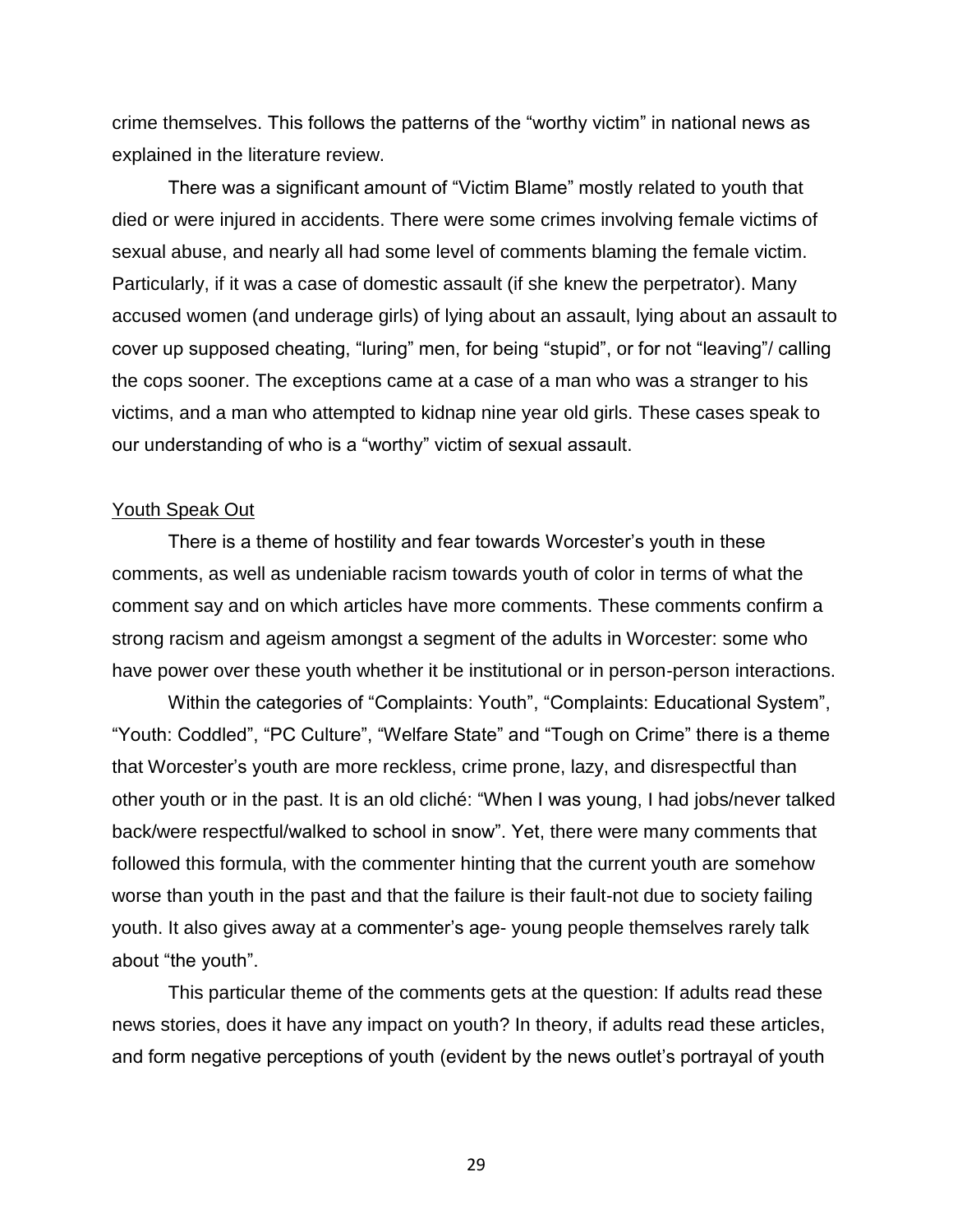and the comments posted), this will affect adult-youth interactions. The best people to ask if youth media portrayal is having an effect is the youth themselves.

The youth in the focus group consisted of those of high school age from different schools in the city. Most were affiliated with a youth group, and so represent a population that is probably more likely to be used to having thoughtful group discussions. They were given prompts to talk about multiple topics, one of those being media portrayal of youth. Table 12 in the appendix has some key quotes from the youth.

In the youth's responses, we can see that their idea of how media portrays them is for the most part accurate. Even though research has established that this group is not likely to consume news themselves; they still are aware of how it portrays them. The idea that youth are lawless, comparing them to wild animals, and crime-prone are themes backed up by the media analysis and national media analysis studying youth and youth of color. The last recorded youth comment is particularly telling

"Youth can't be trusted. I feel like adults see things about us, like we're irresponsible and we can't be trusted. And I go to apply for a job and they assume I can't be trusted because it's what they keep seeing and then they don't want to hire us [youth] because of what they keep saying about us."

This youth perceived the adults around them forming preconceived ideas about youth from their media consumption, affecting youth-adult interactions.

#### **Discussion: "Swerving"**

In the case study of "wilding" in New York, the authors explain the criteria for a "moral panic". It consists of concern, consensus, hostility, disproportionality, and volatility (Goode & Ben-Yehuda, 1994). During a moral panic, the accused are labeled as not only as a danger to innocent victims, but also a threat to the social order (Welch, 2002).

I focus on this case study because a similar phenomenon occurred during the period of Worcester's local media analysis. During that time, local news outlets introduced the supposed new phenomenon of "swerving". "Swerving" refers to youth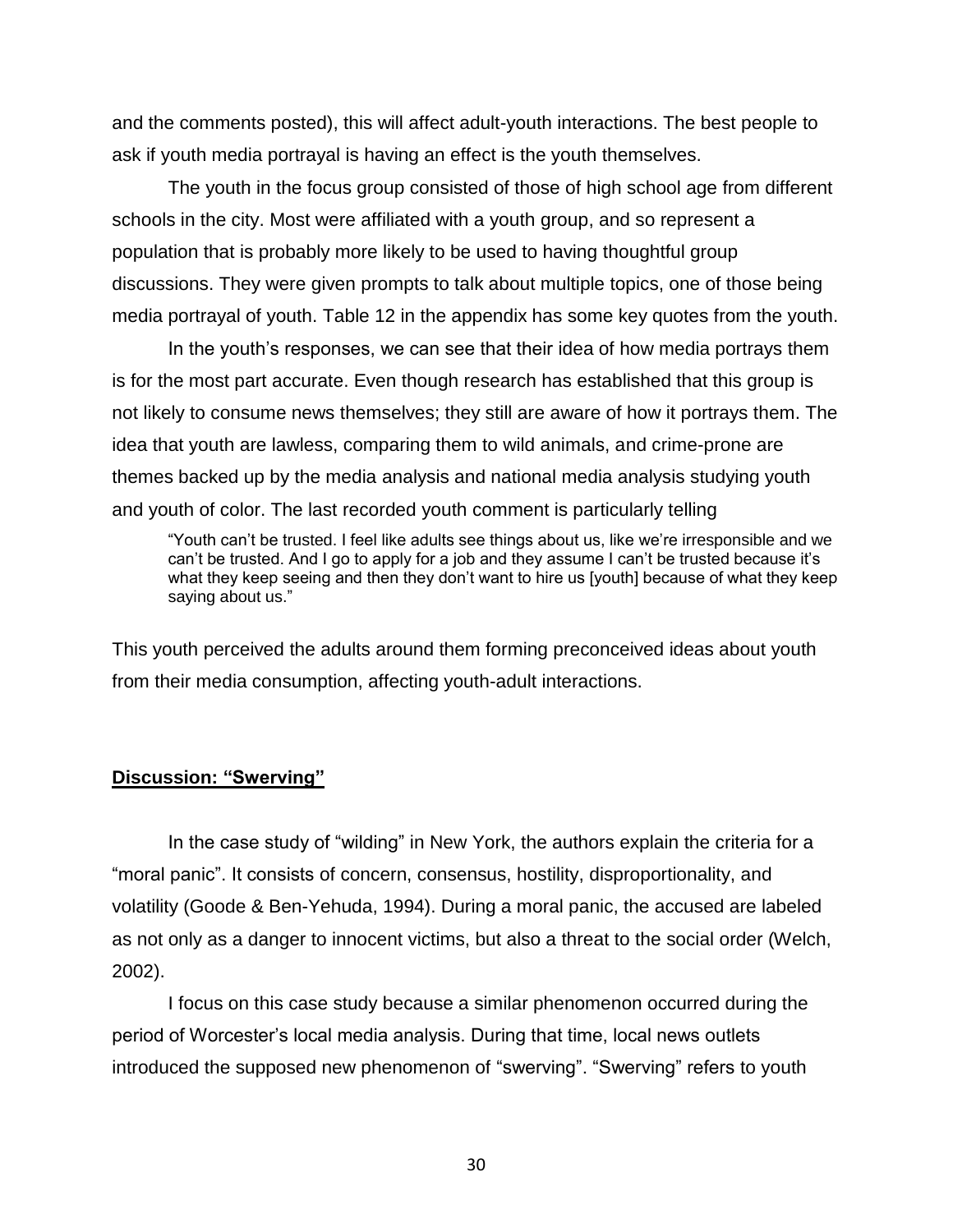dangerously riding their bikes in the street in groups, doing tricks, and intentionally riding into traffic and then "swerving" away at the last minute.

Worcester is a city meant for the automobile; street parking is plenty and the emphasis on public transportation is minimal. Worcester does have a public bus system, the WRTA. It reaches most areas of the city, but service is irregular with some routes only running on the hour. Further cuts to the public bus operations are to be enacted again this year. In addition, Worcester is a very snowy city, frequently shutting down the bus system. Though many do use public transportation- the ability to use it for regular commuting is limited. Many adults and youth ride their bikes in Worcester. Some do for fun, and youth can often be seen balancing on one wheel. I will call this group of people "biking for recreation". For others, it is a form of transportation. I have seen people riding their bikes in their work uniforms or with grocery bags hanging off the handles. I will call these "biking for transportation". Of course, these groups can intersect. It is rare to see who I will call "bike enthusiasts" that many cities have. These "bike enthusiasts" are those who bike for pleasure (different than biking for recreation, mostly youth, in groups, and often doing tricks). "Bike enthusiasts" are most often White, male, urban professionals who may have custom bikes or other biking equipment (helmets, biking shorts, etc) and often bike for distance rather than tricks. "Bike enthusiasts" are not very common in Worcester. Most roads do not have bike lanes. Although the city is making an effort to add bike lanes and bike racks in the downtown, the city is not overall bike friendly. Bikers and cars often compete for space in the road, and although biking in the sidewalks are prohibited, many do anyways.

From observation, it seems that there are more people of color can be seen riding bikes than Whites. Worcester, in general has a higher non-white population than Massachusetts overall (57.4% in Worcester are white as compared to the 81.8% of the state) ("Quickfacts", 2016) This context matters because when local news outlets are talking about "swerving" it is similar to "wilding" in that media had implicit or explicit suggestions of *who* these "swervers" are: namely, youth of color.

"Swerving" was defined as an activity where youth intentionally drive head on into traffic and dodge the cars or make the cars dodge them. Sometimes this term is used for some of the "biking for fun" behavior I have described above. "Swerving" implies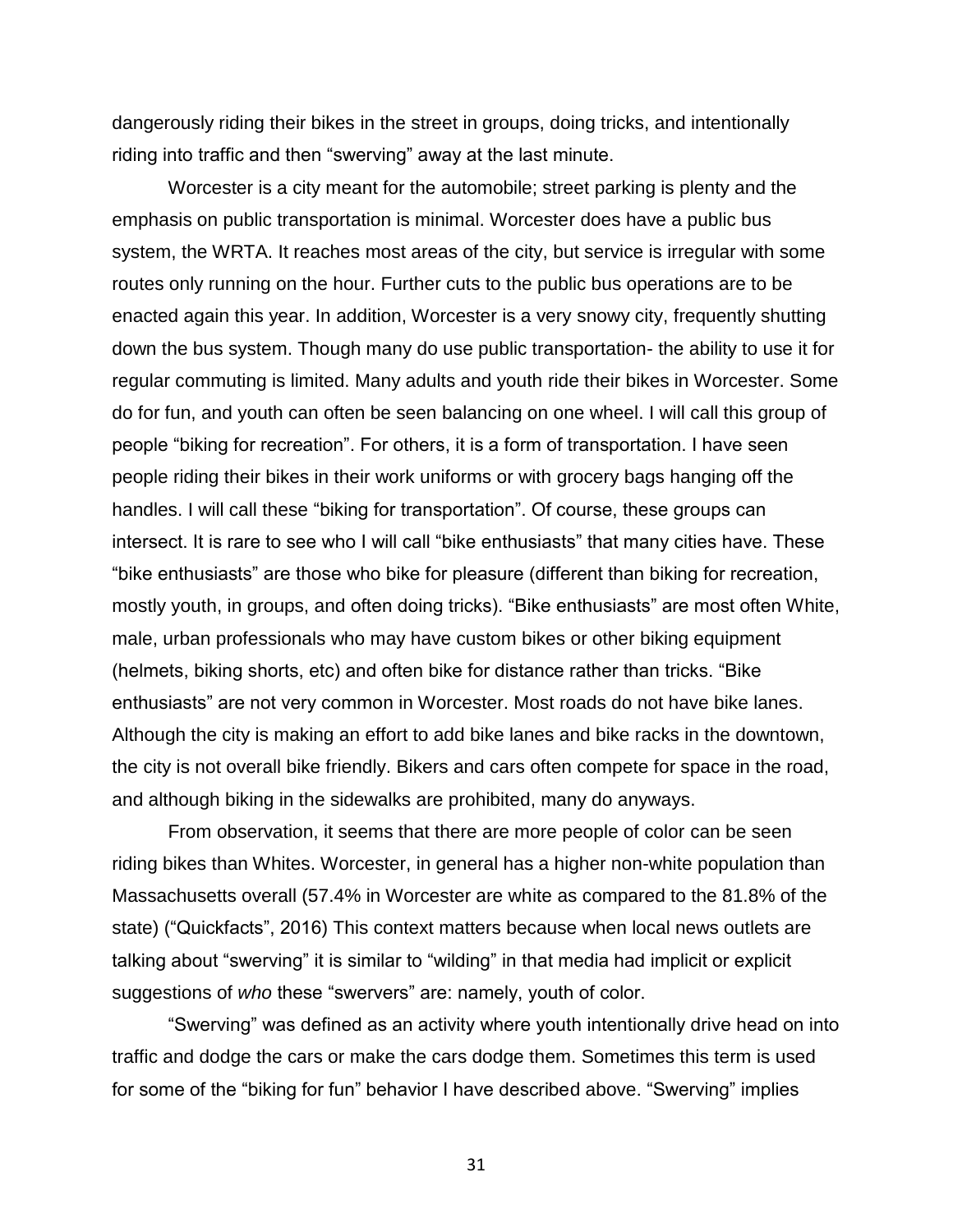recklessness, danger, creating city-wide disorder, and being a "menace" to the city. The supposed phenomenon of "swerving" furthers the criminalization of Black and Latinx youth, particularly males and additionally makes these "swervers" indistinguishable from other bike users in the city- thus criminalizing all bike users. Just like in the "wilding" example, "swerving" has led to those in power using the new term to propose new rules and punishments to either control youth's movement or have harsher penalties for youth misbehavior.

According to Worcester Police Chief Steven M. Sargent in a official statement, "swerving" is a new trend that has been spotted across the country. I looked for evidence of this. The majority of search results came from Worcester local news outlets. However, I did find one article from Philadelphia's *The Inquirer* about teens doing bike tricks in traffic, using the term "rideout" (Byofsky, 2017) This article had admiration for the athletic feats of the bike tricks. The other article that was most relevant came from Staten Island's *SILive.com*. They describe a youth that was arrested for intentionally riding his bike headfirst into a bus, forcing the bus to stop ("NYPD", 2017). The same news outlet described the behavior as a city-wide phenomenon, but referred to it as "street riding" ("It's Only Going to Get Bigger", 2017). Only in a article from *Philly Magazine* did I find "swerving" used as a term to describe groups of youth intentionally riding into traffic for fun (Sasko, 2017).

The first mention of the "swerving" trend in local news media appeared on October 16<sup>th</sup> to announce that there was to be a new police taskforce to crackdown on the new trend. Within the next few days, the same story was reported by the other news outlets, using the same term. In the next few months, the phrase "swerving" would be used to describe youth (and sometimes adults) on bikes- whether those on bikes were engaged in criminal activity or not. These articles about "swerving" accrued the most comments encouraging violence, often described as "vigilante justice", against the youth on bikes. Additionally, comments encouraging harsher criminal punishments, calling youth "wild" and "stupid", and "Darwinism"-esque comments saying that if these youth are to be injured or die in biking accidents, it is a positive (comments like "thinning the herd").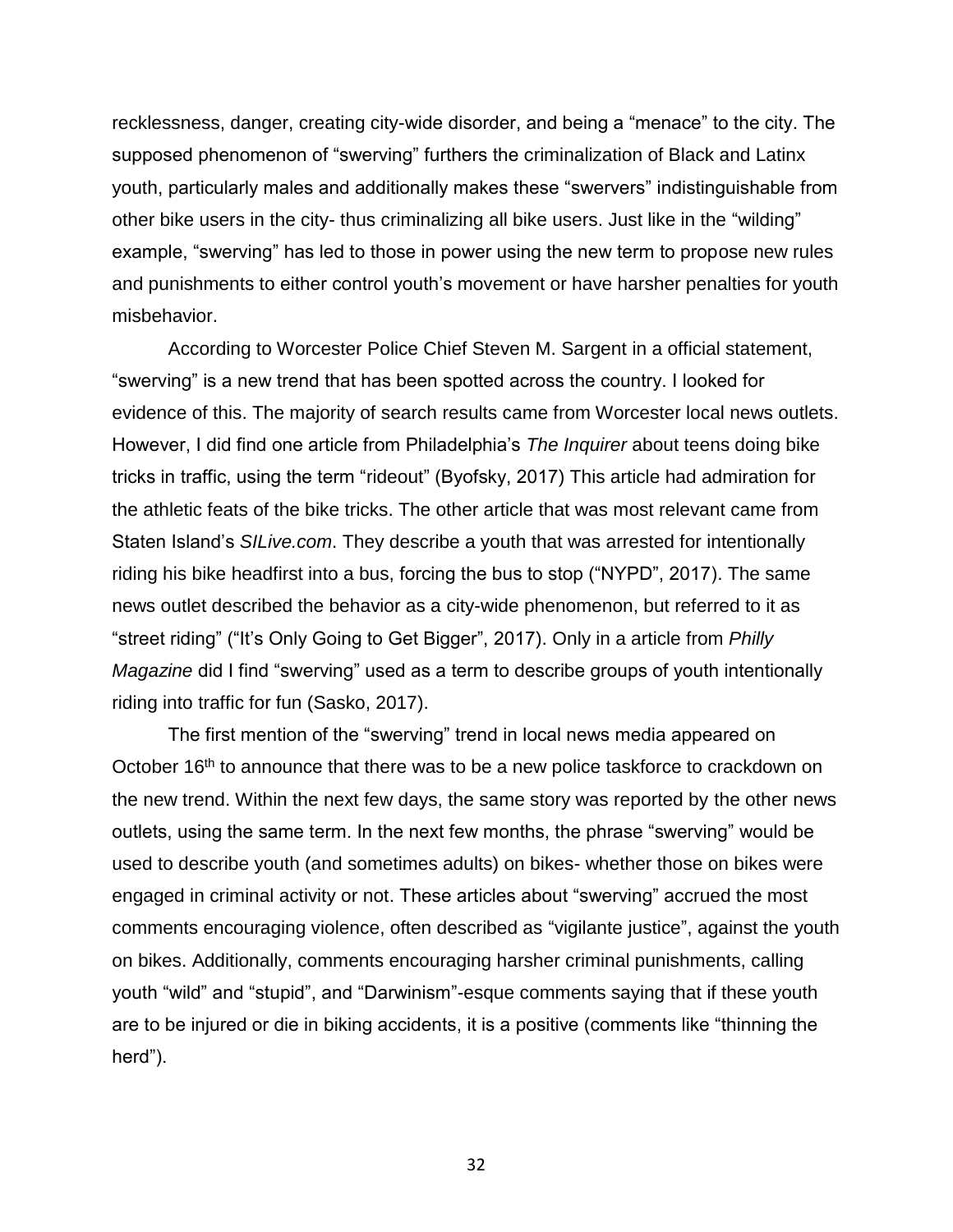For the next few months, there would be articles reported about bike-related crimes or behavior described as "swerving". In October 2017, a 15 year old was seriously injured after he collided with a car. It was reported by most of the news outlets, with the use of the word "swerving". However, in this story, the accident occurred in a four-way stop where the car and youth were coming from different directions. While the youth should have stopped at the intersection and didn't; it still appears to be a genuine accident and not a result of youth intentionally baiting cars by biking in the middle of traffic. Yet it was still given the label of "swerving", a word that less implies youth stupidity but rather, intentional recklessness for fun. Similarly, "wilding" also implied that youth were engaged in criminal activity for fun. These types of incidents were given the same label as other bike-related youth behavior. For example, *Turtleboy Sports* posted a video of approximately 30 youth on bikes riding through an intersection, intentionally cutting off traffic. This probably most closely aligns to the "swerving" definition. Yet, the example of the youth-car accident, these 30 youth cutting off traffic, plus a video of a youth littering while on a bike, are sharing a moral equivalency in the media with the term. The term "swerving" is being extended to youth on bikes in general. *Telegram and Gazette* wrote an article about the "dangers of swerving". This article was accompanied by a video: none of which showed the behavior as described in the article. It showed youth doing tricks in an empty parking lot, a youth riding a bike on a sidewalk, a youth biking across a crosswalk, and an adult riding a bike. None of the shown behavior was illegal, nor does it show the intentional driving into traffic as described. Yet the *Telegram and Gazette* associated this non-criminal behavior with a dangerous phenomenon.

The phenomenon of "swerving" occurred at the same time that the city started a bike-sharing program called Ofo in September 2017. On social media, some posted pictures of damaged bikes, with the payment system removed. One inspired a comment, "This is why Worcester can't have nice things." In articles about swerving, and videos showing youth on bikes, many would leave angry comments at seeing youth on the bright yellow Ofo bikes. The Ofo program is to go on as scheduled, with certain amount of expected bike thefts built into the program. However, the distinct impression from media and commenters is that when it comes to Worcester youth, the bike sharing program is not meant for them. It seems that people imagine that the users of the Ofo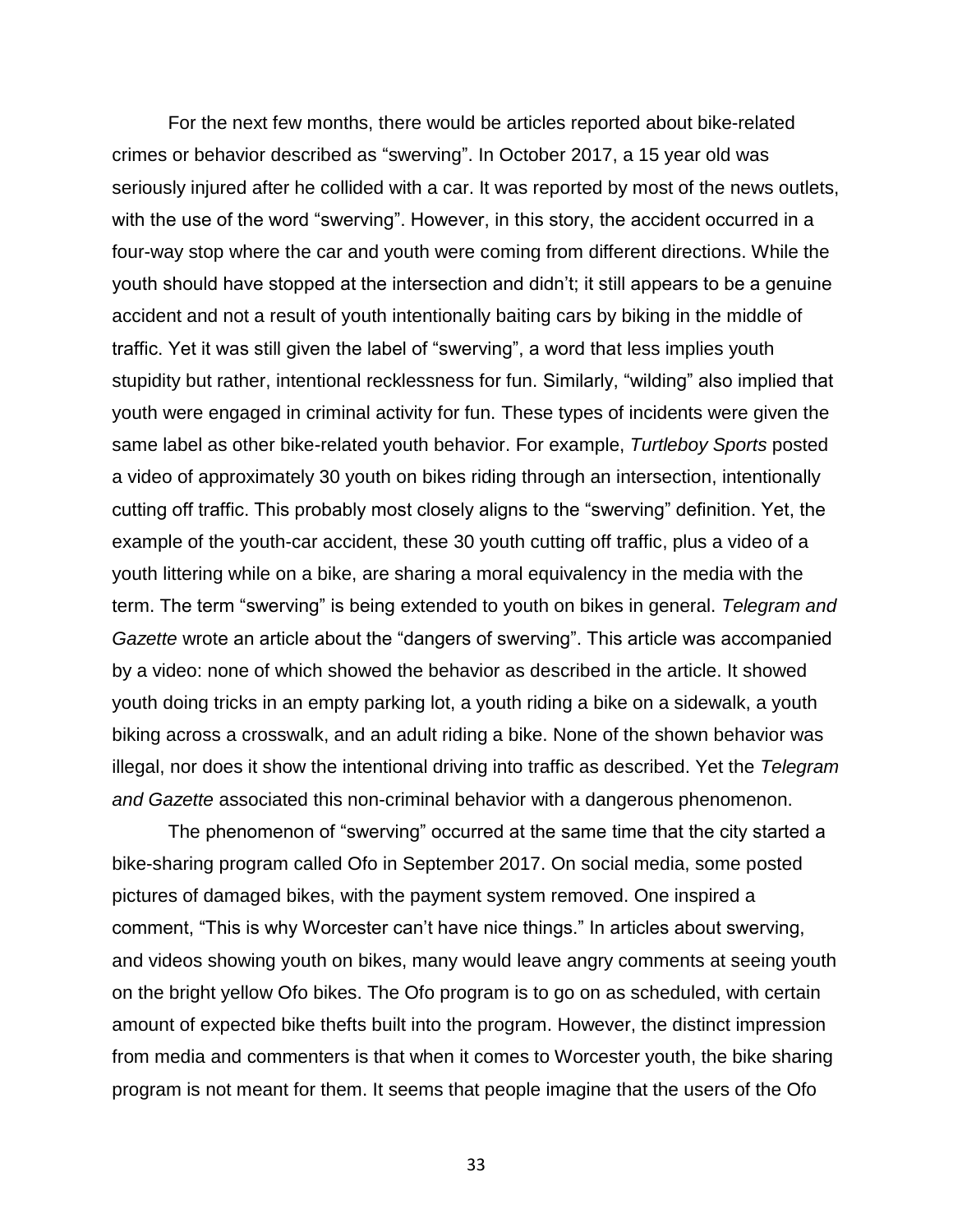program would be "bike enthusiasts" and are discouraged by the fact they are used by "biking for recreation" riders; even though they make up a larger portion of bike riders in Worcester.

During October 2017, police officer Sgt. Michael Cappabianca gave a talk at a Worcester middle school to talk about the dangers of "swerving". During the talk, a student asked what was the penalty for "swerving. The police officer responded, "It's not about arrests, you could die". (Croteau, 2017). Additionally, during the City council meeting, Police Chief Sargent affirmed that the intent of the task force is not to make arrests, putting the emphasis on education. However, in the report jail time was listed as an option, and there have been some arrests. In addition, during the first week of the new task force, the police confiscated over a dozen bikes, according to Police Chief Sargent. (Bird, 2017) After two youth were found riding bikes in a private parking garage, and one of them had a knife in their possession, *Worcester Magazine* commented, "So now he's in the system, and mostly because he was riding his bike in a rude way." (Shaner, 2017) While this statement is opinionated, it does illuminate that the punitive action on youth "swerving" will contribute to people having criminal records before they become adults. Additionally, if local news are applying a moral equivalency of "swerving" to both illegal and legal youth biking behavior, it will lead to criminalization to youth bikers overall.

In addition to the news outlets I used in the media analysis, I also looked at the other Worcester local news blogs that commented on the issue of "swerving". The *Worcester Sun* described "swerving" as such:

"The city has in recent months seen the rise of swerving, featuring packs of Epsilon-Minus Semi-Morons — also known as youths (some as young as eight) — who amuse themselves by traveling in packs on major thoroughfares, weaving among cars, snarling traffic and fraying nerves." ("Worcester Sun", 2017)

Here the *Worcester Sun* is using the case of "swerving" to criticize youth as a whole. *This Week In Worcester* also reported on the announcement of the new task force to combat "swerving" where they cite a "Trackbacks and Pingbacks" link to an article written by *Turtleboy Sports*. *Turtleboy Sports* is emblematic of how the internet has enabled new websites to emerge that blur the line between blog and news organization. It is often described as a "hate blog", particularly against the poor; plus women and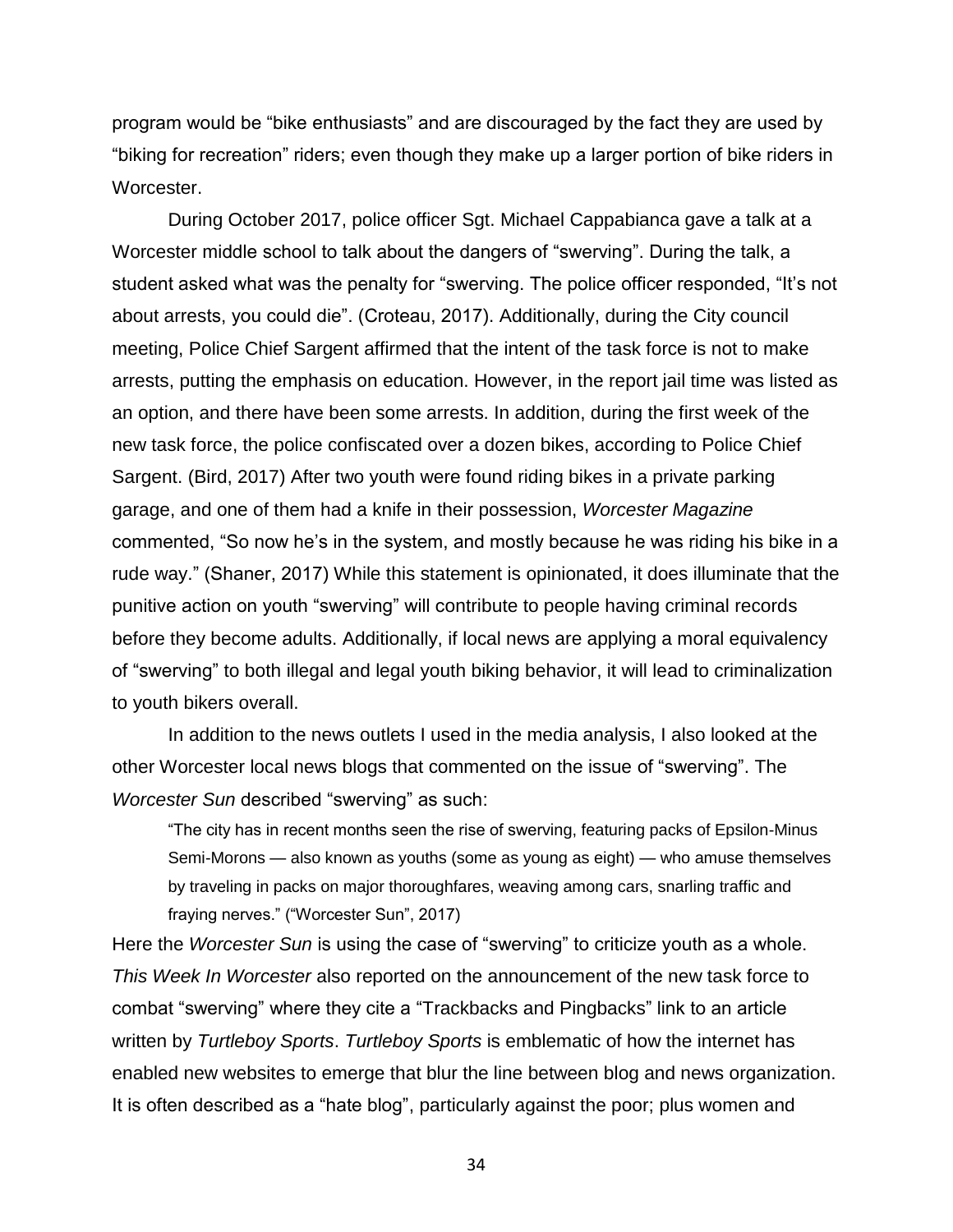youth of color (Murtishi, 2017). They are self-described as such: "We found out that what the people have been yearning for is a media outlet that isn't afraid to cover hardhitting stories that the mainstream media shies away from. By thoroughly investigating local, statewide, and even national stories, *Turtleboy Sports* has established its reputation as the only media outlet that consistently gives readers the story behind the story." ("About"). While they do give their opinions on local politics, a large portion of their articles are devoted to berating people they accuse of misusing welfare, and those asking for money on Kickstarter. On the topic of "swerving" they published a post titled "I Can't Wait Until One Of These Junior Hoodboogers Swerving Bikes At Cars Finally Gets Introduced To Darwinism" In it is a quote, "And you best believe that once one of them does get hit by a car their 'parents' will finally emerge from their third floor section 8 apartment in Vernon Hill and pretend to care about them. They'll see a pay day, blame someone else for their own failures as parents, and raise holy hell." ("I Can't Wait", 2017)

This article has 30 comments, an average for any of *Turtleboy Sports*' articles (more comments than in the average *Telegram and Gazette* article) all of which support the sentiment in the article. The site claims to have 65,000 views a day ("About"). If this is true, then their reader base is comparable to some of the more legitimate news outlets in the media analysis. In another article about "swerving", they included a list of candidates that their readers should or should not vote for ("White Hipsters"). In the past, members of local government have been accused of being connected to the blog (Murtishi, 2017).

The example of *Turtleboy Sports* and "swerving" are an illustration of how we cannot dismiss or ignore "illegitimate" news outlets as not having an impact. We have to address that these types of sites are forming some people's entire media diet, and what it means for city-wide youth-adult interactions if these are where some are getting their information and forming their opinions. The attention that local politics and news bring to the newly coined expression of "swerving" further criminalizes youth. These stories that were stoking fear of youth criminality were occurring during a lull of Worcester's crime rates (Bird, 2017). This follows the trends of national media, which tends to report violent crime the most during periods of less crime (Dorfman et al. 2001). The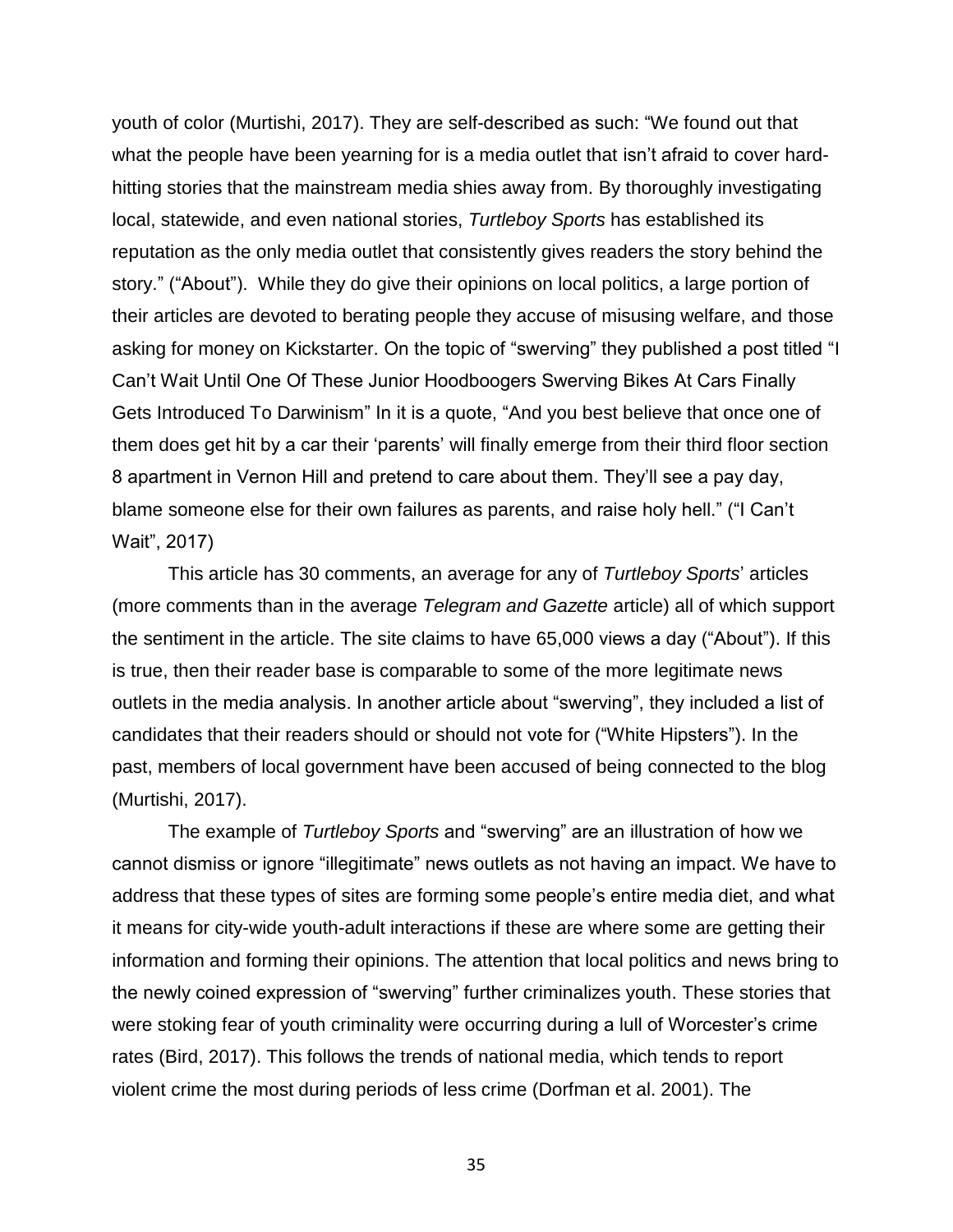"swerving" media reporting and political response manifested similarly in New York City with the case of "wilding". There, some local politicians wanted to extend the law to increase the punishment of those committing crimes in groups, to deal with the new "wilding" craze (Welch, 2002). Impeding traffic is already a crime; but the way that the media has conflated those who engage in that crime with youth in bikes in general has established that group in the trope of "likely criminal".

#### **Conclusion**

In the literature review, under the section of "Understanding Stereotypes of Black and Latinx Youth" I asked whether Worcester's local news avoids the use of stereotypical portrayals of youth and if they provide social or political context concerning youth in their stories. My research concludes that local news in Worcester on the whole fails to live up to these expectations. Overall, all the news outlets consistently criminalize youth and particularly Black and Latinx youth.

The depiction of youth in Worcester's local media is majority non-positive (66%). Of the positive stories, most relate to the youth's connection to school. The news portrayal of youth in Worcester heavily depicts youth either as criminals or victims of crime even while Worcester's crime is at an all-time low (Bird, 2017). Youth crime consists of a large portion of local media's portrayal of youth, and Black and Latinx youth are more likely to be represented in these articles. Yet, from the analysis, we cannot make the simple assumption that this disparity of racial representation in youth criminality is simply a reflection of the crime occurring. Visually, a White youth criminal was less likely to have their photo shown across news outlets, and the story was less likely to be repeated within the same news outlet. There are two examples of White males committing crimes that exemplify this. In one, a man was convicted of sexually assaulting children, in another- a college student committed a home invasion. Both stories garnered many angry comments. Yet, between both of these cases, there was only one article from *Masslive* that showed a photo of one of the men's faces. The other articles pertaining to these cases either didn't show a photo, or published a photo of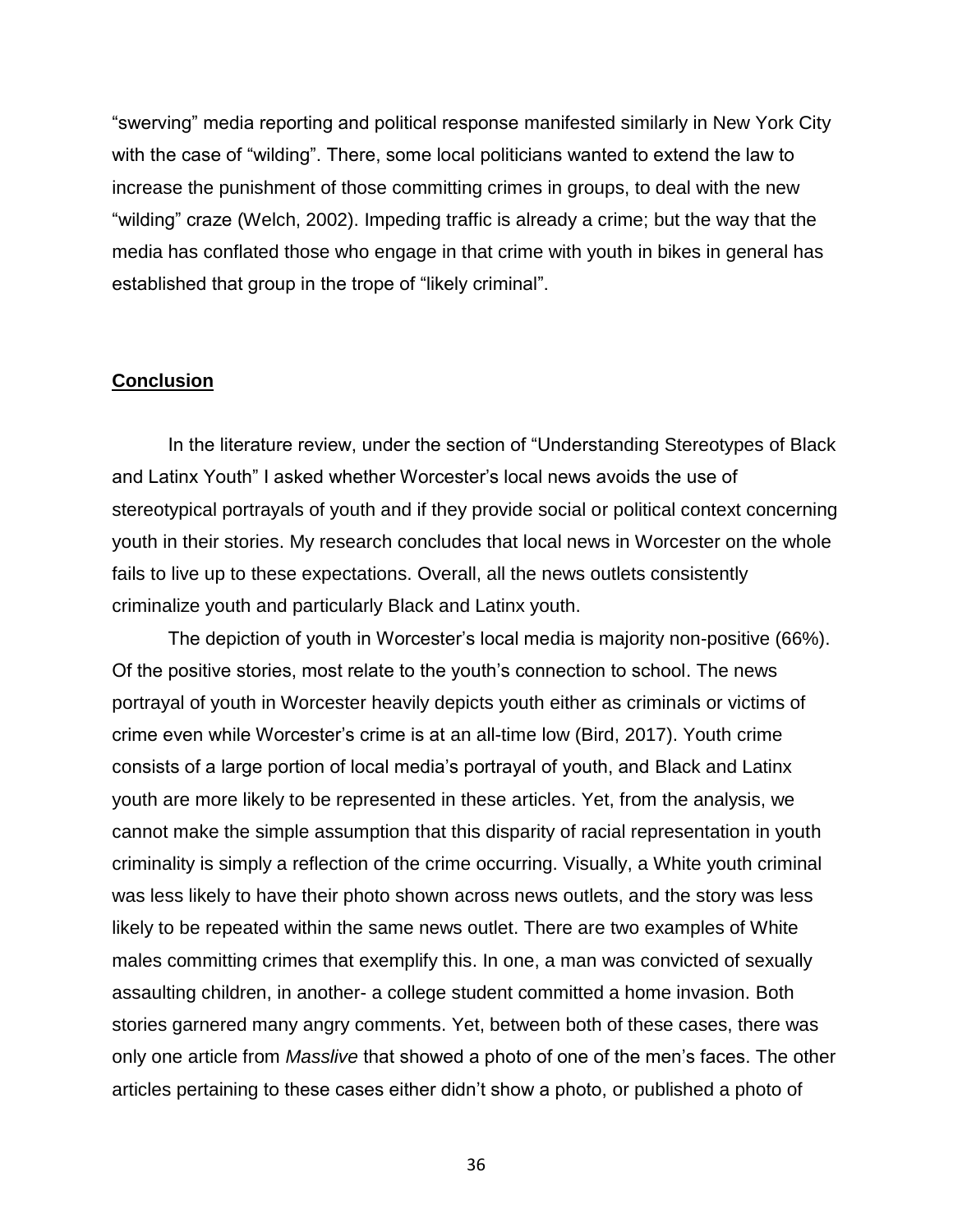landscapes, buildings, or law enforcement officials. We must acknowledge that these visual representations in local news are intentional rather than a result of being unable to find a photo. In many cases, photos of criminals or accused criminals are shown of them in court, mugshots, or even Facebook profile pictures. Through the choices of youth criminality portrayal, the media landscape of Worcester local news would give the impression to readers that there is a racial component of the "likely criminal".

When it comes to both positive and negative stories of youth, there is a severe lack of youth voice. The lack of youth perspective in youth-related articles manifests both by failing to direct-or indirectly quote youth and by portraying youth not as holistic individuals with complex personalities and interests, but defining them as indistinguishable from a group. For example, the "poor", bike gangs, and students, were common ways that youth were lumped into groups. This was exemplified in the case of "swerving". It showed how media can create or encourage moral panics. Here we saw how local news contributes to clustering a wide range of behaviors and putting them under the umbrella of a criminal activity; criminalizing youth in general and one of the few outlets youth have for recreation, exercise, and transportation.

The readership comments and information from the Youth Speak Out indicate that stereotypes that I have identified in the article analysis are being internalized by readers. Granted, some readers do not determine their beliefs about youth from these articles, but rather re-affirm their already held beliefs when encountered with an article or comment that agrees with them. But when a "valid" (or even non-valid) news outlet perpetuates these stereotypes, it helps to legitimize these beliefs.

There are of course, exceptions to these trends. There are some articles from various sources that give a balanced and representative portrayal on an issue about youth. I encountered articles about youth with disabilities transitioning to adult benefits, interviewing a young man about his ambitions to start a greeting card company. Another interviews a youth who started their own organization for recycling school supplies, and another about one family's boxing legacy. There was even an article about "swerving" that heard from youth and adults pro and con biking in the streets, and professionals to debate the issue. This type of journalism should of course be encouraged in addition to more direct youth quotes instead of consistently reverting to the adult professionals. In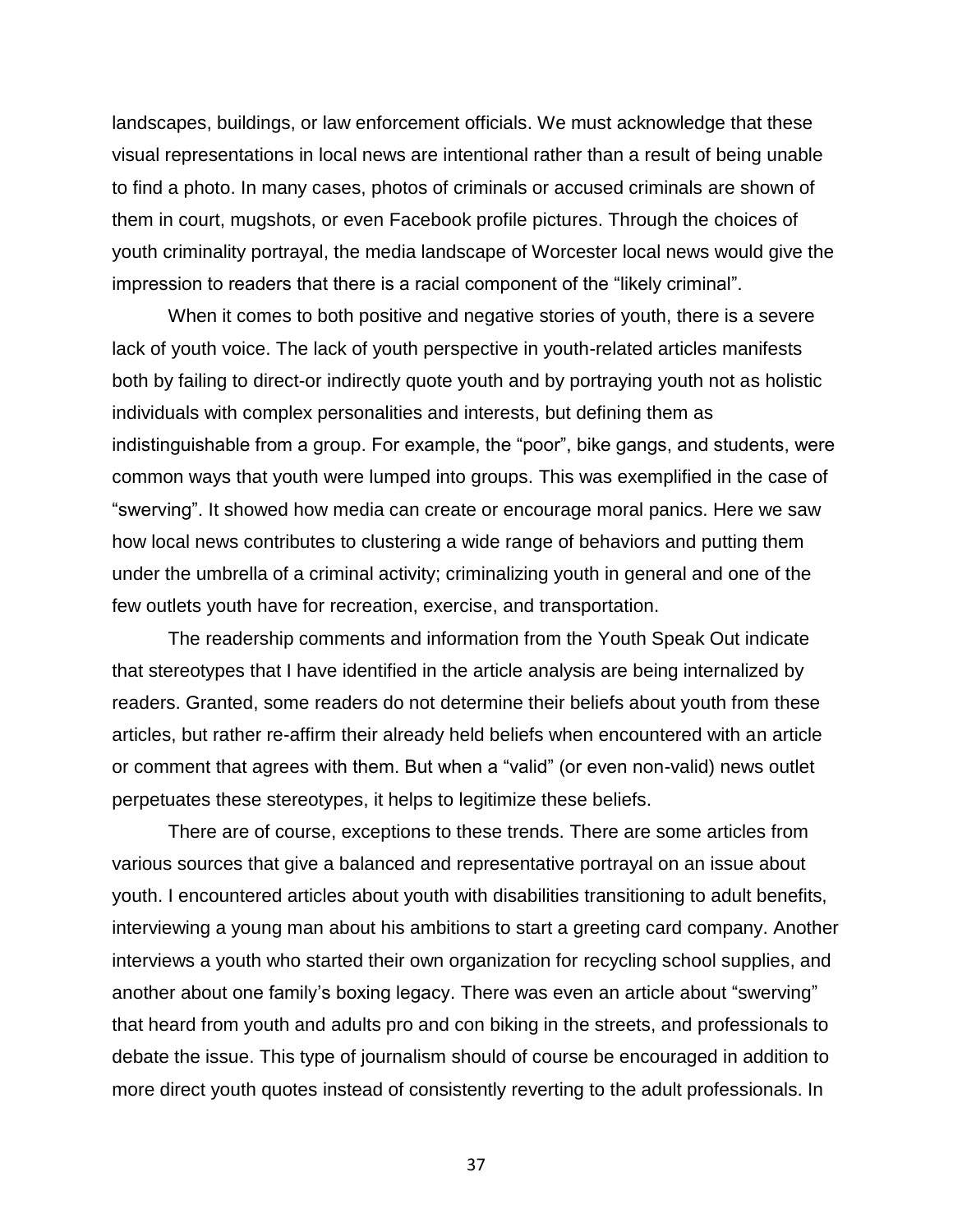addition, there needs to be youth-created content that is given a platform beyond school newspapers so they can have complete control over their narrative.

Even as we seek to improve journalistic quality of legitimate news outlets that are moving online, we also need to address the fringe groups and the real impact they have. We legitimize harmful youth stereotypes by perpetuating them in respectable, legitimate news outlets; but we also legitimize them when we give validity to blogs that do not have journalistic standards or fact checking. Legitimize, for example, by allowing creators to serve in government, or supporting business that advertise to them. When these sites are legitimized and considered "news", we normalize reductions in ethical standards. While traditional newspapers as we know it are declining, people are still getting information about their community, it is just from different outlets than in the past. These outlets, whether new or "traditional", perpetuate stereotypes about youth criminality, and harm interactions between youth and adults. The decline in desire for high-quality journalism contributes to this. When these local news outlets show youth criminality, it is rarely provided with context. News cycles have short attention spans, and there isn't any motivation to rectify mistakes or wrongdoing in journalism portrayal. These trends manifest themselves in both "traditional" and "unconventional" news outlets. News articles about youth criminality are written to provoke interest and a reaction in readers, with little concern about perpetuating harmful stereotypes of the "likely criminal" in Black and Latinx youth of Worcester.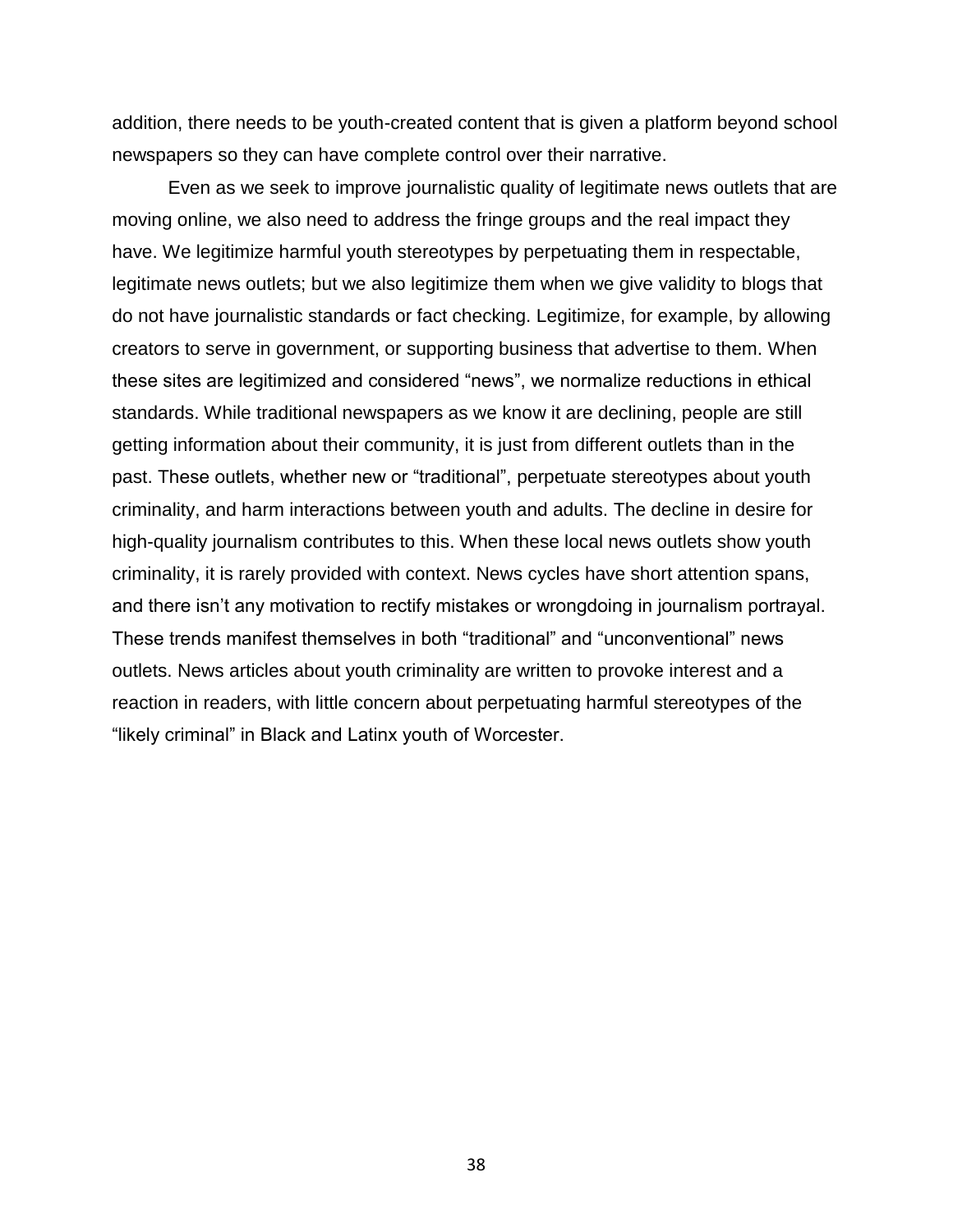# **Bibliography**

About. *Turtleboy: Join the Revolution*, (1)

Adams-Bass, V. N., Stevenson, H. C., & Kotzin, D. S. (2014). Measuring the meaning of Black media stereotypes and their relationship to the racial identity, Black history knowledge, and racial socialization of African American youth. *Journal of Black Studies*, *45*(5), 367-395.

Allcott, H., & Gentzkow, M. (2017). Social media and fake news in the 2016 election. *Journal of Economic Perspectives*, *31*(2), 211-36.

Assiciated Press (1989) Woman Is Raped and Thrown From a Roof. *The New York Times,* (1).

Badger, E., Miller, C., Pearce, A., Quealy K. (2018). Extensive Data Shows Punishing Reach of Racism for Black Boys. *The New York Times.* (1)

Beardsly, K., & Teresa, C. (2017). The Journey from "Just Us" to Some "Justice": Ideology and Advocacy, the New York Amsterdam News, and the Central Park Jogger Story. *American Periodicals*, *27*(2), 165-179.

Bird, Walter. (2017). Cover Story: Going Down: Crime on Decline in Worcester. *Worcester Magazine,* (1)

Bishop, D. M., & Frazier, C. E. (1988). The influence of race in juvenile justice processing. *Journal of Research in Crime and Delinquency*, *25*(3), 242-263.

Bykofsky, Stu. (2017). Swerving on the rideout: How kids on bikes are taking over Philly streets. *The Inquirer: Daily News*, (1).

Cohen, S. (1972). *Folk devils and moral panics: The creation of the mods and rockers*. London:

Dorfman, L., & Schiraldi, V. (2001). Off Balance: Youth, Race & Crime in the News. Building Blocks for Youth.

Dorfman, L., Woodruff, K., Chavez, V., & Wallack, L. (1997). Youth and violence on local television news in California. *American Journal of Public Health*, *87*(8), 1311-1316.

MacGibbon & Kee Ltd. Clifford, T., Giordano, R., Huth, J., Jordan, G., & Smith, D. (1989, April 24). No bail for park suspects: Judge cites their statements, severity of crimes. *New York Newsday*, pp. 3, 21.

Croteau, Scott. (2017). 'It's not about arrests, you could die,' police warn students who admit to swerving bikes at oncoming traffic, *Mass Live*. (1)

Fite, P. J., Wynn, P., & Pardini, D. A. (2009). Explaining Discrepancies in Arrest Rates between Black and White Male Juveniles. *Journal Of Consulting And Clinical Psychology*, *77*(5), 916-927.

Goode, E., & Ben-Yehuda, N. (1994). *Moral panics: The social construction of deviance*. Cambridge, MA: Blackwell.

Huber, L. P. (2016). Make America Great again: Donald Trump, Racist Nativism and the Virulent Adherence to White Supremecy Amid US Demographic Change. *Charleston L. Rev.*, *10*, 215.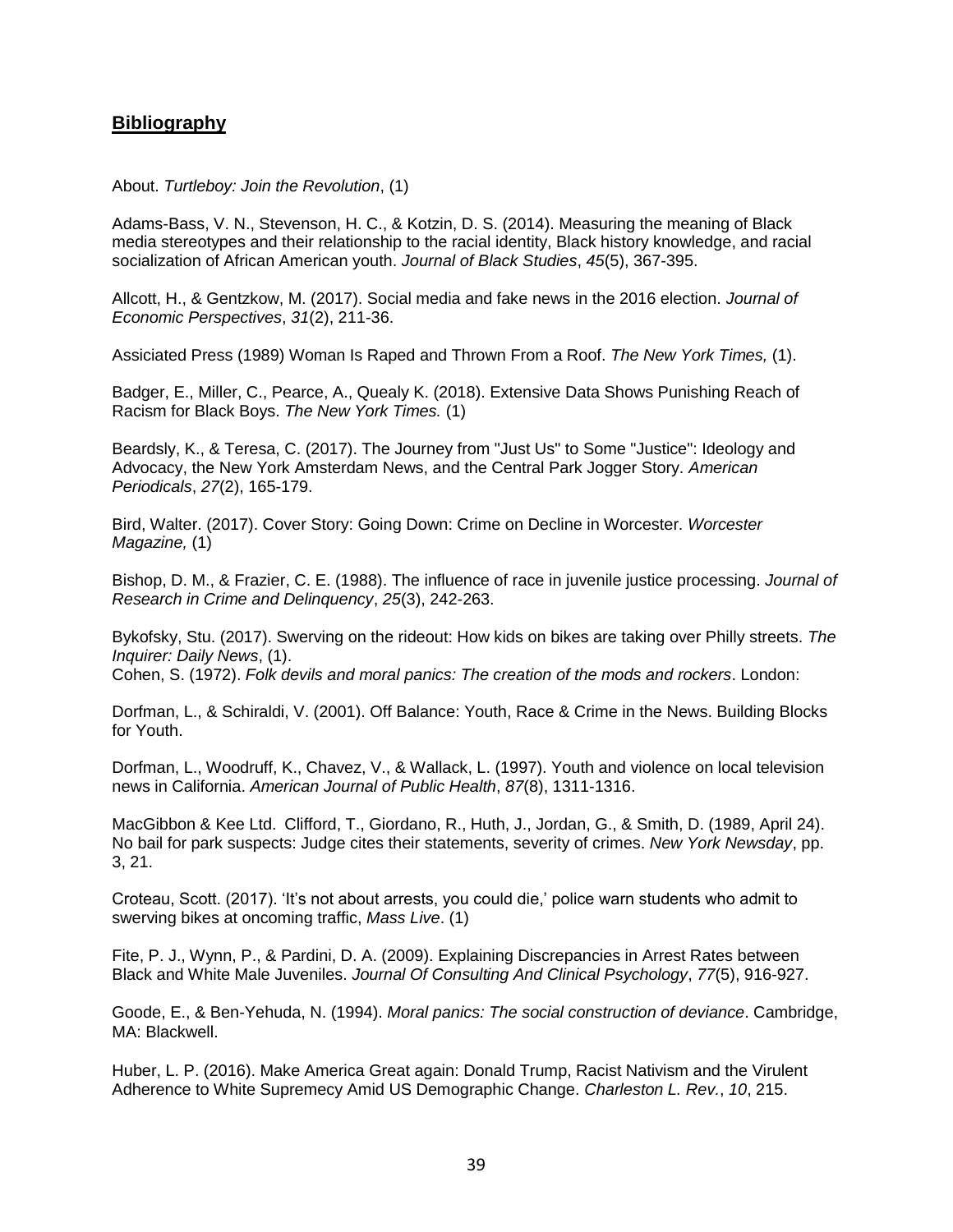I Can't Wait Until One of These Junior Hoodboogers Swerving Bikes At Cars Finally Gets Introduced To Darwinism. (2017). *Turtleboy: Join the Revolution, (1)*

Ito, M., Baumer, S., Bittanti, M., Cody, R., Stephenson, B. H., Horst, H. A., ... & Perkel, D. (2009). *Hanging out, messing around, and geeking out: Kids living and learning with new media*. MIT press.

Johnson, J. D., Trawalter, S., & Dovidio, J. F. (2000). Converging interracial consequences of exposure to violent rap music on stereotypical attributions of blacks. *Journal of Experimental Social Psychology*, *36*(3), 233-251.

Mitchell, A., Gottfried, J., Barthel, M., & Shearer, E. (2016). The modern news consumer: News attitudes and practices in the digital era. *Pew Research Center*.

Murtishi, Alban. (2017). Ties to controversial blog Turtleboy Sports may have prevented Margaret Melican from being appointed to Worcester's Zoning Board. *Mass Live Worcester*, (1)

Quickfacts: Massachusetts (2016) *United States Census Bureau*. (1)

Sasko, Claire. (2017). Delran Police Want Wheelie Kids to Stop "Swerving. *Philadelphia Magazine*. (1)

Scharrer, E., & Ramasubramanian, S. (2015). Intervening in the media's influence on stereotypes of race and ethnicity: The role of media literacy education. *Journal of Social Issues*, *71*(1), 171-185.

Shaner, Bill. (2017). Worcesteria: right referendum, liveblur, swerving. *Worcester Magazine,* (1)

Valentine, G. (1992). Images of danger: women's sources of information about the spatial distribution of male violence. *Area*, 22-29.

Wassef, Mira. (2017) 'It's only going to get bigger'—Street riding is exploding on Staten Island. *Staten Island Real-Time News: SiLive.com* (1)

Wassef, Mira. (2017). NYPD: Teen biker busted for swerving in front of MTA bus. *Staten Island Real-Time News: SiLive.com,* (1)

Weich, R., & Angulo, C. (2002). Racial disparities in the American criminal justice system. *Rights at risk: Equality in an age of terrorism*, 185-218.

Welch, M., Price, E. A., & Yankey, N. (2002). Moral panic over youth violence: Wilding and the manufacture of menace in the media. *Youth & Society*, *34*(1), 3-30.

Worcester Sun, Oct. 22-28: Mariano on the Amazon effect, Sinacola on swerving, Railers, Puerto Rico, black Mambas + more. (2017). *Worcester Sun*, (1).

White Hipsters Protest Alongside Junior Hoodrat Road Pancakes With Stolen OFO Bikes Because Arresting Kids For Swerving Into Moving Cars is Racist. (2017). *Turtleboy: Join the Revolution*, (1)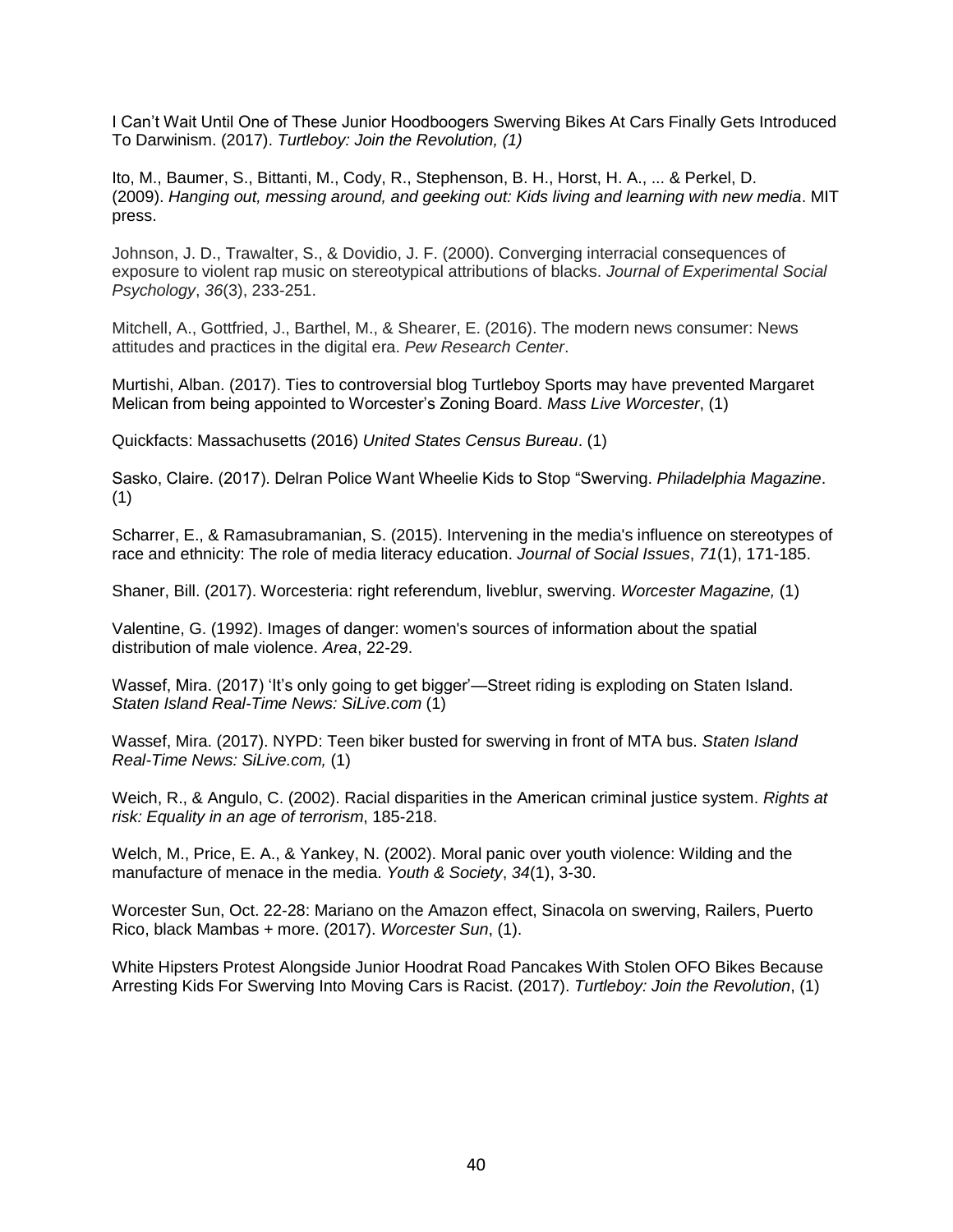# **Glossary**

Fake News- I define "fake news" as intentionally false information, meant to be taken at face value and is not fact-checked or verified. This is different than satire, which is fake but not meant to be taken seriously.

Media Literacy- "The ability to access, analyze, evaluate and communicate messages in a variety of forms" (Scharrer and Ramasubramanian, 2015)

Moral Panic- "A condition, episode, person or group of persons emerges to become defined as a threat to societal values and interest; its nature is presented in a stylized and stereotypical fashion by the mass media; the moral barricades are manned by editors, bishops, politicians, and other right-thinking people." (Cohen, 1972)

Latinx- A gender neutral term in lieu of "Latino or Latina".

Swerving- An activity where youth intentionally drive head on into traffic and dodge the cars or make the cars dodge them.

Youth- A person between the ages of 13-23 years old.

Watchdog- Media's role in monitoring politics and government.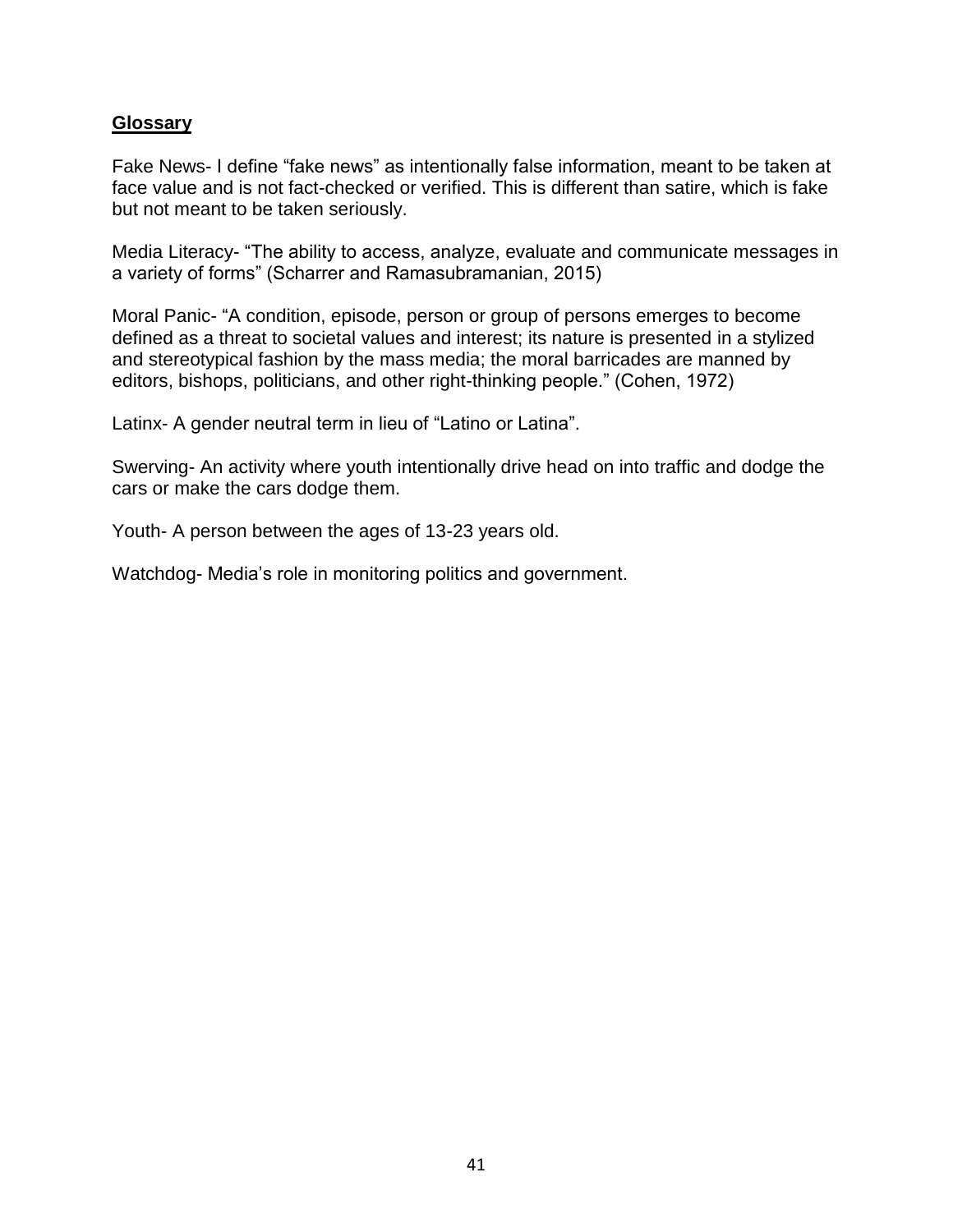# **Appendix**

|  |  | Table 1: Total articles published |
|--|--|-----------------------------------|
|  |  |                                   |

| <b>Total Articles</b>       | June | July* | October | November |
|-----------------------------|------|-------|---------|----------|
| <b>Telegram and Gazette</b> | 549  | 133   | 240     | 238      |
| <b>Worcester Mag</b>        | 93   | 25    | 84      | 109      |
| Mass Live                   | 148  | 62    | 141     | 150      |
| Go Local Worcester          | 103  | 31    | 44      | 44       |
| Channel 3                   | 76   | 47    | 122     | 116      |

Table 2: Total articles published that pertain to youth

| Youth Articles              | June | July* | October | November |
|-----------------------------|------|-------|---------|----------|
| <b>Telegram and Gazette</b> | 32   | 25    | 23      | 34       |
| <b>Worcester Mag</b>        | 10   |       |         |          |
| Mass Live                   |      |       |         |          |
| Go Local Worcester          | 18   |       |         |          |
| Channel 3                   | q    |       | 24      |          |

|  |  | Table 3: The ratio between total articles published, and articles that pertain to youth. |  |
|--|--|------------------------------------------------------------------------------------------|--|
|--|--|------------------------------------------------------------------------------------------|--|

| Ratio Total: Youth          |      |       |         |          |
|-----------------------------|------|-------|---------|----------|
| articles                    | June | July* | October | November |
| <b>Telegram and Gazette</b> | 5.8  | 18.7  | 9.5     | 14.2     |
| <b>Worcester Mag</b>        | 10.7 | 4     | 7.1     | 27.5     |
| Mass Live                   | 5.4  | 16.1  | 6.3     | 7.3      |
| Go Local Worcester          | 17.4 | 16.1  | q       | 4.5      |
| Channel 3                   | 11.8 | 19.1  | 19.6    | 12       |

Table 4: The average of the ratios between total articles published and articles that pertain to youth.

|                             | Ratio Total: Youth |
|-----------------------------|--------------------|
| <b>Telegram and Gazette</b> | 9.82               |
| <b>Worcester Mag</b>        | 15.11              |
| Mass Live                   | 7.58               |
| Go Local Worcester          | 13.06              |
| Channel 3                   | 15.51              |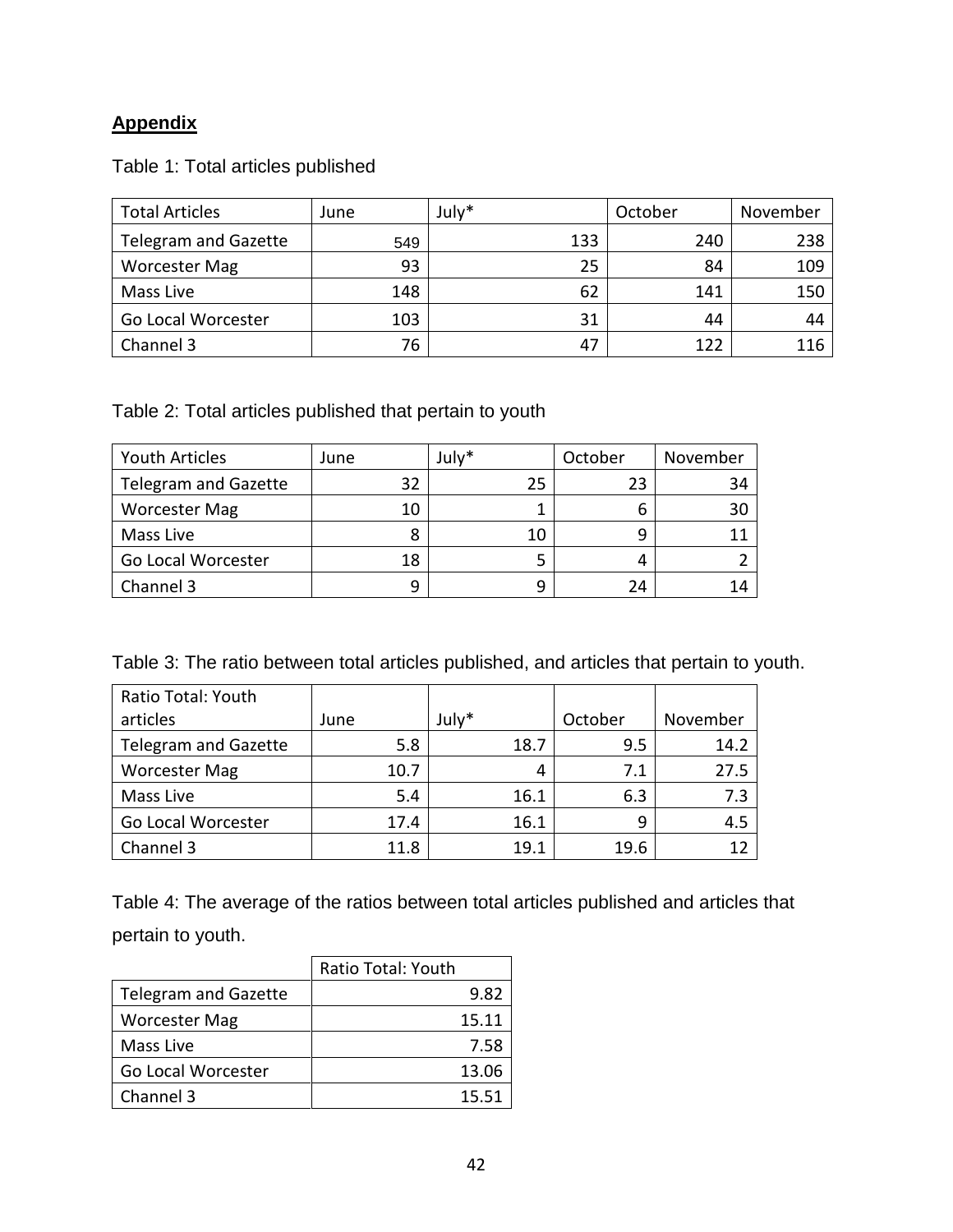Table 5: Total articles that had Positive, Negative, Victimization, and Neutral Portrayals of youth.

| Positive             | June | July* | October | November |
|----------------------|------|-------|---------|----------|
| Telegram and         |      |       |         |          |
| Gazette              | 19   | 13    | 8       |          |
| <b>Worcester Mag</b> |      |       |         |          |
| Mass Live            |      |       |         |          |
| Go Local Worcester   |      |       |         |          |
| Channel 3            | h    |       |         |          |

| Negative             | June | July* | October | November |
|----------------------|------|-------|---------|----------|
| Telegram and         |      |       |         |          |
| Gazette              | 14   |       | 10      |          |
| <b>Worcester Mag</b> |      |       |         |          |
| Mass Live            |      |       | 4       |          |
| Go Local Worcester   | g    |       | 5       |          |
| Channel 3            |      |       | 8       |          |

| Victimization        | June | July* | October | November |
|----------------------|------|-------|---------|----------|
| Telegram and         |      |       |         |          |
| Gazette              |      |       | b       | 13       |
| <b>Worcester Mag</b> |      |       |         |          |
| Mass Live            |      |       |         |          |
| Go Local Worcester   |      |       |         |          |
| Channel 3            |      | 3     |         |          |

| <b>Neutral</b>       | June | July* | October | November |
|----------------------|------|-------|---------|----------|
| Telegram and         |      |       |         |          |
| Gazette              |      |       |         |          |
| <b>Worcester Mag</b> |      |       |         |          |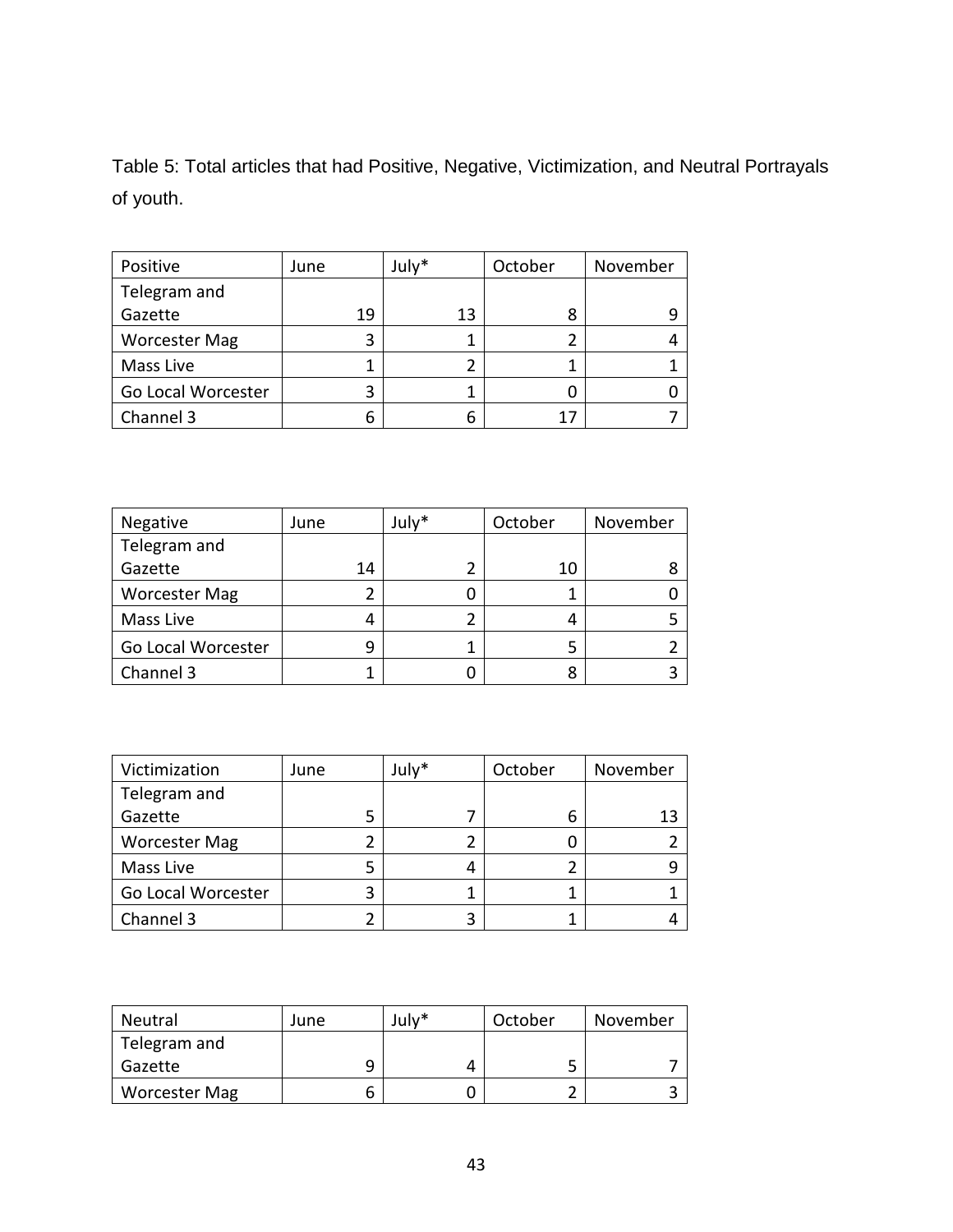| Mass Live          |  |  |
|--------------------|--|--|
| Go Local Worcester |  |  |
| Channel 3          |  |  |

Table 6: Percentages of Positive, Negative, Victimization, and Neutral portrayals of youth compared to total articles about youth.

| Percentage                  | Positive | <b>Negative</b> | Victimization | Neutral |
|-----------------------------|----------|-----------------|---------------|---------|
| <b>Telegram and Gazette</b> | 35.25    | 24.46           | 22.3          | 17.98   |
| <b>Worcester Mag</b>        | 33.33    | 10              | 20            | 36.66   |
| Mass Live                   | 11.62    | 32.55           | 46.51         | 9.3     |
| Go Local Worcester          | 12.5     | 53.12           | 18.75         | 15.62   |
| Channel 3                   | 59.01    | 19.67           | 16.39         | 4.91    |

Table 7: Summary of Positive, Negative, Victimization, and Neutral articles about youth withouth distinction between news outlets.

| Sum             |     |
|-----------------|-----|
| Positive        | 104 |
| <b>Negative</b> | 81  |
| Victimization   | 73  |
| Neutral         | 48  |

Table 8: Sum of the codes in Worcester's local media in order of greatest to fewest during the four months of analysis without a differentiation between media sources.

| Codes:                           |    |
|----------------------------------|----|
| At Risk: Health/Safety           | 76 |
| "Students"                       | 57 |
| Weapons                          | 45 |
| <b>Victims of Violence</b>       | 43 |
| Violence                         | 36 |
| Events for kids                  | 34 |
| <b>Youth in Extra Curricular</b> | 32 |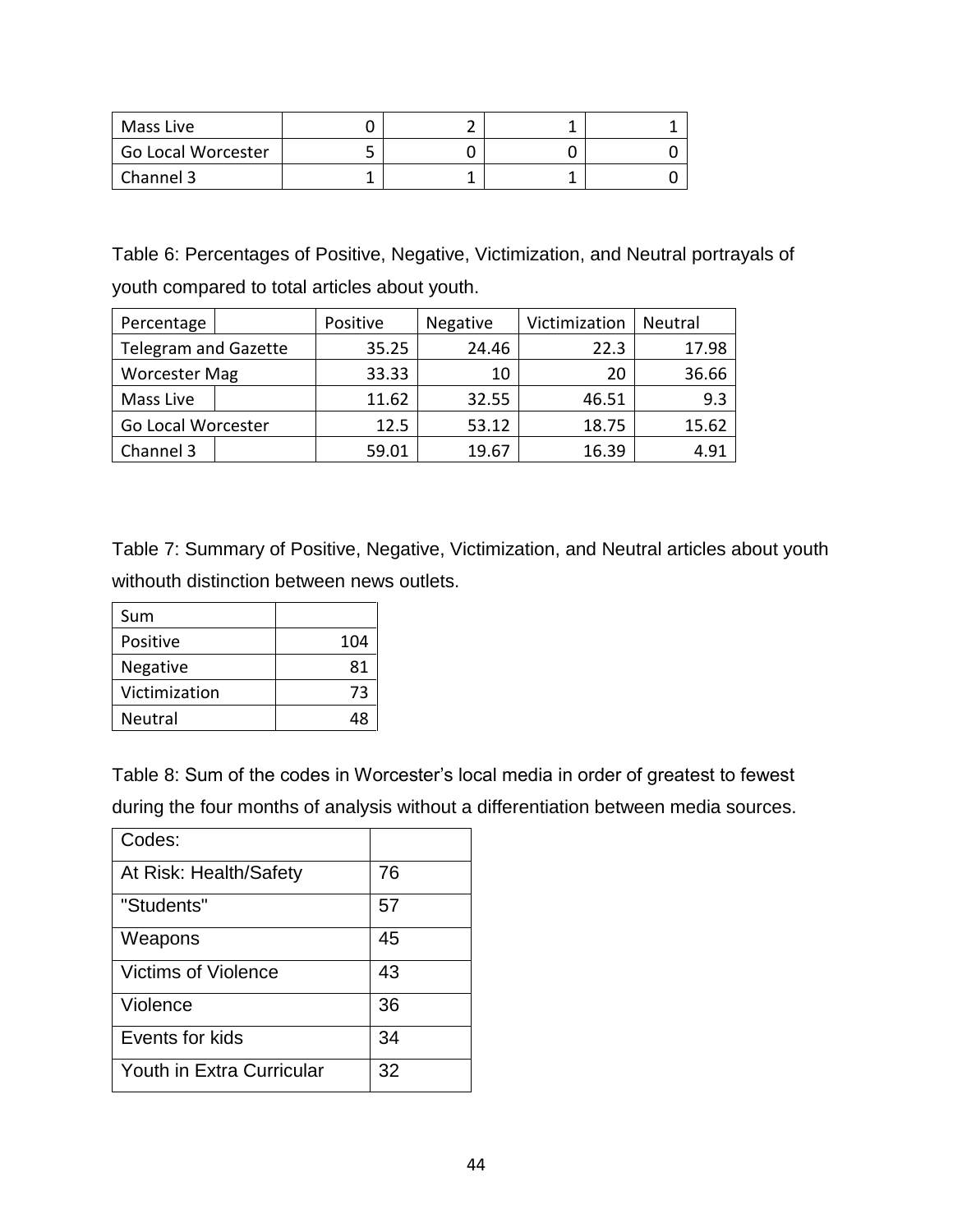| Accomplishments             | 31             |
|-----------------------------|----------------|
| <b>Sports</b>               | 27             |
| At Risk: Socio-Economic     | 25             |
| "Teen"                      | 23             |
| "Kids"                      | 23             |
| "Boy/Girl"                  | 20             |
| Drug use                    | 16             |
| <b>Academic Achievement</b> | 16             |
| "Youth"                     | 16             |
| Volunteering                | 15             |
| "Neglected"                 | 14             |
| Absenteeism                 | 12             |
| <b>Drug Dealing</b>         | 11             |
| "Juvenile"                  | 7              |
| Gang                        | 3              |
| <b>Disabilities</b>         | 3              |
| <b>Refugee Youth</b>        | $\overline{2}$ |
| "Millennial"                | $\overline{2}$ |
| LGBTQ youth                 | $\overline{2}$ |

Table 9: Racial representation of photos

| Photos           | group-         | White | <b>Black</b>   | Latina/Latino  | Asian | <b>Native</b>  |
|------------------|----------------|-------|----------------|----------------|-------|----------------|
|                  | diverse        |       |                |                |       | American       |
| Telegram and     | 5              | 24    | 18             | 16             |       |                |
| Gazette          |                |       |                |                |       |                |
| Worcester Mag    | 2              | 12    | 3              | $\overline{2}$ | 0     | $\overline{0}$ |
| <b>Mass Live</b> | $\overline{2}$ | 8     | 3              |                | 0     | $\overline{0}$ |
| Go Local         | $\overline{2}$ | 8     | $\overline{0}$ | 1              | 0     | $\overline{0}$ |
| Worcester        |                |       |                |                |       |                |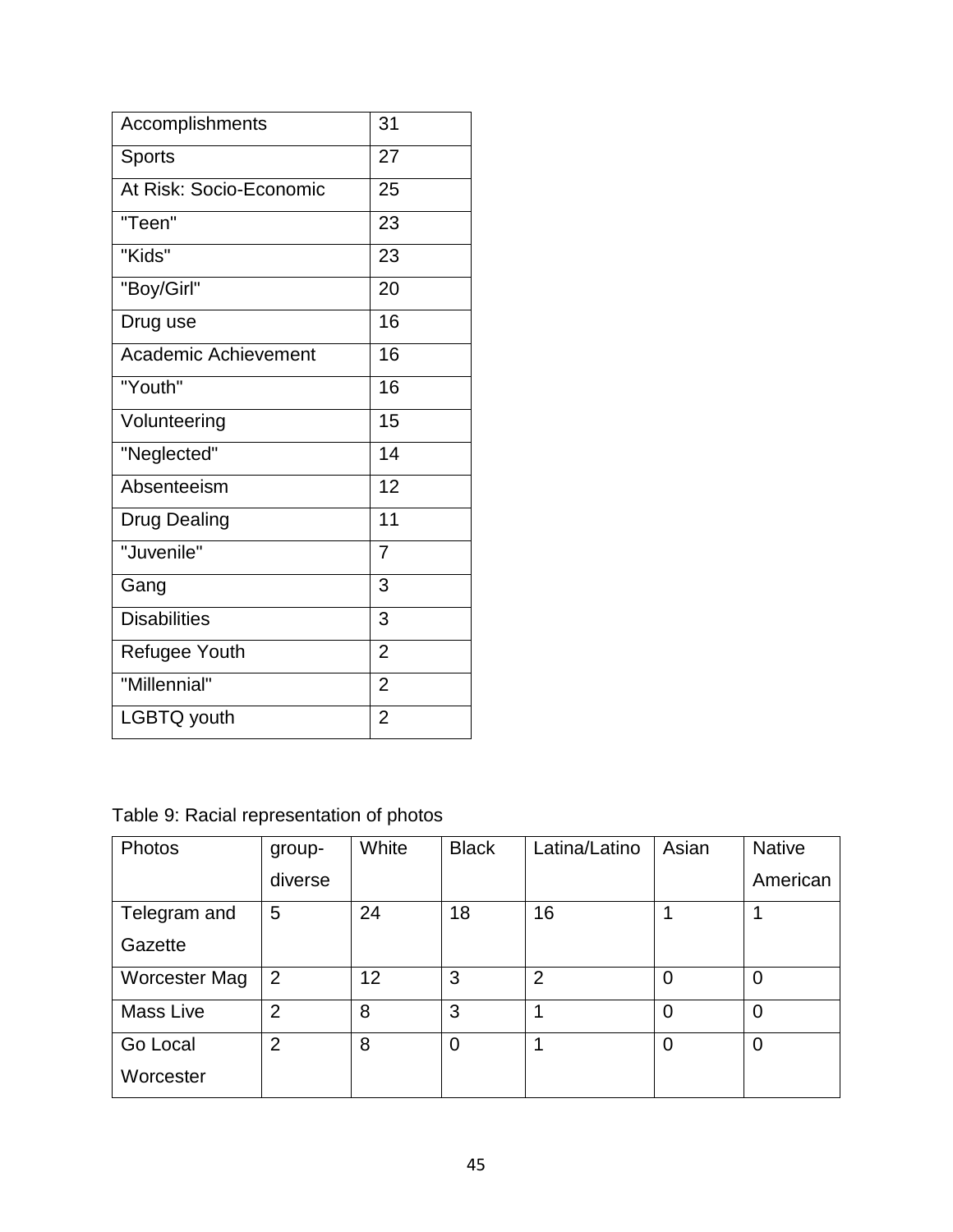| Education                 |                |
|---------------------------|----------------|
| <b>Black &amp; Latinx</b> | 8              |
| White                     | 10             |
|                           |                |
| <b>Victims</b>            |                |
| <b>Black &amp; Latinx</b> | 10             |
| White                     | 10             |
|                           |                |
| Advocacy                  |                |
| <b>Black &amp; Latinx</b> | 19             |
| White                     | 27             |
|                           |                |
| Worcester                 |                |
| <b>Events</b>             |                |
| <b>Black &amp; Latinx</b> | 7              |
| White                     | 9              |
|                           |                |
| Criminality               |                |
| <b>Black &amp; Latinx</b> | 12             |
| White                     | $\overline{2}$ |

Table 10: Racial representation of photos split into topics.

Table 11: Codes of Article comments in order of greatest to fewest.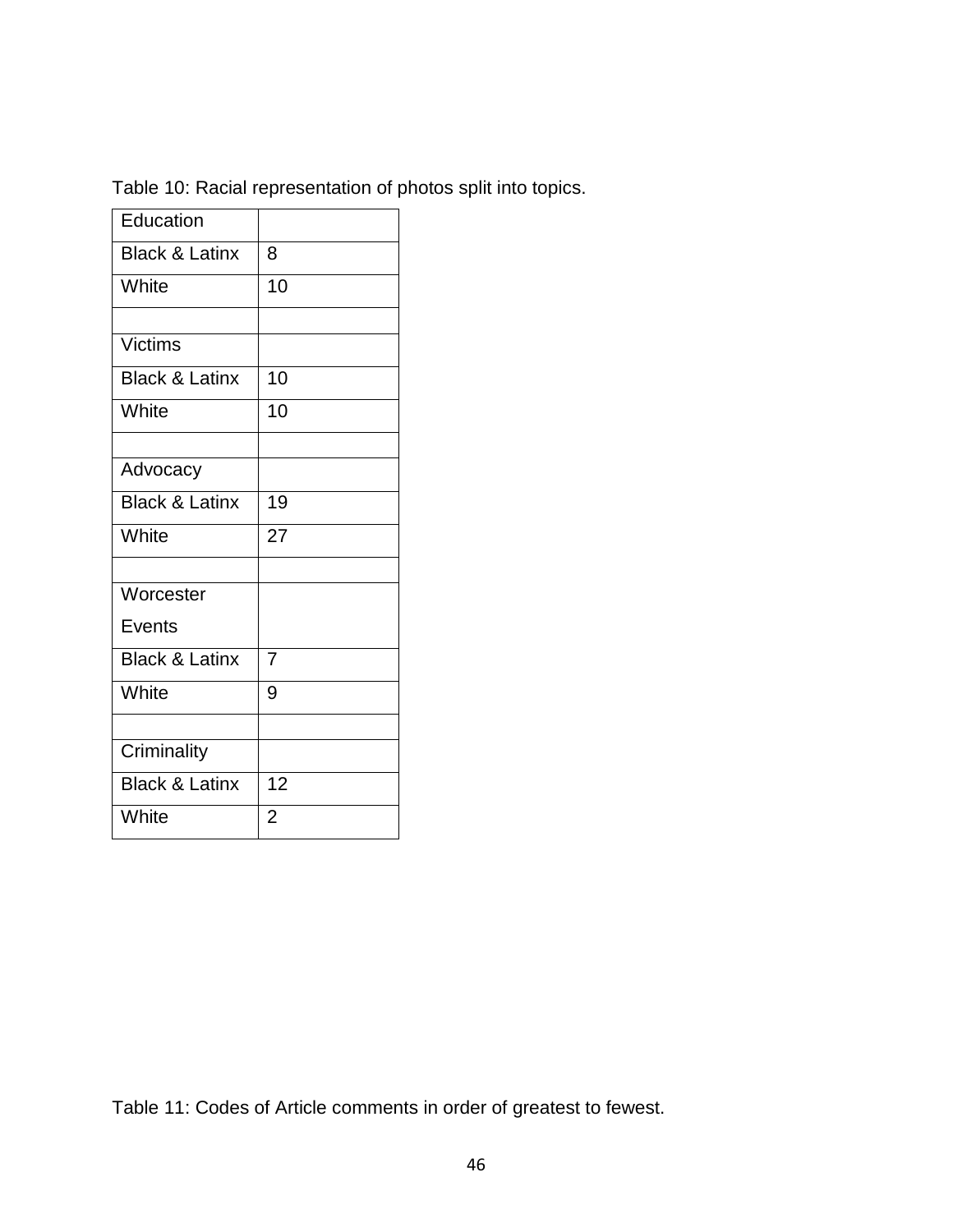| Tough on Crime                   | 74 |
|----------------------------------|----|
| Complaints: Youth                | 44 |
| Victim Blame                     | 27 |
| <b>Berating Other Commenters</b> | 19 |
| <b>Parent Blame</b>              | 19 |
| Condolences                      | 18 |
| "Bad" Part of Worcester:         | 13 |
| "Welfare State"                  | 13 |
| <b>Complaints About</b>          | 10 |
| Journalism Quality               |    |
| Correction                       | 9  |
| Other                            | 9  |
| <b>Complaints: Educational</b>   | 8  |
| <b>Systems</b>                   |    |
| Compliment                       | 6  |
| <b>Complaints: Government</b>    | 6  |
| Opinion on Guilt/Innocence       | 6  |
| <b>Anti-Gun Control</b>          | 5  |
| Calling Out: Racism              | 5  |
| Complaints: Immigrants           | 5  |
| Pro-Police                       | 5  |
| "Darwinism"                      | 4  |
| Anti-Democrat/Liberals           | 4  |
| "PC" Culture Anger               | 4  |
| Chastising others                | 4  |
| <b>Explicit Racism</b>           | 3  |
| Against a Law                    | 3  |
| Anti-Police/Military             | 3  |
| <b>Need for Resources</b>        | 3  |